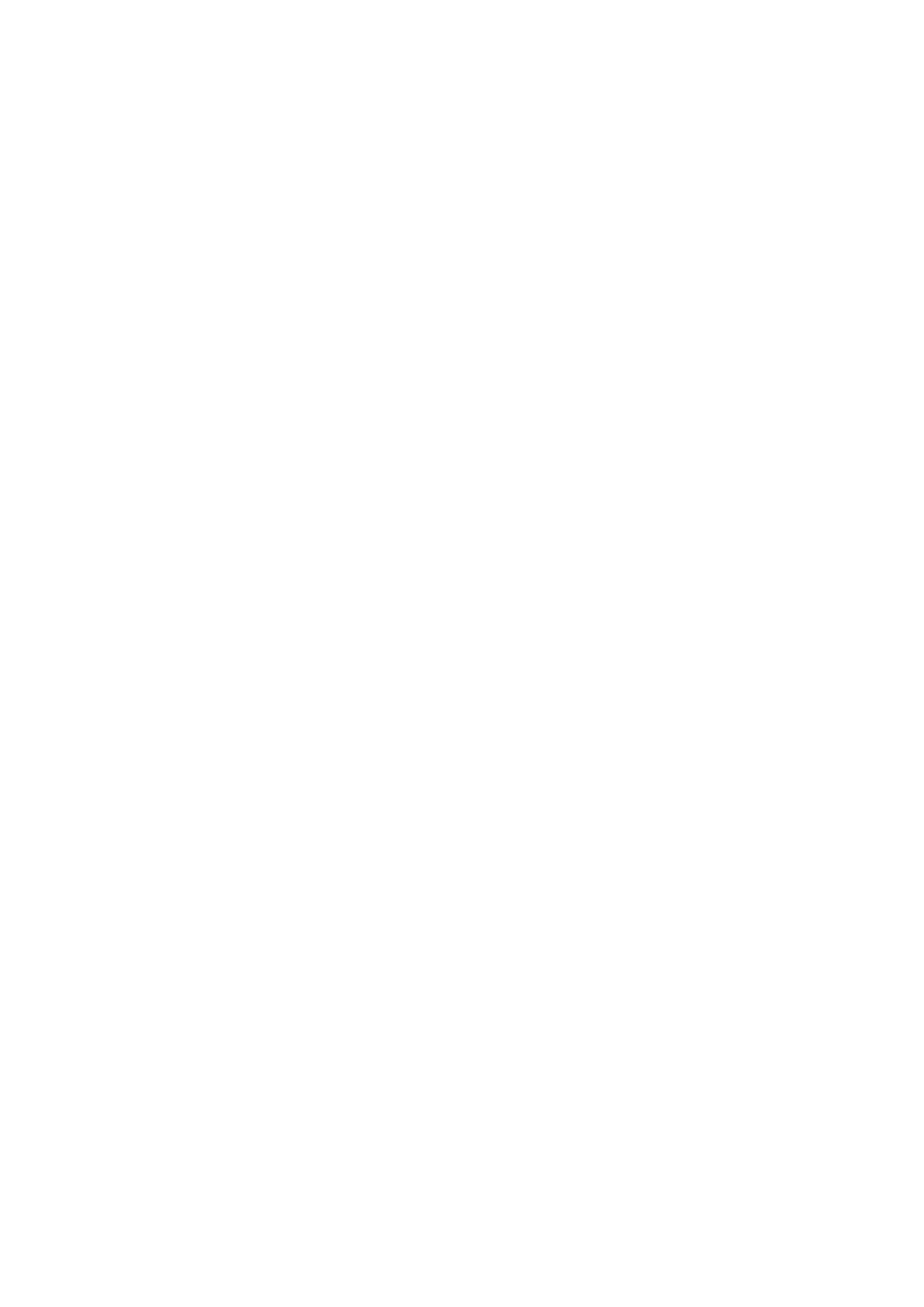# **Food security and conflict**

## **Empirical challenges and future opportunities for research and policy making on food security and conflict**

**Charles Martin-Shields and Wolfgang Stojetz**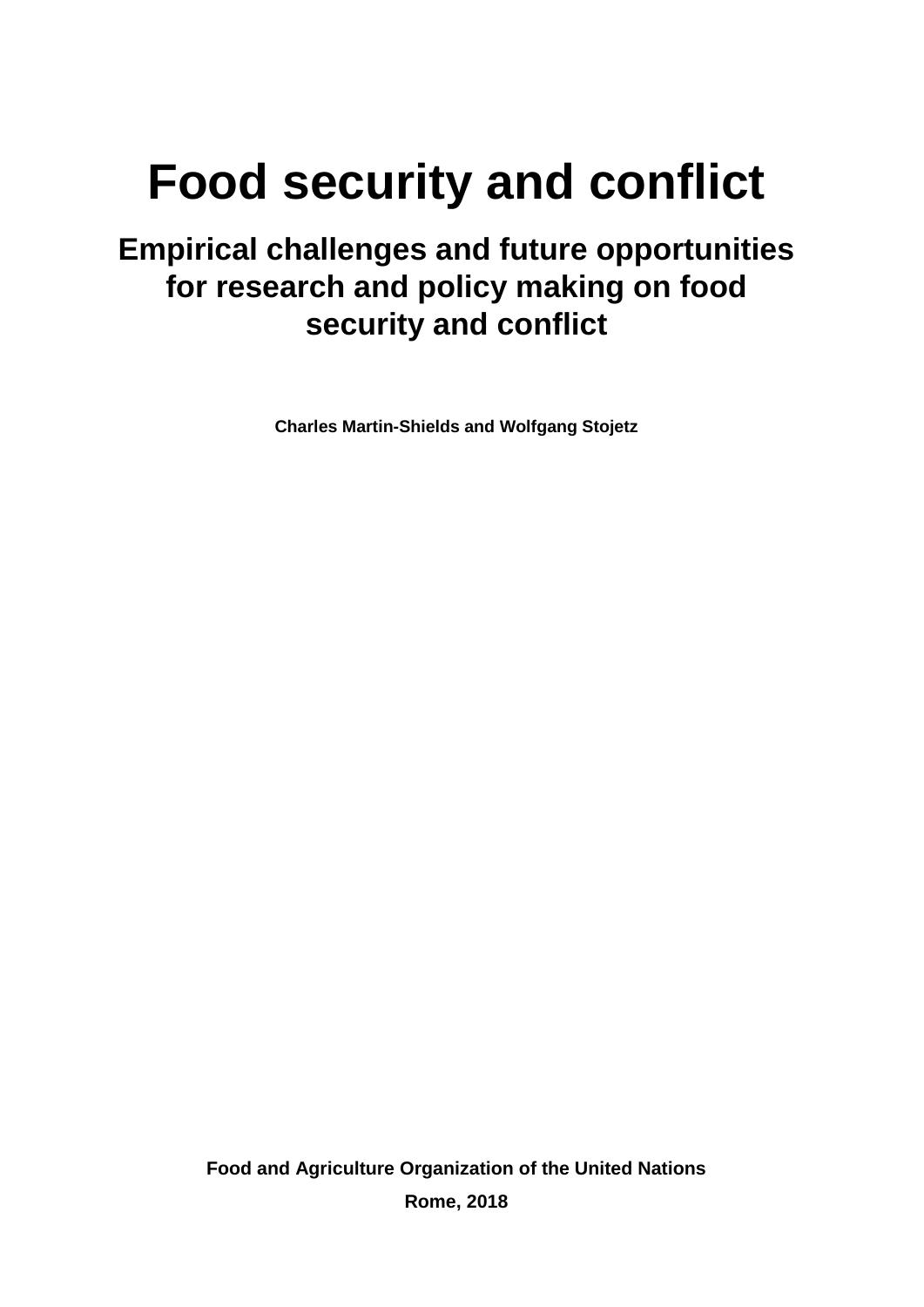Required citation:

Martin-Shields, C. & Stojetz, W. 2018. *Food security and conflict. Empirical challenges and future opportunities for research and policy making on food security and conflict.* FAO Agricultural Development Economics Working Paper 18-04. Rome, FAO. Licence: CC BY-NC-SA 3.0 IGO.

The designations employed and the presentation of material in this information product do not imply the expression of any opinion whatsoever on the part of the Food and Agriculture Organization of the United Nations (FAO) concerning the legal or development status of any country, territory, city or area or of its authorities, or concerning the delimitation of its frontiers or boundaries. The mention of specific companies or products of manufacturers, whether or not these have been patented, does not imply that these have been endorsed or recommended by FAO in preference to others of a similar nature that are not mentioned.

The views expressed in this information product are those of the author(s) and do not necessarily reflect the views or policies of FAO.

ISBN 978-92-5-130985-8

© FAO, 2018



Some rights reserved. This work is made available under the Creative Commons Attribution-NonCommercial-ShareAlike 3.0 IGO licence (CC BY-NC-SA 3.0 IGO[; https://creativecommons.org/licenses/by-nc-sa/3.0/igo\)](https://creativecommons.org/licenses/by-nc-sa/3.0/igo).

Under the terms of this licence, this work may be copied, redistributed and adapted for non-commercial purposes, provided that the work is appropriately cited. In any use of this work, there should be no suggestion that FAO endorses any specific organization, products or services. The use of the FAO logo is not permitted. If the work is adapted, then it must be licensed under the same or equivalent Creative Commons license. If a translation of this work is created, it must include the following disclaimer along with the required citation: "This translation was not created by the Food and Agriculture Organization of the United Nations (FAO). FAO is not responsible for the content or accuracy of this translation. The original [Language] edition shall be the authoritative edition.

Any mediation relating to disputes arising under the licence shall be conducted in accordance with the Arbitration Rules of the United Nations Commission on International Trade Law (UNCITRAL) as at present in force.

**Third-party materials.** Users wishing to reuse material from this work that is attributed to a third party, such as tables, figures or images, are responsible for determining whether permission is needed for that reuse and for obtaining permission from the copyright holder. The risk of claims resulting from infringement of any third-party-owned component in the work rests solely with the user.

**Sales, rights and licensing**. FAO information products are available on the FAO website (www.fao.org/publications) and can be purchased through [publications-sales@fao.org.](mailto:publications-sales@fao.org) Requests for commercial use should be submitted via: [www.fao.org/contact-us/licence-request.](http://www.fao.org/contact-us/licence-request) Queries regarding rights and licensing should be submitted to[: copyright@fao.org.](mailto:copyright@fao.org)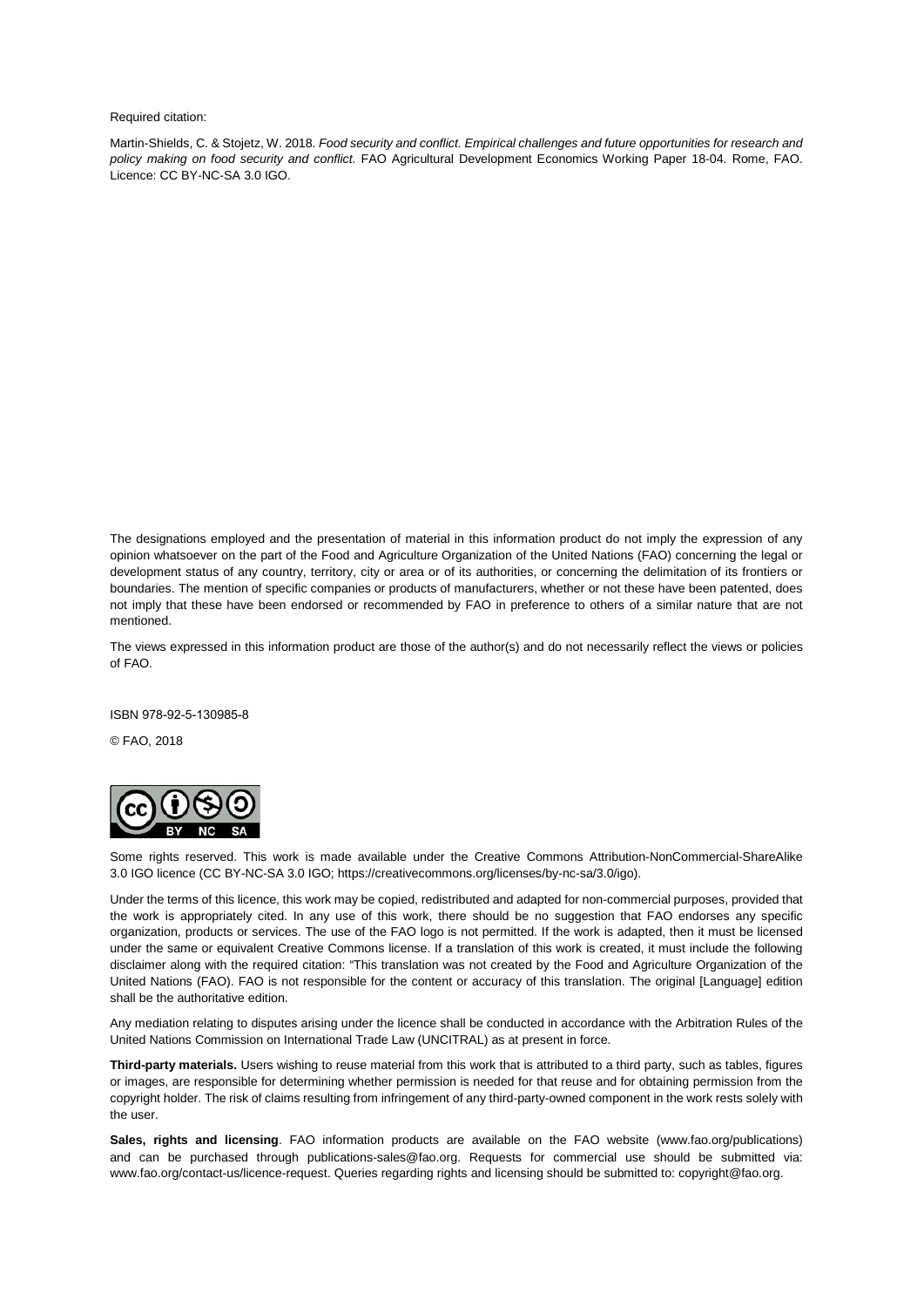## **Contents**

| 2              |  |  |  |
|----------------|--|--|--|
|                |  |  |  |
| $\overline{4}$ |  |  |  |
|                |  |  |  |
|                |  |  |  |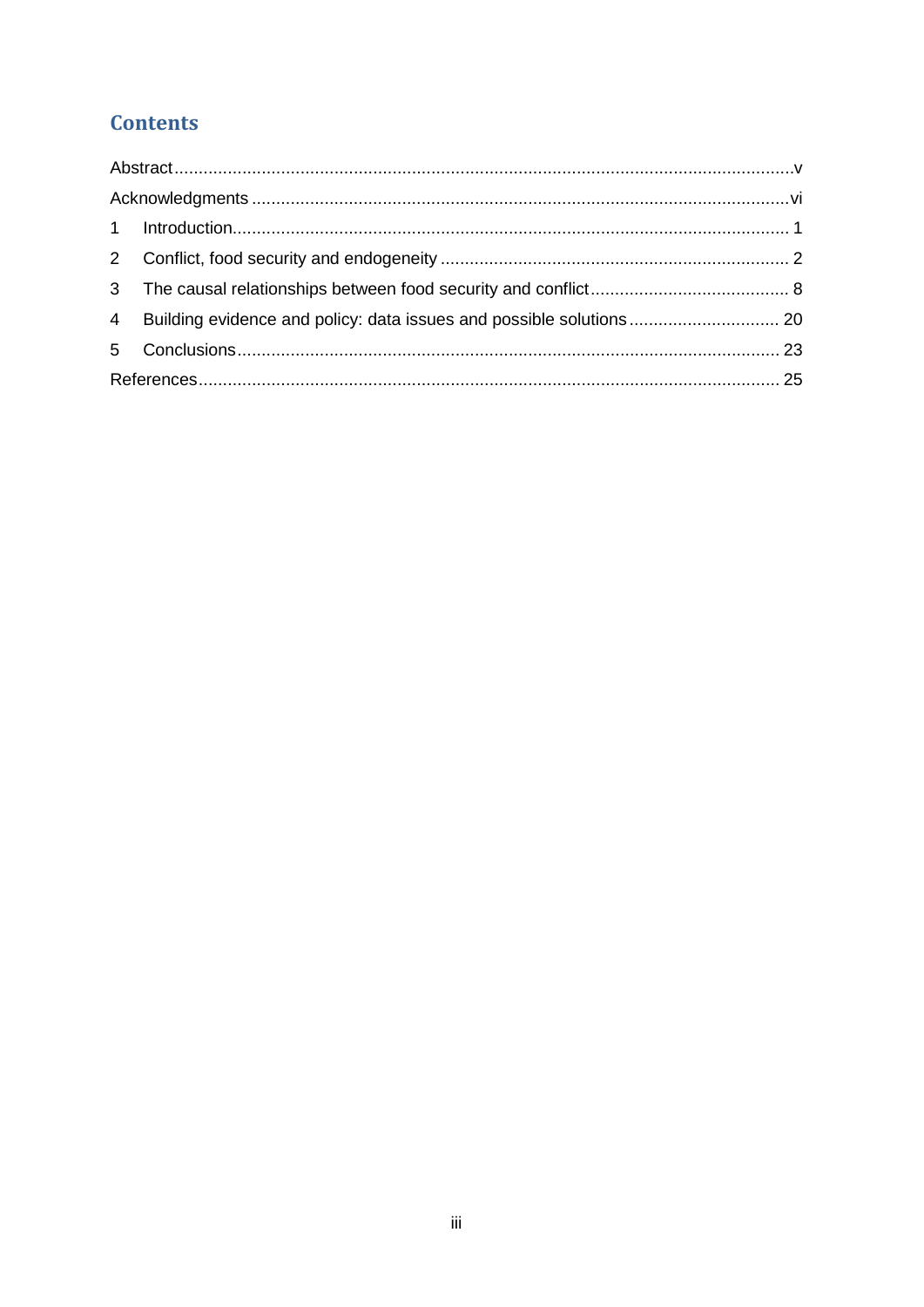## **Tables**

[Table 1. Averages of food security indicators by income group, 2014](#page-13-0) ...........................6

## **Figures**

| Figure 3. The relationship between WGI score and food security among Intrastate |  |
|---------------------------------------------------------------------------------|--|
|                                                                                 |  |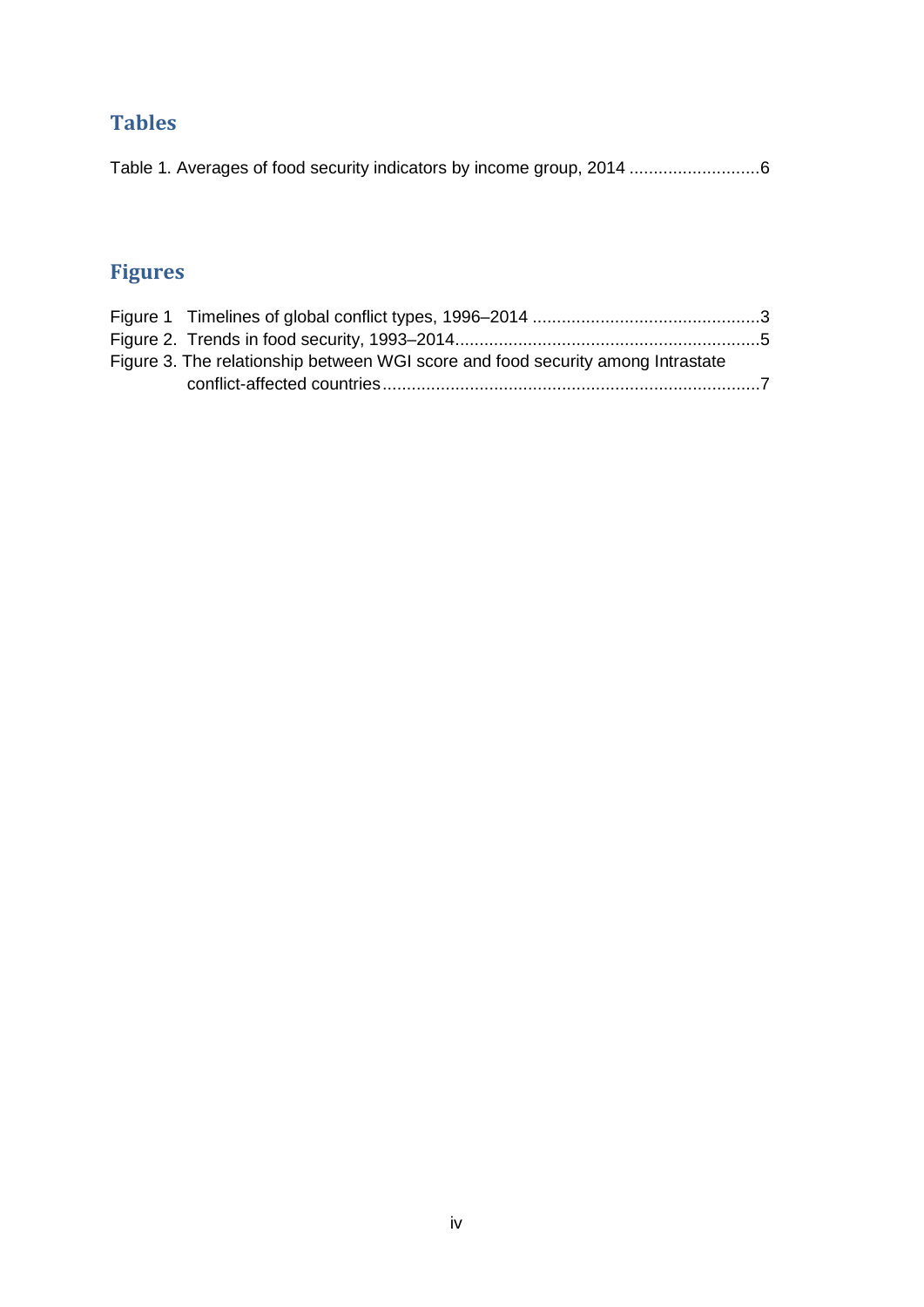## Food security and conflict Empirical challenges and future opportunities for research and policy making on food security and conflict

Charles Martin-Shields<sup>1</sup> and Wolfgang Stojetz<sup>1</sup>

<sup>1</sup> International Security and Development Center

#### <span id="page-6-0"></span>**Abstract**

During the previous decade there has been an increased focus on the role of food security in conflict processes, both in the academic and policy communities. While the policy community has pushed forward with new programs, the academic debate about the causal linkages between food security and conflict remains debated. This article emphasizes the endogeneity that characterizes the coupling between food (in)security and violent conflict. We make three contributions. First, we define conflict and food security using the standard Uppsala Conflict Data Program and the FAO databases, and illustrate how intervening factors influence the relationship between conflict and food security at the micro and macro levels. Second, we provide a comprehensive review of the literature on linkages between food security and conflict, focusing on findings that account for endogeneity issues and have a causal interpretation. Third, we highlight policy-affecting data gaps beyond endogeneity and chart ways forward to improve the existing bodies of data and support new data collection to fill the academic gaps and support policy making. Our article supports to the ongoing debate around the causal relationship between food security and conflict, while also providing policy makers with analysis of data challenges and opportunities for innovation in food security and peacebuilding.

**Keywords:** food security, conflict, endogeneity, data, peacebuilding and development.

**JEL codes**: Q18, O38, F51, B41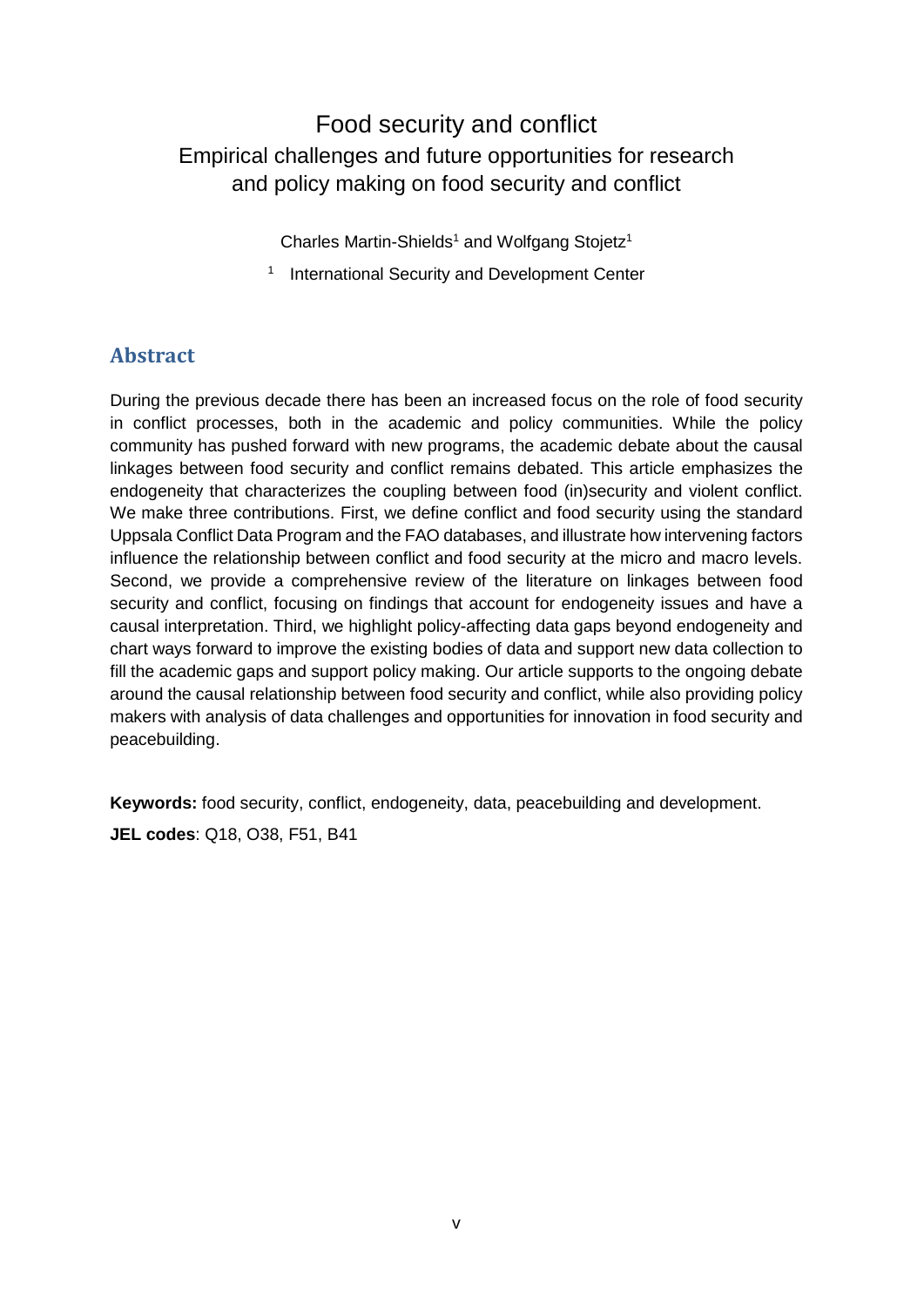#### <span id="page-7-0"></span>**Acknowledgments**

The authors would like to thank the participants at the 2016 Households in Conflict Network meeting in Rome, Italy and the AFK Mixed Methods conference in Mannheim for comments and suggestions. Guy Schvitz, Koen Leuveld, Marion Mercier and Maarten Voors in particular provided excellent feedback on an earlier versions of this study. We also thank Tilman Brück and Marco D'Errico for in-depth editorial feedback during later stages of writing, and the FAO statistics and resilience groups for providing comments in the early stages. This study was conducted in support of the FAO Agricultural Development Economics Technical Study 2 titled *Sowing the seeds of peace for food security – Disentangling the nexus between conflict, food security and peace* (Holleman *et al.*, 2017).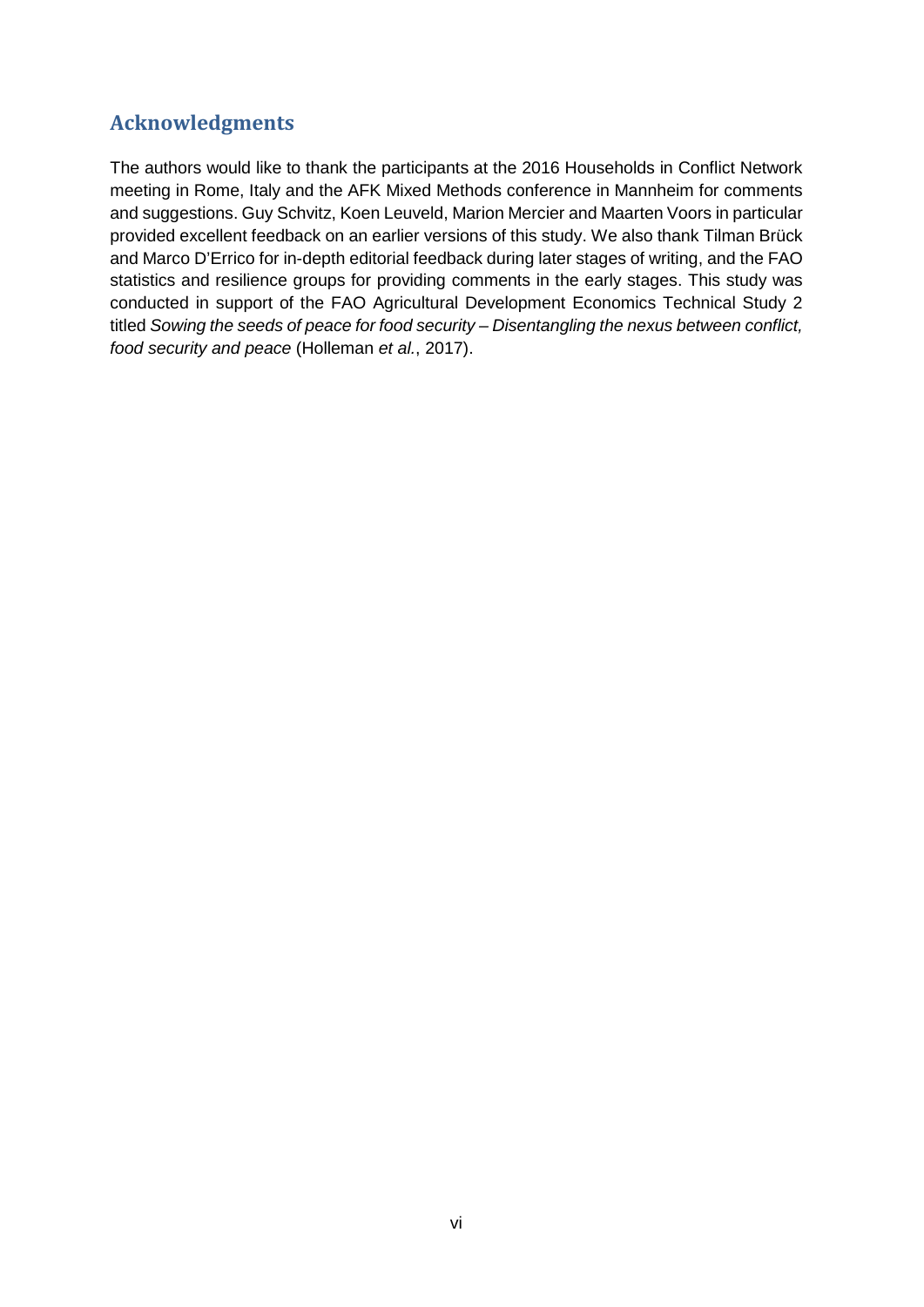#### <span id="page-8-0"></span>**1 Introduction**

Food insecurity affects the lives of millions of people across the world and is increasingly concentrated in conflict-affected regions. All 19 countries the FAO currently classifies as being in a protracted food crisis are also currently affected by conflict and violence (Holleman *et al*., 2017). Globally, 60 percent of the 815 million undernourished individuals and 79 percent of the 155 million stunted children live in countries affected by violent conflict (FAO *et al*., 2017). Our article provides a review of the key concepts and findings across the food security and conflict literature, acting as a reference for future research and policy efforts.

Monitoring food insecurity in conflict-affected countries and understanding the linkages between food insecurity and violent conflict, as well as the positive relationships between food security and stability, is crucial to informing evidence-based interventions from local, national and international practitioners and policymakers. Yet, understanding the relationship between food security and violent conflict faces severe "endogeneity" challenges. Structural factors at both the macro- and micro-levels, e.g. state capacity and household income, are often correlated with both food security and conflict outcomes. These "confounding" factors thus complicate causal analyses of the mechanisms linking conflict and food security.

This article emphasizes the endogeneity that characterizes the coupling between food (in)security and violent conflict. We make three contributions. First, we define conflict and food security using the standard Uppsala Conflict Data Program and the FAO databases, and illustrate how intervening factors influence the relationship between conflict and food security at the micro and macro levels. Second, we provide a comprehensive review of the literature on linkages between food security and conflict, focusing on findings that account for endogeneity issues and have a causal interpretation. Third, we highlight policy-affecting data gaps beyond endogeneity and chart ways forward to improve the existing bodies of data and support new data collection to fill the academic gaps and support policy making.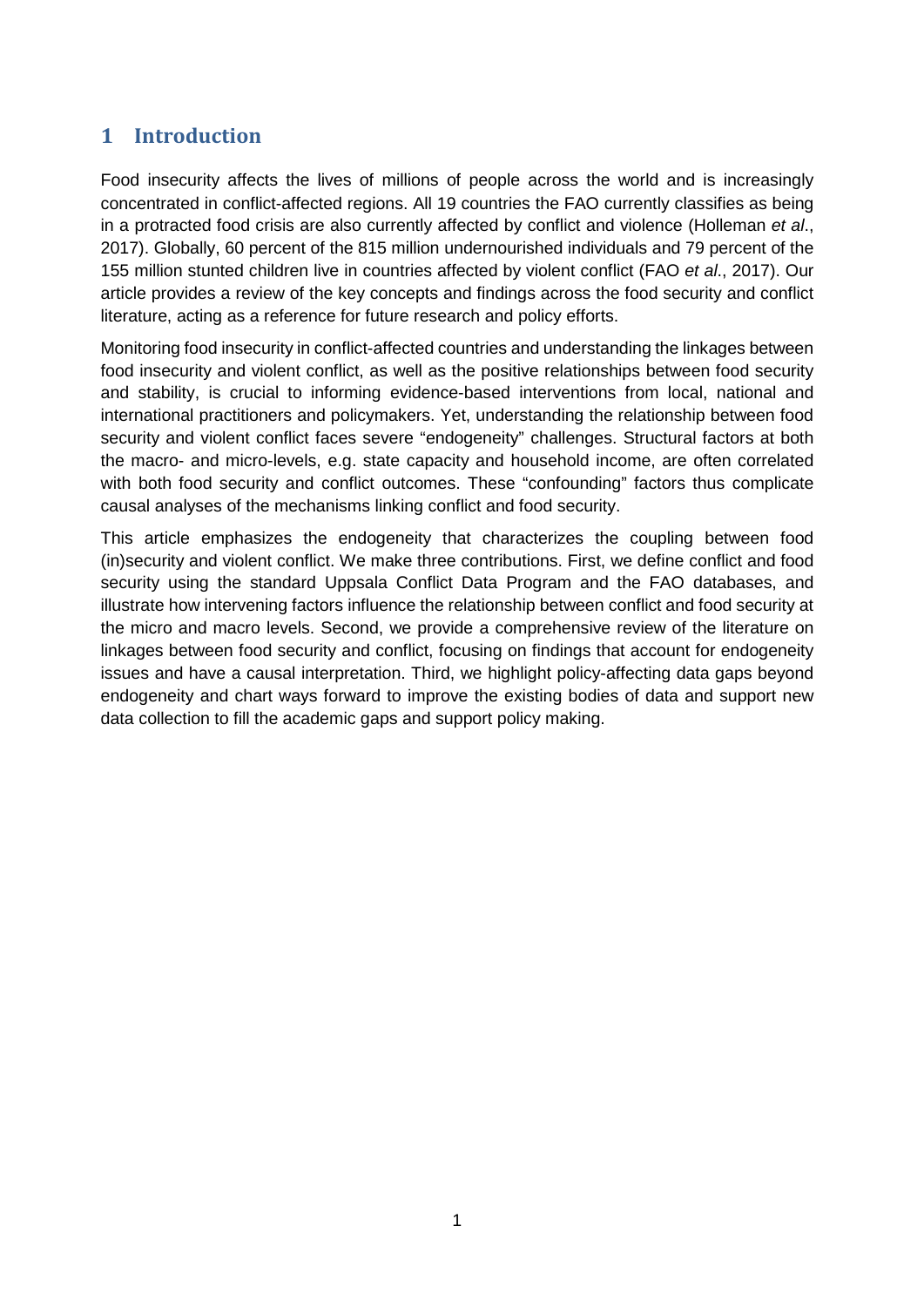### <span id="page-9-0"></span>**2 Conflict, food security and endogeneity**

This section conceptualizes violent conflict, food security, and the endogeneity issues that one faces when empirically analyzing the two phenomena and their interdependencies.

#### **2.1 Conflict**

Defining and measuring "conflict" is not straightforward. Across quantitative studies, the eventbased measures and categories developed by the Uppsala Conflict Data Program have become a standard approach to conflict at the national level (Croicu and Sundberg, 2017). UCDP has a number of datasets available that code and define different types of conflict, based on the actors involved and geo- and time-coded 'battle deaths'. In general, 1 000 battle deaths in a year is the threshold for a country being at war. Battle deaths are verified fatalities that are a direct result of fighting; on the other hand, violence against civilians is not captured in these data. We focus on five main conflict types quantitatively defined by UCDP and add a special dataset on violence against civilians:

- "Low-intensity conflict" includes periods of conflict where violence or contestation is taking place at more localized levels, and at a lower intensity (fewer than 1,000 battle deaths) than a full-scale civil war (Melander, Möller and Öberg, 2009).
- "Interstate conflict" is traditional country-versus-country conflict (Pettersson and Wallensteen, 2015).
- "Intrastate conflict" is a conflict within a country where one side is the government and the other side is a non-state group (Pettersson and Wallensteen, 2015).
- "Internationalized intrastate conflict" is defined the same way as an intrastate conflict, but includes significant involvement from other countries (Pettersson and Wallensteen, 2015).
- "One-sided violence" is the direct targeting of civilians by government or non-state forces (Eck and Hultman, 2007).

Figure 1 shows recent global trends in these types of conflict. Interstate conflict remains the one that occurs at the highest rate and should thus attract more of our attention. Internationalized intrastate conflicts are also increasing, as countries get involved more in the intrastate conflicts of other countries. One-sided violence has been on the decline, and we lack a long timeline of data on low-intensity conflict.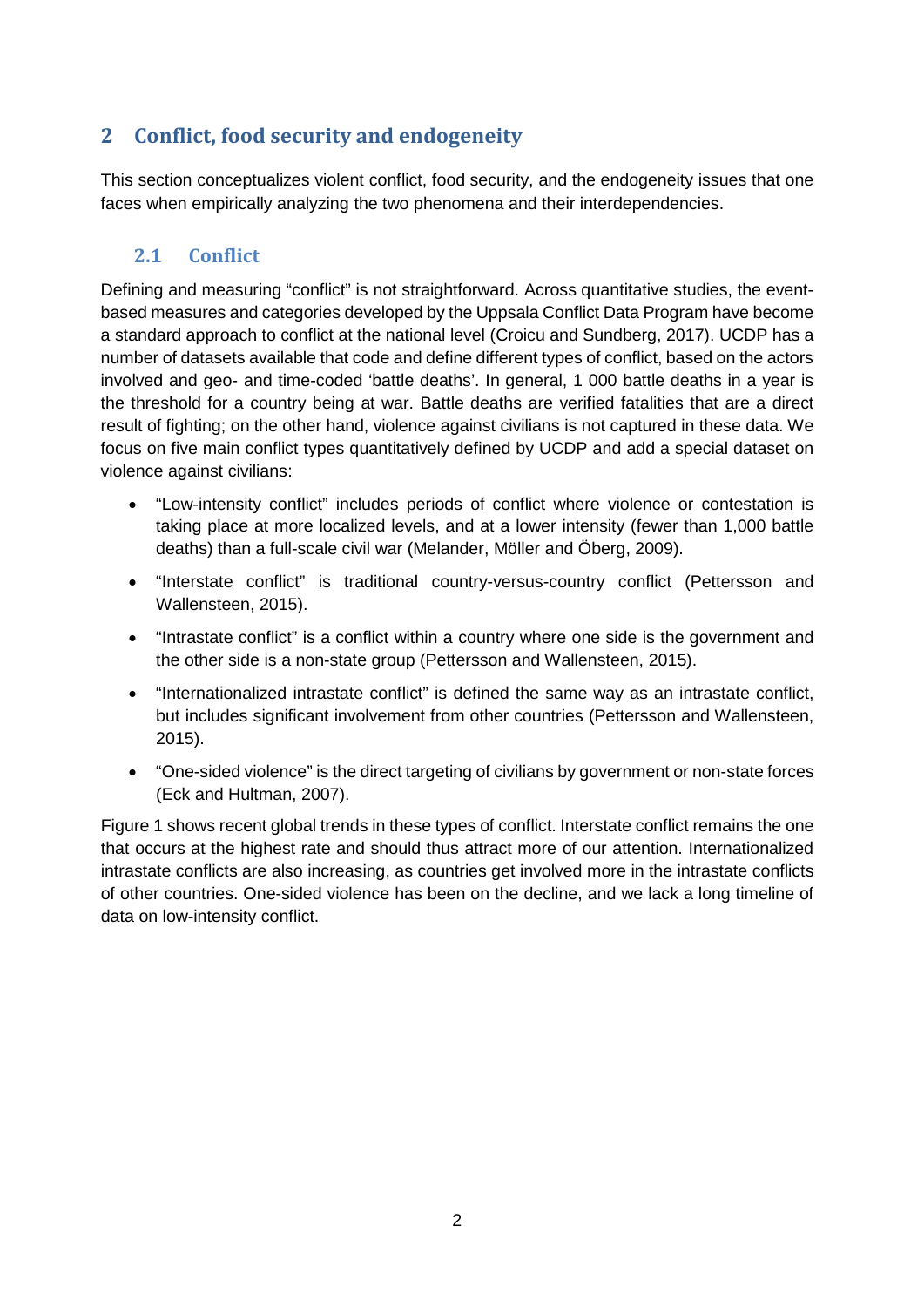

<span id="page-10-0"></span>

Source: Data from UCDP (2017) database (Croicu and Sundberg, 2017).

These definitions provide opportunities to ask questions about why and how the phenomena they describe should have an influence on food security. The short time frame was selected for data comparability; the food security data discussed in the next section shares similar timelines, so the utility of looking at conflict data going back to 1946 is less important. For example, an Interstate conflict is likely to have different systemic effects on food security than localized lowintensity conflict. These definitions can be useful in understanding logical directions of causation; for example, without looking at data, the definitions above allow us to ask whether it makes logical sense for something like one-sided violence to have an impact on food access or food price variation? At a more granular level, are battle deaths an appropriate way to understand conflict in relation to a complex issue like food security? To take this framing a step farther the next section explains the FAO's categorical definitions of food security.

#### **2.2 Food security**

The FAO categorizes food security into four pillars: food availability, access, stability, and utilization (FAO, 2017). Each pillar captures a different aspect of food security. The pillars can generally be understood thus:

- Availability: This pillar focuses on availability of necessary calories at the individual level, as well as the types of calories available nationally (e.g. cereals versus animal protein).
- Access: This pillar contains variables that measure physical infrastructure for bringing food to market, as well as individual level indicators of whether people have access to the necessary number of calories per day.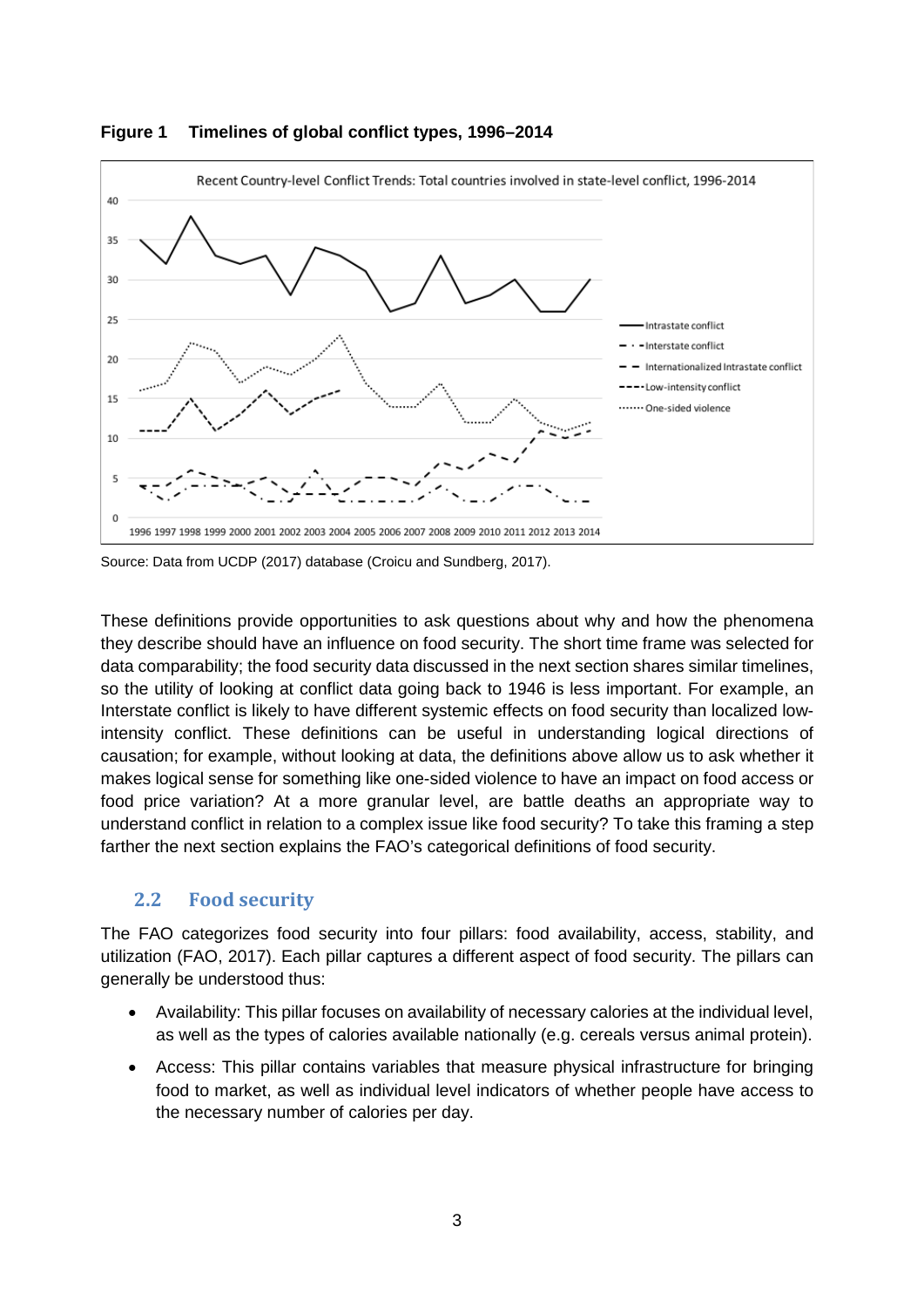- Stability: The variables in this pillar measure dependence on food imports, domestic price variability, and variation in land equipped with irrigation.
- Utilization: This pillar captures data on primarily anthropometric indicators of whether people are able to use available calories; relevant data includes measures on wasting, stunting, and low weight among children.

FAO data on food security is available as a suite on the FAO statistics website (FAO, 2017) and predominantly describes outcomes reported on an annual basis. For our empirical exercise we choose five variables that are analogous to data used in previous research efforts and provide the best coverage across all countries. "Prevalence of Undernourishment", "Depth of Food Deficit", and "Share of dietary energy supply from cereals, roots and tubers" are central variables, for instance, for investigating the availability and accessibility of food, which maps on to studies that use anthropometric measures in their analysis. "Food Price Volatility" and "Cereal Import Dependency" are key variables in the large set of studies of how food prices and market shocks affect the outbreak of violence. One major problem, which we discuss later in the article, is data availability in the Utilization pillar; data coverage on percentage of children affected by wasting, stunting, and low weight is well under 50 percent across all countries and years. In this section, all variables are annual measures taken at the country level. The five food security variables are defined as follows:

- "Prevalence of Undernourishment" is the percentage of the population suffering from undernourishment. This data is reported from 1993–2014, and for each year it measures the average of the previous three years. It is the primary food security indicator used by FAO as part of the monitoring process for Target 2.1 of the Sustainable Development Goal (SDG) 2, and thus should be a starting point for understanding a general relationship between food security and conflict.
- "Depth of Food Deficit" is an index number representing the difference between consumed calories and the necessary number of calories to reach an intake that would alleviate undernourishment.
- "Share of dietary energy supply derived from cereals, roots and tubers" represents the percentage of caloric intake made up of cereals, roots, and tubers. Evidence from conflict research shows that conflict can affect food production and adaption strategies.
- "Food Price Volatility Index" represents volatility of food prices domestically in a country for 2000-2014. This variable is important since there are many findings that tie price shocks to violence.
- "Cereal Import Dependency Ratio" represents the ratio of imports versus domestically produced cereals. Like price volatility, a country that must import food is exposed to price shocks and thus could presumably be at higher risk of violence.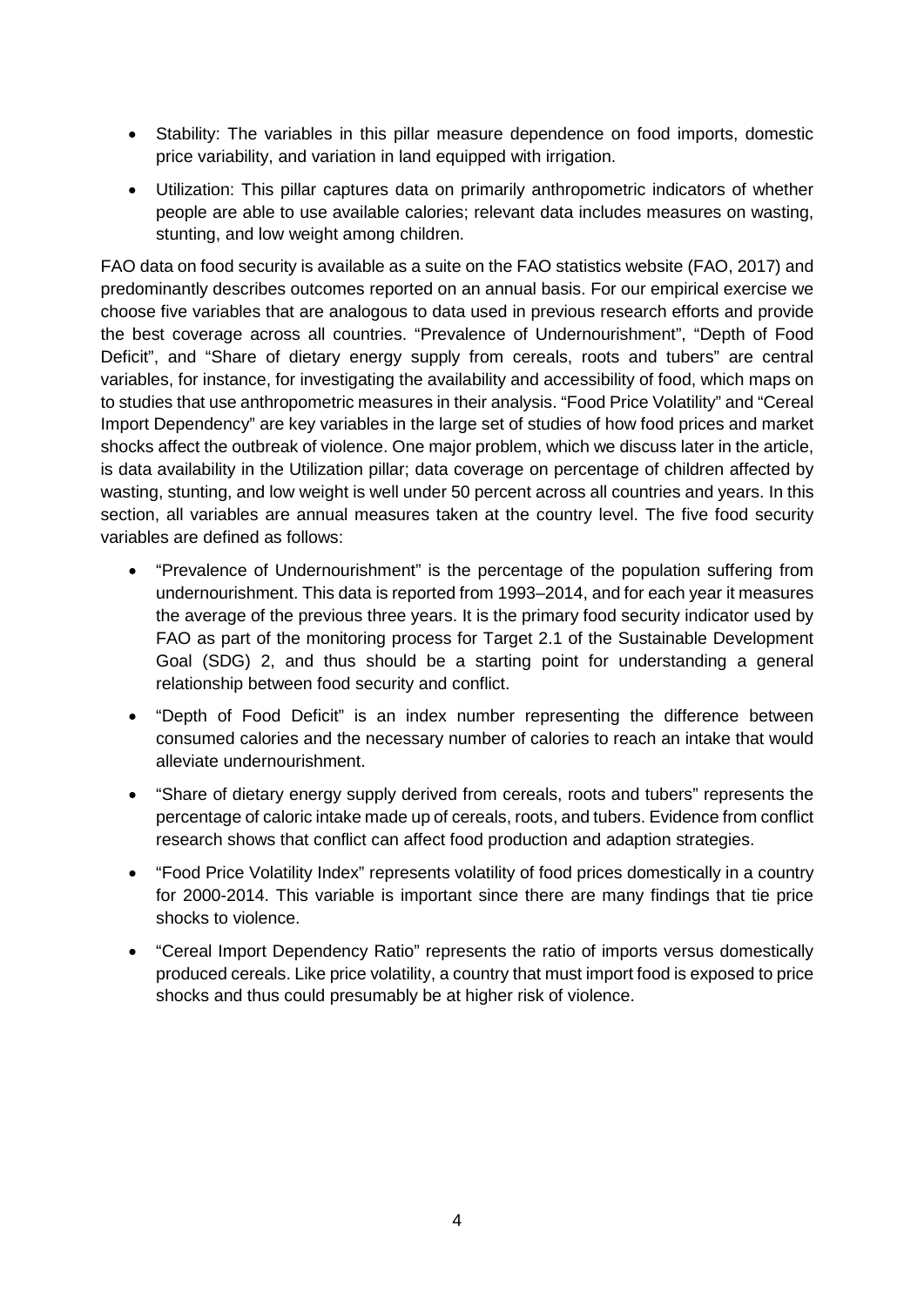

<span id="page-12-0"></span>**Figure 2. Trends in food security, 1993–2014**

Source: Data from FAO (2017) database.

In Figure 2 we see a generally positive pattern where food insecurity has decreased globally between 1993 and 2014. The timeline of 1993–2014 is selected based on data availability in the FAO food security database at the time of writing. The primary indicator that the FAO used to measure success in reducing hunger, Prevalence of Undernourishment, shows a distinct downward trend. We excluded Depth of Food Deficit in the graph since it uses a different scale than the other variables, and it has a trend that is derivative of Undernourishment. We will look at it later in the paper when we unpack endogeneity concerns.

#### **2.3 Endogeneity concerns**

In an ideal setup to study causal links in between food security and violent conflict, we would like to observe two identical populations simultaneously. For instance, only one of the two populations is "treated" with violent conflict, and we then compare food security outcomes between the treated and the non-treated population. As identical populations do not exist, estimations of such comparisons between treated and non-treated populations are not straightforward. Essentially, the central empirical challenge is to identify plausibly comparable populations, where treatment is "as good as random". The main statistical threat in pinning down a causal effect violent conflict to food security and vice versa is endogeneity bias.

The two principal sources of endogeneity are unobserved confounding factors and reverse causality. For instance, for many forms and circumstances of food insecurity one can think of a range of factors that simultaneously drives food insecurity and the likelihood of violent conflict. If such a factor that is correlated with both conflict and food security is erroneously not included in the specified model of a food insecurity measure, the estimate of the impact of violent conflict will be biased. Similarly, a snapshot of food insecurity in region X at time T may be driven by violent conflict in region X at time T, while at the same time the violent conflict may actually be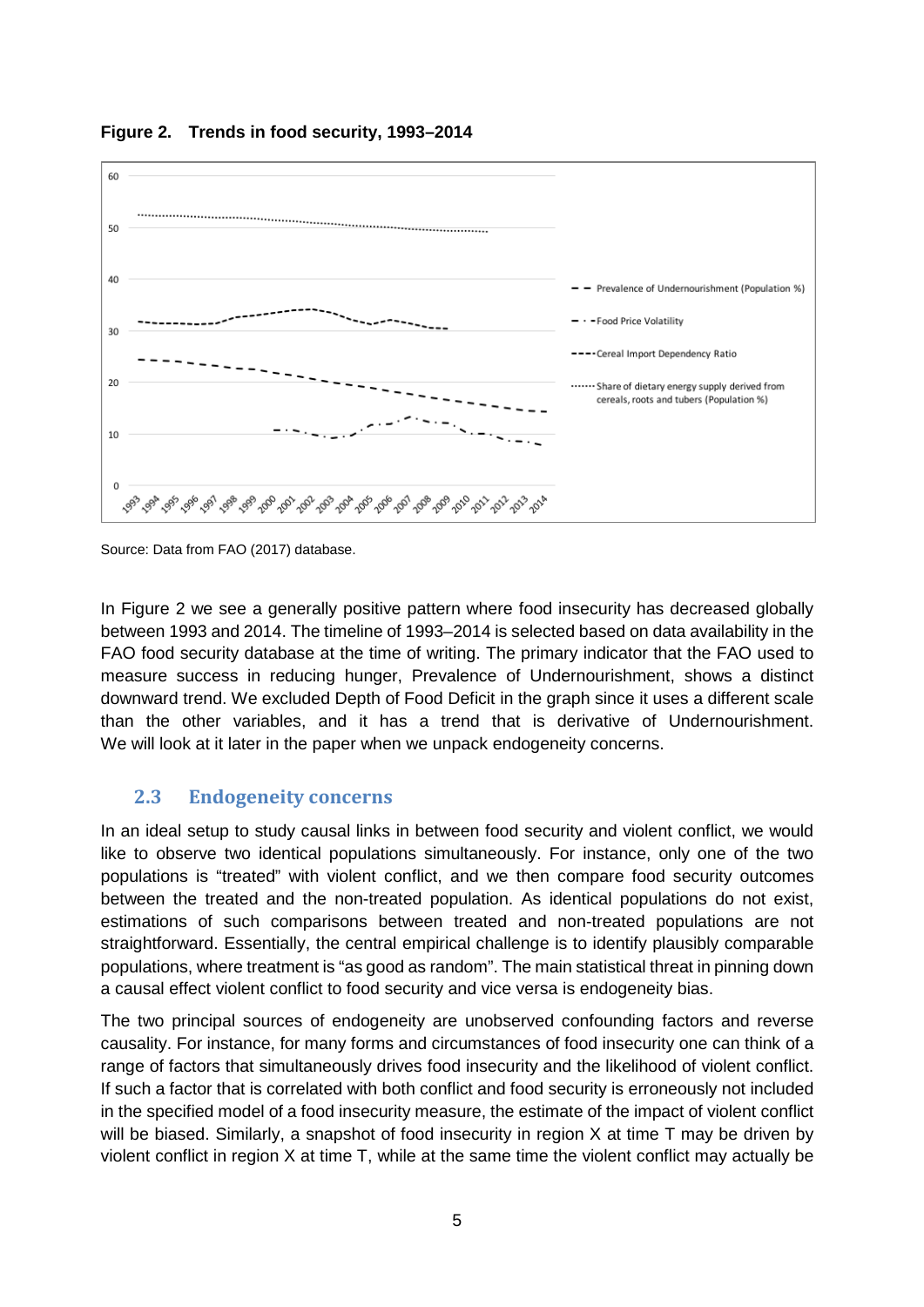the result of the food security on region X. A large body of cross-country evidence suggests that national income is negatively correlated with the incidence of violent conflict (Blattman and Miguel, 2010). Table 1 shows the food security scores for countries batched by their 2014 income group according to the World Bank (World Bank, 2017). With the exception of Cereal Import Dependency Ratio, food security improves at each progressive step from low- to highincome countries. These strong patterns show that national income is not only intimately related to the incidence of conflict but also to various pillars of food security.

|                                  | Food Security Indicator Averages, most recent year reported by FAO |                                 |                                           |                                       |                                             |  |  |
|----------------------------------|--------------------------------------------------------------------|---------------------------------|-------------------------------------------|---------------------------------------|---------------------------------------------|--|--|
|                                  | Prevalence of<br>Undernourishment<br>(2014)                        | Depth of Food Deficit<br>(2014) | Percent<br>Cereals/Roots/Tubers<br>(2014) | Food Price Volatility<br>Index (2014) | Cereal Import<br>Dependency Ratio<br>(2009) |  |  |
| Low-income<br>countries          | 25.56%                                                             | 191.71                          | 65.21%                                    | 9.77                                  | 24.95                                       |  |  |
| Lower-middle<br>income countries | 13.95%                                                             | 97.88                           | 53.64%                                    | 7.87                                  | 34.81                                       |  |  |
| Upper-middle<br>income countries | 10.30%                                                             | 67.55                           | 44.50%                                    | 7.29                                  | 31.22                                       |  |  |
| High-income<br>countries         | 5.31%                                                              | 22.16                           | 33.17%                                    | 6.98                                  | 24.79                                       |  |  |

<span id="page-13-0"></span>**Table 1. Averages of food security indicators by income group, 2014**

Note: Larger numbers indicate lower food security.

Source: Income groups from World Bank (2017) data, food security data from FAO (2017) database.

The function of the state goes beyond just economic performance in the form of national income, and the second factor we look at is national administrative capacity. The incidence of violent conflict is often per construction a symptom of state weakness, such as in civil wars where the state lacks the capacity to monopolize central violence and control over the whole of its nominal territory. Notably, though, some countries affected by internal conflict actually score reasonably well in the World Bank's World Governance Indicators (WGI).

Figure 3 shows a basic representation of how the WGI Government Effectiveness Scores (an index of public administration quality) is related to food security outcomes in countries affected by Intrastate conflict in 2014. Food price volatility and prevalence of undernourishment become noticeably worse in as quality of public administration diminishes.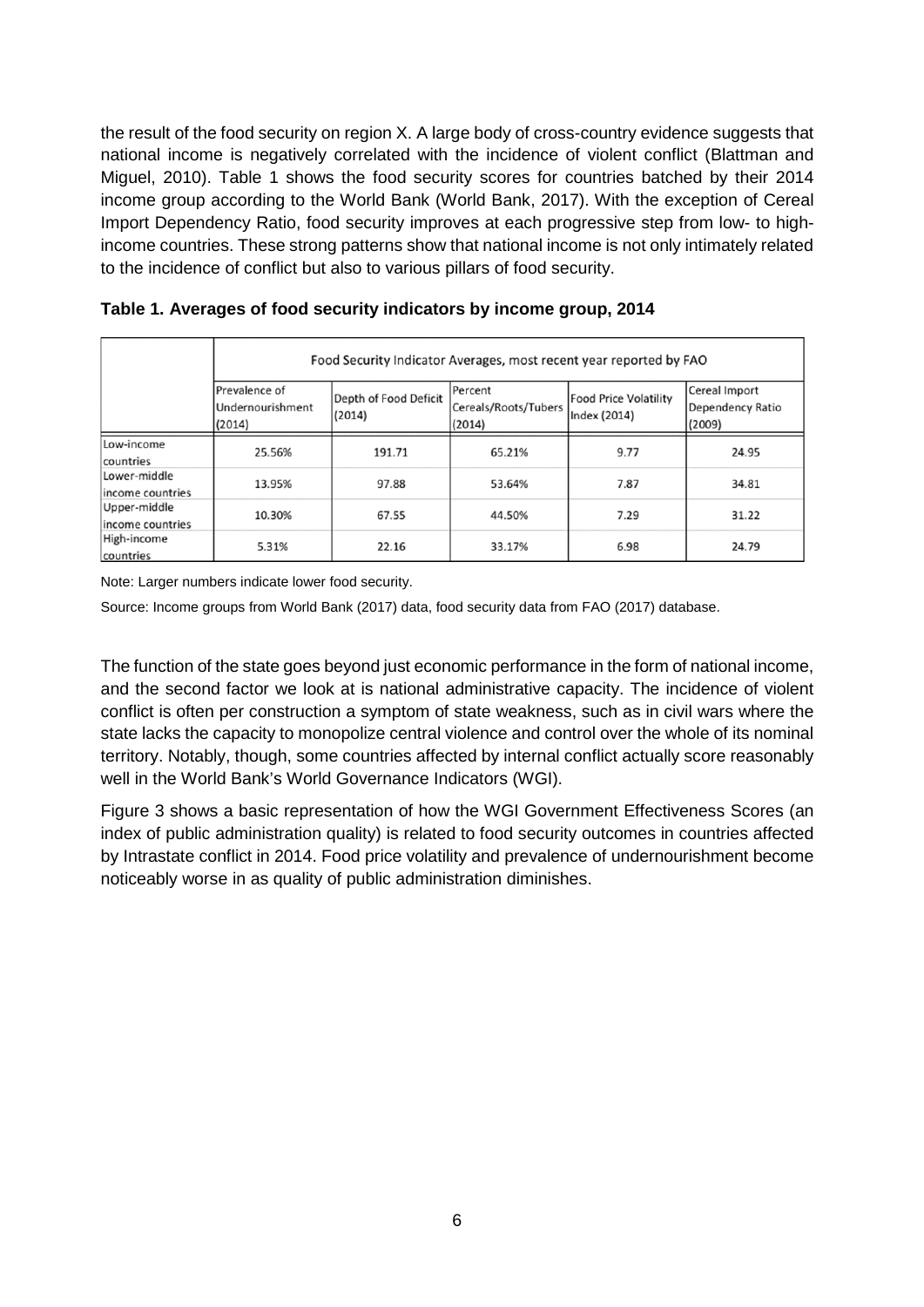

<span id="page-14-0"></span>**Figure 3. The relationship between WGI score and food security among Intrastate conflict-affected countries**

Note: Larger numbers on the Y-axes indicate greater food insecurity.

Source: Data from FAO (2017) and World Bank (2017).

Figure 3 shows that as government effectiveness increases in these contexts food security outcomes improve (on average). These strong patterns show that, like national income, state capacity is not only intimately related to conflict outcomes but also to various pillars of food security. Given that we discussed five indicators previously, it would be fair to ask why we only look at two in the graphs above. This is largely a problem of data availability and matching. For example, the timeline for Cereal Import Dependency Ration stops in 2009. In 2014, when we filter for only countries affected by interstate conflict that also report food security data and have WGI scores, we are left with 17 countries reporting Food Price Volatility and 19 reporting Prevalence of Undernourishment. These kinds of missing data issues will be discussed in more detail in section four.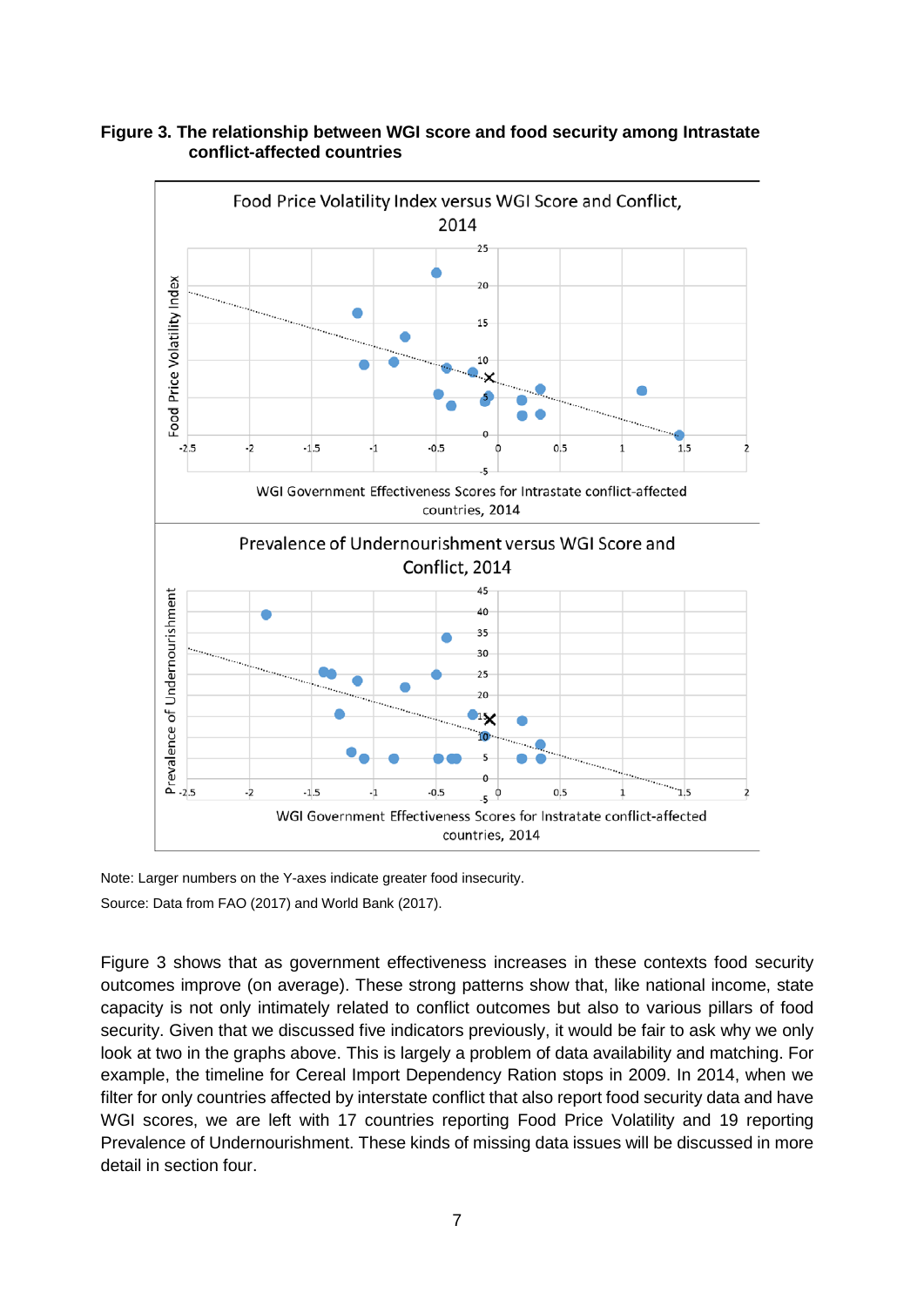#### <span id="page-15-0"></span>**3 The causal relationships between food security and conflict**

This section reviews robust findings from quantitative analyses of the bi-directional relationship between food security and violent conflict that account for endogeneity concerns. We summarize the existing evidence and identify limitations in both directions: (i) the impacts of violent conflict on food insecurity in Section 3.2 and (ii) the impacts of food insecurity on violent conflict in Section 3.3. The scope of the review is deliberately broad to reflect the spectra of different forms of food security and conflict. While we focus on *findings* (that are supported by strong empirical evidence), we sometimes highlight specific studies in more detail if they broke new ground, introduced a technique, raised new questions or provided important or even controversial nuances to a broader finding. Sections 3.4 and 3.5 summarize the relatively recent and controversial  $-$  but highly policy-relevant  $-$  debates about the causal effects of climate conditions and food policies on food security and violent conflict and their interrelationships. Section 3.6 reflects on the dominant strategies researchers have used to identify causal relationships between food security and conflict and discusses methodological gaps.

#### **3.1 The impacts of violent conflict on food security**

It is well established that differences in food security shape short-term and long-term outcomes of health and well-being, when the ability of individuals and nations to cope with shocks and to smooth income and consumption is limited. In conflict-affected countries, many households and firms are smallholder farmers, who face a high degree of income uncertainty even in the absence of conflict, primarily through weather shocks (Townsend, 1994; Maccini and Yang, 2009). Some are commodity suppliers to local, domestic or global markets, such as cocoa or coffee farmers, who are also subject to price fluctuations in these markets (Deaton, 1999; Kruger, 2007; Miller and Urdinola, 2010; Adhvaryu, Kala and Nyshadham, 2015; Adhvaryu, Fenske and Nyshadham, 2016). In this case, conflict presents an additional 'shock' that affects the livelihoods and well-being of these populations. Two important points are apparent. First, the nature of this 'shock' may be quite diverse across different types and intensities of armed conflict and across the national and local institutions that are either transformed or emerge during this armed conflict (see also Justino, 2012). Second, exposure to conflict may directly shape food security, but also interact with other fluctuations, such as those in prices and climatic conditions.

#### **3.1.1 The impacts of violent conflict on nutritional status**

A large literature has identified adverse short-term effects of exposure to conflict on children's nutritional status. Most evidence exists for anthropometric outcomes, which are directly associated with nutritional status. These are primarily the height-for-age Z-score (HAZ), i.e. height conditional on age and gender, and assessing 'stunting', which is growth failure in a child that occurs over a slow cumulative process. As stunting reflects episodes of sustained undernutrition, low scores are associated with 'chronic malnutrition'. A second indicator is the weight-for-age Z-score (WAZ), i.e. weight conditional on age and gender. Low WAZ scores are associated with 'general malnutrition'. Third, weight-for-height measures or 'wasting', are often considered the most robust indicator for 'acute malnutrition'.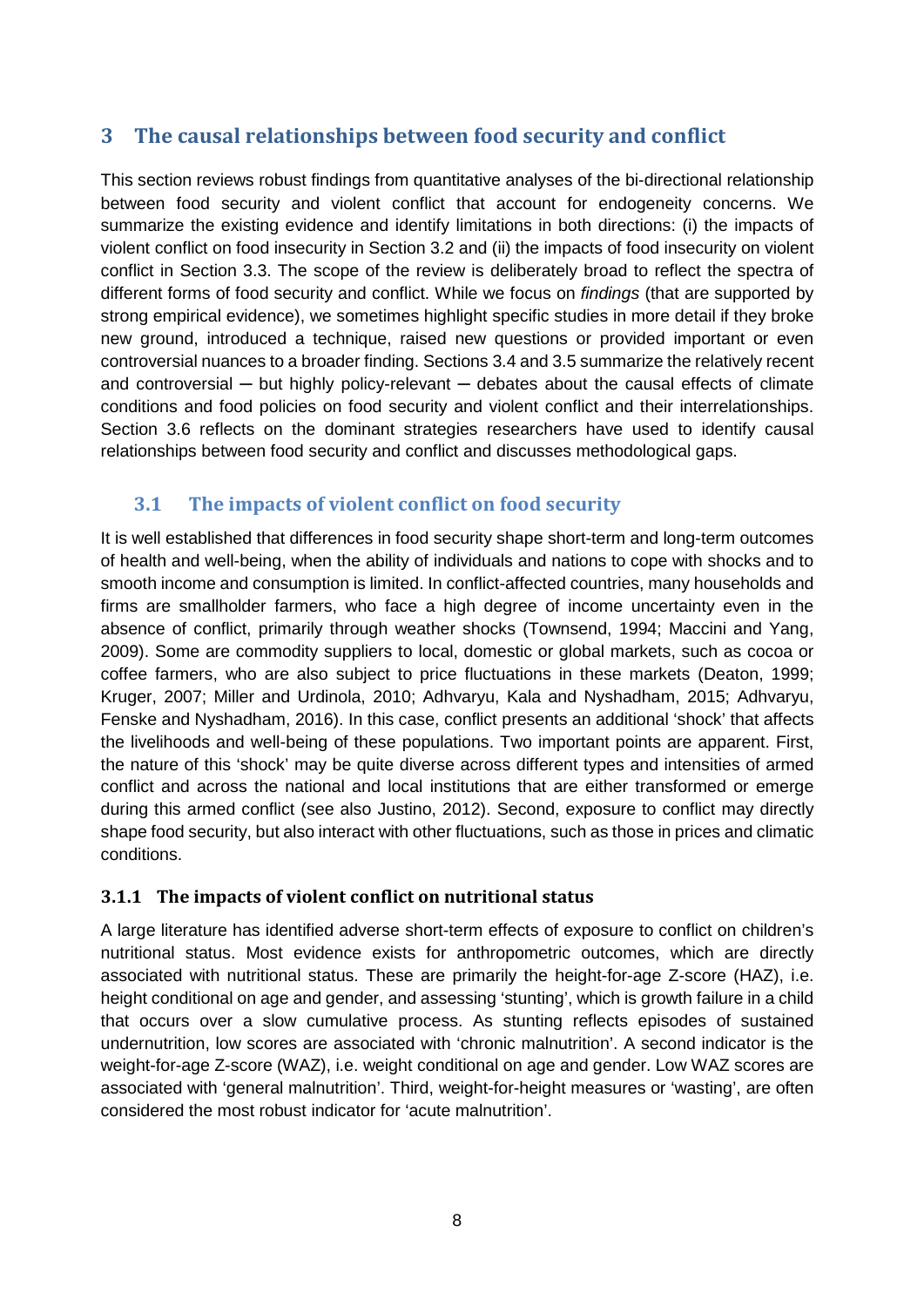Most analyses rely on a difference-in-differences approach pioneered by studies from Rwanda and Burundi. In Burundi, Bundervoet, Verwimp and Akresh (2009) show that children aged 0–5 who were born in regions affected by civil war violence, have significantly lower HAZ scores than those born in other regions. Follow-up studies report consistent, adverse effects on anthropometric outcomes among children from a range of conflict-affected contexts, including Angola, Colombia, Cote d'Ivoire, Eritrea, Ethiopia, India, Iraq and Mexico (Arcand, Rodella and Rieger, 2015; Duque, 2016; Minoiu and Shemyakina, 2014; Akresh, Lucchetti and Thirumurthy, 2012; Akresh, Caruso and Thirumurthy, 2016; Tranchant, Justino and Müller, 2014; Guerrero-Serdan, 2009; Nasir, 2016). Akresh, Verwimp, and Bundervoet (2011) find very similar effects of civil war violence on child stunting in northern Rwanda and contrast the effects with those of a contemporaneous crop failure in southern regions, that was *not* induced by conflict. The analysis finds important differences between the conflict and non-conflict shocks. War exposure affected all children equally, while only girls were negatively affected in the case of crop failure. This result suggests that boys' could smooth their consumption during crop failure families, while girls were not able to do so during conflict exposure.

The magnitudes of the adverse effects of exposure to armed violence on anthropometric outcomes are markedly similar across case studies and contexts, despite significant differences in conflict duration, war strategies and other context-specific characteristics. Yet, two key limitations of the current literature remain. First, poor nutritional status is often directly linked to food insecurity. However, a person's nutritional status may or may not be the result of food insecurity, i.e. due to lack of access to sufficient, safe and nutritious food (access defined as physical, social and economic). Second, most of the rigorous and robust evidence documents adverse effects in chronic malnutrition, rather than acute malnutrition. However, acute malnutrition indicators in particular are critical measures. These should be closely monitored and analyzed in conflict and protracted crisis countries as well as serve as a key source of information for humanitarian interventions. Thus, more rigorous evidence on the impact on acute malnutrition is of paramount importance.

A related body of evidence shows that adverse short-term effects of conflict on children through nutritional channels may already be activated before a child is born ('*in utero*'). Pregnant women who are exposed to more conflict give birth to children of lower weight, which thus immediately transmits adverse effects of conflict across generations. The pioneering study by Camacho (2008) finds that the exposure of women to violence across Colombia during the first three months of pregnancy resulted in lower birth weights. These effects have been confirmed by findings from diverse contexts, such as Brazil, Mexico, Nepal, Kashmir and Palestine (Foureaux Koppensteiner and Manacorda, 2016; R. Brown, 2015; Valente, 2011; Parlow, 2012; Mansour and Rees, 2012). [1](#page-16-0) While the relationship between conflict exposure in utero and birth weight is robust, questions about the underlying mechanisms – which are likely to be highly contextspecific – and the impacts on measures such as height as a child are hitherto only inconclusively debated (Akresh, 2016).

<span id="page-16-0"></span> <sup>1</sup> While the reduced-form link is very robust, it is worth noting that disentangling nutritional channels from others, such as effects of maternal stress that do not work via nutrition, empirically is very difficult.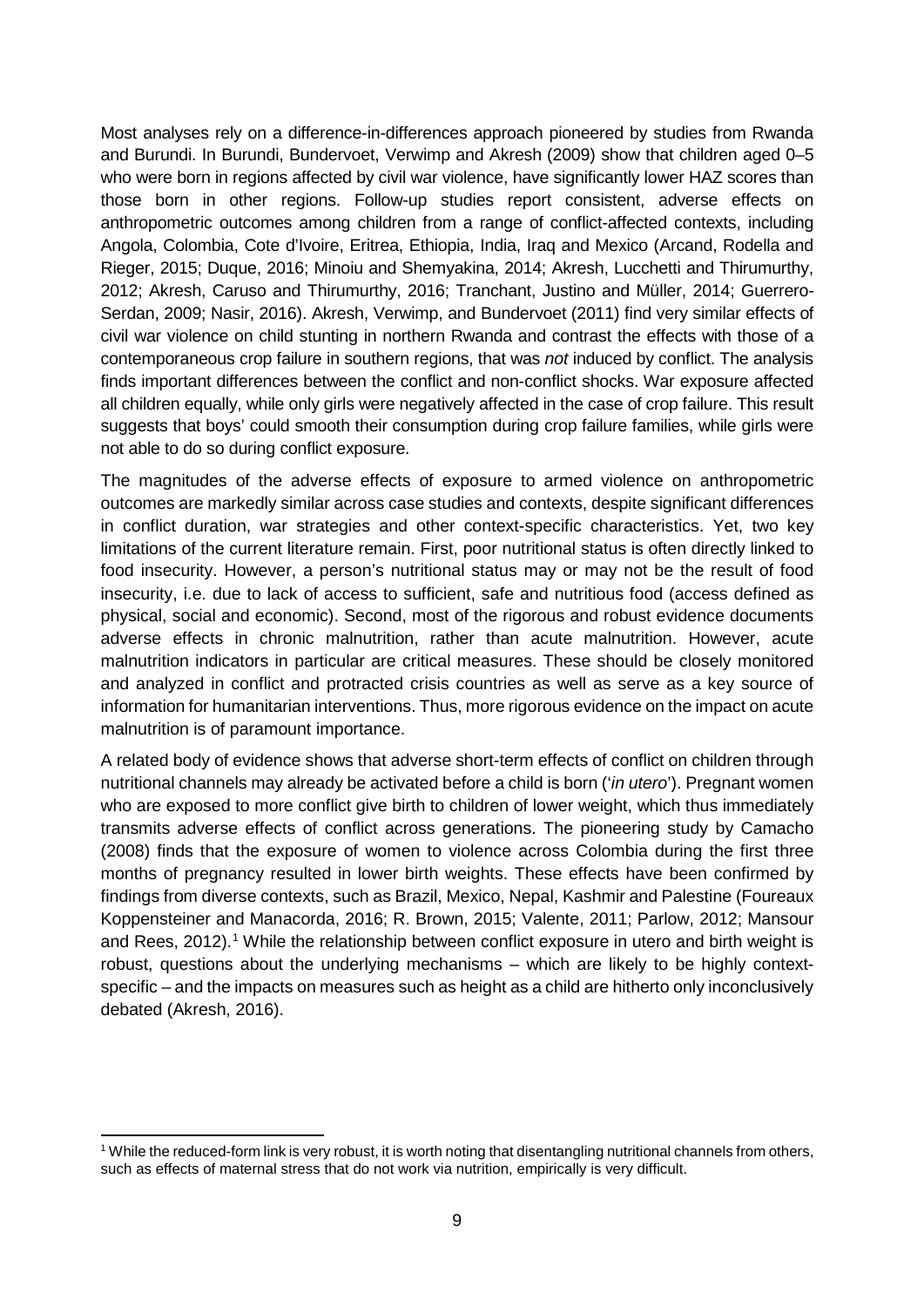#### **3.1.2 Long-term consequences of early-life exposure to conflict**

The famous 'fetal origins hypothesis' posits that variation in access to nutrition in the womb codes long-run differences in health and well-being. The original hypothesis has been extended to early-life nutrition after birth and confirmed by a large body of empirical evidence, which is reviewed by Almond and Currie (2011) and Currie and Vogl (2013). Conflict exposure early in life, including nutritional deficiencies and other adverse experiences, may thus pre-determine detrimental long-term impacts, which threaten food security as an adult.

A few recent studies have started to produce robust support for damaging effects on physical and cognitive development outcomes as an adult have been reported from various other conflict-affected settings, e.g. Cambodia, Germany, Mozambique and Zimbabwe (de Walque, 2006; Akbulut-Yuksel, 2014; Domingues and Barre, 2013; Alderman, Hoddinott and Kinsey, 2006). The important study by Akresh *et al*. (2012) provides convincing evidence that the magnitude of adverse impacts may vary significantly by age at exposure 40 years after the end of the conflict. For instance, they show that women who had been exposed to the Nigerian civil war in Biafra between 0 and 3 years of age are, on average, 0.75 centimeters shorter than nonexposed women of the same age. Women who were exposed when they were 13 to 16 years old are 4.53 centimeters shorter than non-exposed women of the same age. These strong heterogeneities remain to be validated across other conflicts and contexts.

Taken together, the literature has rapidly accumulated a wealth of robust micro-evidence that the exposure to conflict at a young age is causally linked to irreversible harm to short- and longrun development from nutritional disadvantages. What aspect of violent conflict causes these immediate nutritional deficits, and how, remains not well understood, and is likely to include multiple and context-specific pathways. While a recent literature demonstrates that conflict may have detrimental long-run effects, it also remains to be understood how and how strong food security is affected. Specifically, conflict exposure may push children into a reinforcing cycle of food insecurity, where food insecurity at young age may eventually cause or contribute to compounding dietary health and food insecurity issues as an adult.

#### **3.1.3 The impacts of violent conflict on coping and consumption**

To better understand reactions to conflict exposure and associated impacts on outcomes related to food security, many economists have directly studied micro-strategies to reduce conflict risk and smooth consumption (Justino, 2009). [2](#page-17-0) Descriptive evidence suggests that these strategies are dynamic and likely to differ at conflict onset and during protracted conflict (e.g. Ogbozor, 2016).

Many of the stronger findings describe migration and forced displacement, and document a wide range of adverse effects on food security. Several quantitative studies rely on refined household survey data related to the quantity and quality of consumption, despite the challenges to thorough data collection in these regions. Indicators include activity choices, detailed consumption diaries, resulting calorie intake data, food expenditures, food produced and food gifts combined with local food price data. However, teasing out and quantifying causal

<span id="page-17-0"></span> <sup>2</sup> Especially for self-sufficient farmers, this obviously also concerns re-allocations of labor and capital in agricultural production, which we discuss later.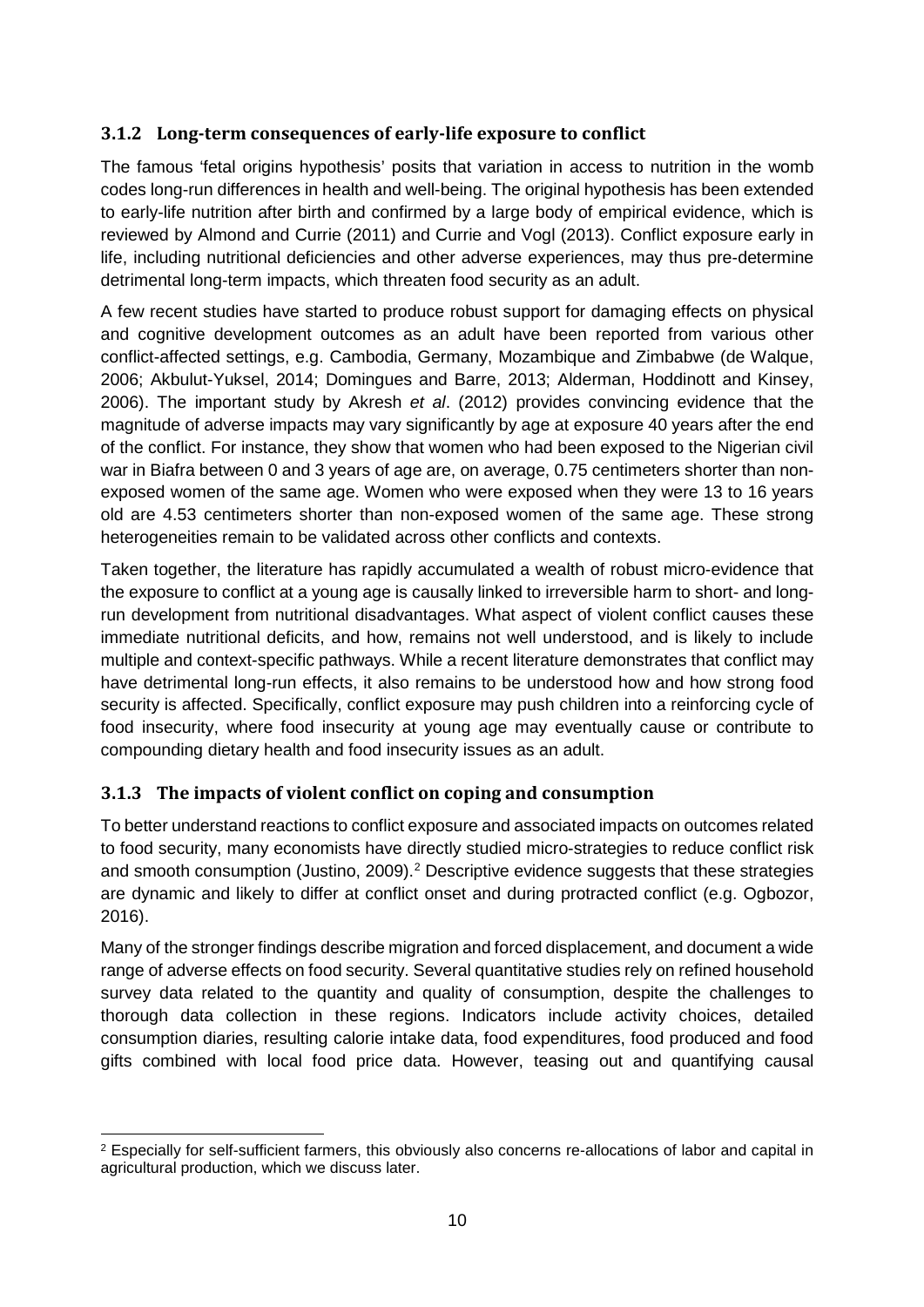relationships is once again daunting and robust evidence is thus rare (see review in Ruiz and Vargas-Silva [2013]).

A few convincing studies validate and confirm the correlational evidence. For instance, Kondylis (2010) exploits differences in the timing of *return* of Rwandan internal refugees to establish that returnees are significantly better off economically than those who had (still) remained displaced. Bozzoli, Brück and Muhumuza (2016) produce meaningful comparisons of residents of internal displacement (IDP) camps in post-war northern Uganda and those who had just relocated from camps voluntarily. The study finds significant differences in activity choices. While camp residents are less active overall (which may suggest their productivity is low), they are more likely to cultivate and trade. Verwimp and Munoz-Mora (2013) find similar effects on food expense and calorie intake among Burundian refugees. The study estimates that it would take 8–10 years after return for the welfare gap between displaced and non-displaced households to close. These findings suggest that displacement may have strongly adverse long-term legacies, which – without assistance – may be impossible to overcome for the poorest populations.

Beyond displaced populations, other studies have investigated food consumption patterns in conflict zones more generally, and link them to conflict event data. As expected, the findings confirm that households living close to registered conflict events often experience drops in consumption levels in settings as diverse as Afghanistan (D'Souza and Jolliffe, 2013), Cote d'Ivoire (Dabalen and Paul, 2014) and Rwanda (Serneels and Verpoorten, 2015).

Beyond violence, an emerging literature offers descriptive evidence on the local presence and rule of armed state and non-state groups (Arjona, Kasfir and Mampilly, 2015). One the one hand, such groups often invest in local public goods (Sanchez de la Sierra, 2016), which may increase local consumption levels. However, one the other hand, food is essential for the survival of armed groups (e.g. Justino and Stojetz, 2016), which may decrease local consumption levels. At the extreme end of the spectrum, these processes also include scenarios where food and hunger are used as 'a weapon of war' (Messer and Cohen, 2015). Yet, collecting microdata on these processes is difficult, and to the best of our knowledge, these effects have not been studied and quantified systematically.

At aggregate levels, both direct and indirect studies of consumption are surprisingly scant. The early study by Teodosijević (2003) reveals that the experience of conflict between 1961 and 2000 is associated with a 7 percent reduction in daily energy supply among 38 countries. Jeanty and Hitzhusen (2006) find similar results based on 73 countries between 1970 and 2002. Gates *et al.* (2012) present perhaps the most extensive set of reliable estimates of the impact of conflict on food security and underdevelopment at the cross-national level. Key findings include that a conflict with 2500 battle deaths increases the share of population living on less than the minimum recommended dietary energy consumption by 3.3 percent, and denies an additional 1.8 percent of the population safe access to potable water.

#### **3.1.4 The impacts of violent conflict on agricultural production**

A separate literature looks at the impact of conflict on production of food, and factors which are fundamental to the production side of food security. A large body of studies has investigated the effects of civil war on (broad) economic production and growth across countries.<sup>[3](#page-18-0)</sup> The impacts

<span id="page-18-0"></span><sup>&</sup>lt;sup>3</sup> For a surveys on the economic costs of conflict see, e.g., de Groot, Bozzoli and Brück (2015).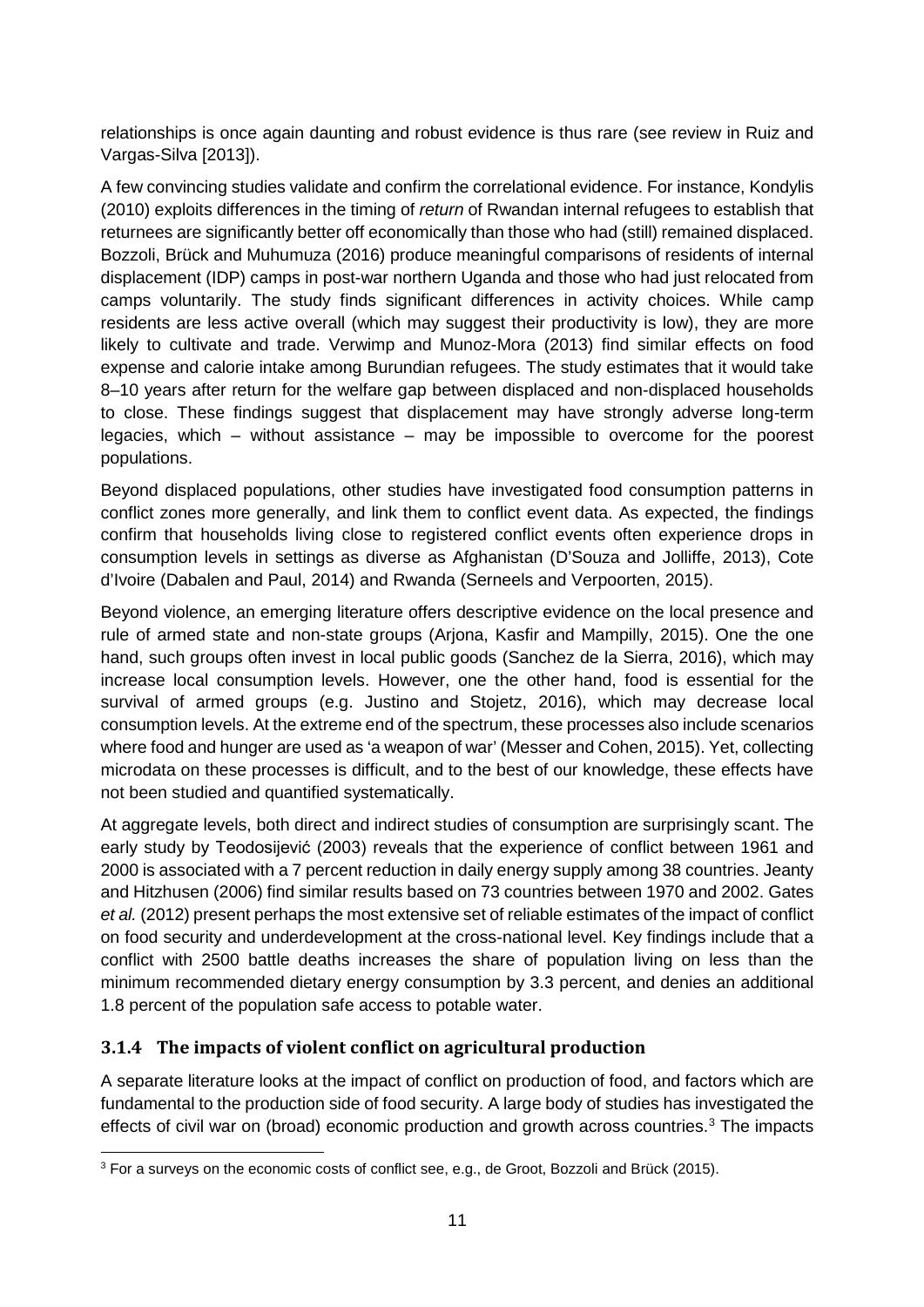of violent conflict on social, political and economic institutions (including markets) are likely to be among the important factors shaping heterogeneous responses to conflict. While the longterm effects on economic performance, including food production and food security, could be positive or negative, these are still among the least understood of all impacts of violent conflict (Blattman and Miguel, 2010). Overall however, institutional change, which characterizes most violent conflicts, and the impacts on food production remain very poorly understood, both at the national and the local levels.

A few recent studies have used innovative farm-level and conflict data as well as modern techniques to analyze the causal impact of violent conflict in East Africa and Colombia on agricultural production, including livestock and a variety of crops, such as coffee. The findings suggest that production may drop substantially in regions affected by conflict, due to adverse effects on labor supply, access to land and access to credit and/or direct effects on capital such as theft and destruction (Nillesen, 2007; Verpoorten, 2009; Rockmore, 2015; Munoz-Mora, 2016; Blattman and Miguel, 2010).<sup>[4](#page-19-0)</sup> Observing actual micro-level responses to conflict exposure in situ is particularly challenging, but there is growing empirical evidence on the coping strategies of conflict-affected individuals and households to protect their productivity, livelihoods and food security. As for instance in Africa 70 per cent of the population rely on agriculture for their food supply (Paul, Shonchoy and Dabalen, 2015), the literature has focused on agricultural coping strategies. Well-documented strategies include shifts in crop production portfolios, labor reallocation, destroying or hiding livestock (and other visible assets), changes in land use patterns, economic cooperation with local ruling groups and other activities that minimize victimization risks and uncertainty (e.g. Bozzoli and Brück, 2009; Brück and Schindler, 2009; Verpoorten, 2009; Rockmore, 2011; Arias, Ibañez and Zambrano, 2012; Fernández, Ibañez and Peña, 2014; Gáfaro, Ibáñez and Justino, 2014; Menon and van der Meulen Rodgers, 2015). [5](#page-19-1)

Several studies emphasize that shifts in crop, livestock and asset portfolios are often consistent with households increasing the share of low-risk, low-return activities (e.g. Vlassenroot, 2008; Justino, 2009; Paul, Shonchoy and Dabalen, 2015; Rockmore, 2015). These low-risk low-return coping strategies may obviously have adverse long-term consequences, but may also provide immediate and longer-term *benefits*. In terms of benefits, Brück (2003) and Bozzoli and Brück (2009), show that subsistence farming led to improvements in the economic security of households living in extreme poverty during the civil war in Mozambique, because social and economic markets entailed limited welfare benefits. However, these effects of subsistence modes of production during conflict must be balanced against the longer-term adverse effects of low productivity. In addition, the external validity of this finding is contested. For example, Nillesen and Verwimp (2010) show that many Burundian households exposed to high levels of conflict violence shifted their portfolios towards more sustainable, and more profitable, activities, and that income shares from export crop farming were higher in violence-affected regions (even though the causality may have run from export cropping to conflict in this case).

<span id="page-19-0"></span> <sup>4</sup> We discuss the household- and farm-level decisions underpinning most of these results below.

<span id="page-19-1"></span><sup>5</sup> Notably, some of these strategies differ from findings from reactions to non-conflict shocks. For instance, selling − rather than hiding or destroying − livestock, is documented as a common form of coping strategy used by rural households in developing countries in times of crisis.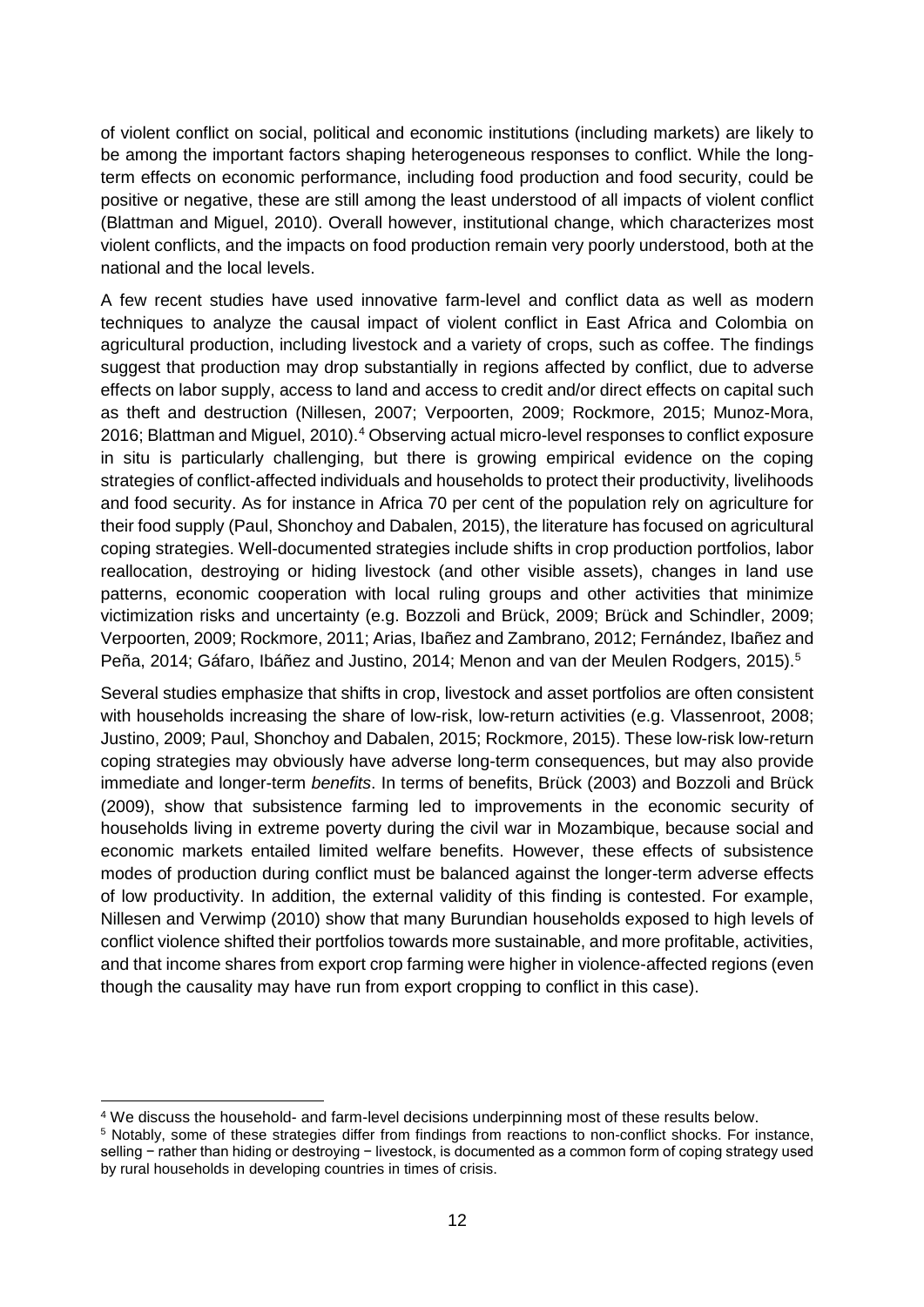#### **3.2 The impacts of food (in)security on violent conflict**

The broad field of food security and its consequences has attracted wide attention by academics and practitioners recently. Analyses have predominately focused on a conceptual understanding of food insecurity, such as the lack of dietary energy availability and nutrient deficiencies, and how to alleviate these concerns. While a large body of literature has studied the impact of broad categories of economic and ethnic differences, such as in growth or religion (for a recent review see Ray and Esteban, 2016), researchers and practitioners have only recently started to study the consequential impacts of food insecurity on conflict comparatively and rigorously (for a broad overview and excellent analysis on the effects on the occurrence of conflict see, e.g., Koren and Bagozzi, 2016).

Two important points are obvious. First, food security aspects relevant for conflict zones and societies may be very diverse and vary substantially across different types and intensities of armed conflict and income levels. Second, impacts originate from and operate at very different levels. At the individual and household levels, factors such as nutrition and economic opportunity may directly affect participation in virtually any form of anti-social behavior. A range of additional mechanisms may originate at more aggregate levels, including global food prices and policies as well as domestic and local wartime institutions, markets, governance and climatic conditions.

#### **3.2.1 The impacts of food insecurity on anti-social behavior**

At the individual level, food insecurity  $-$  or the threat thereof  $-$  may create both material and non-material incentives for individuals to engage in some form of behavior that threatens peace (to which this section will refer to as 'anti-social behavior'). Pinning down a single channel empirically is extremely difficult, however, and rigorous empirical evidence at the individual level is therefore markedly thin. Two key challenges are that these motives are a) in and of itself very complex and hence difficult to measure and b) empirically extremely difficult to untangle from alternative mechanisms that are often credibly not directly related to food insecurity, such as abduction, peer-pressure, ideology, and emotions. The pioneering studies of ex-combatants by Humphreys and Weinstein (2008) provide perhaps the most compelling empirical evidence. Based on original survey data they show that armed groups sometimes target recruits via basic needs, by providing food, shelter and physical security.

More recently, a growing number of qualitative accounts have emerged that document how civilians survive and protect their livelihoods and food security through forms of support for armed groups, which may be voluntary or involuntary. These processes are endogenous to 'wartime governance' by local ruling groups and underline the centrality of shelter, food and information to the fate of armed groups (Wood, 2003; Kalyvas, 2006; Arjona, Kasfir and Mampilly, 2015; Justino and Stojetz, 2016). However, it is apparent that rigorous evidence beyond descriptive and qualitative analyses is very scarce.

#### **3.2.2 The impacts of food prices shocks on violent conflict**

Historical accounts are replete with descriptions of how rising food prices breed violent conflict, including insurgencies, wars and revolutions (Rudé, 1964; Goldstone, 1991; Diamond, 2005). There is now a growing body of econometric evidence — broadly in the vein of Hendrix, Haggard and Magaloni (2009) — that supports this conjecture for the incidence of very different forms of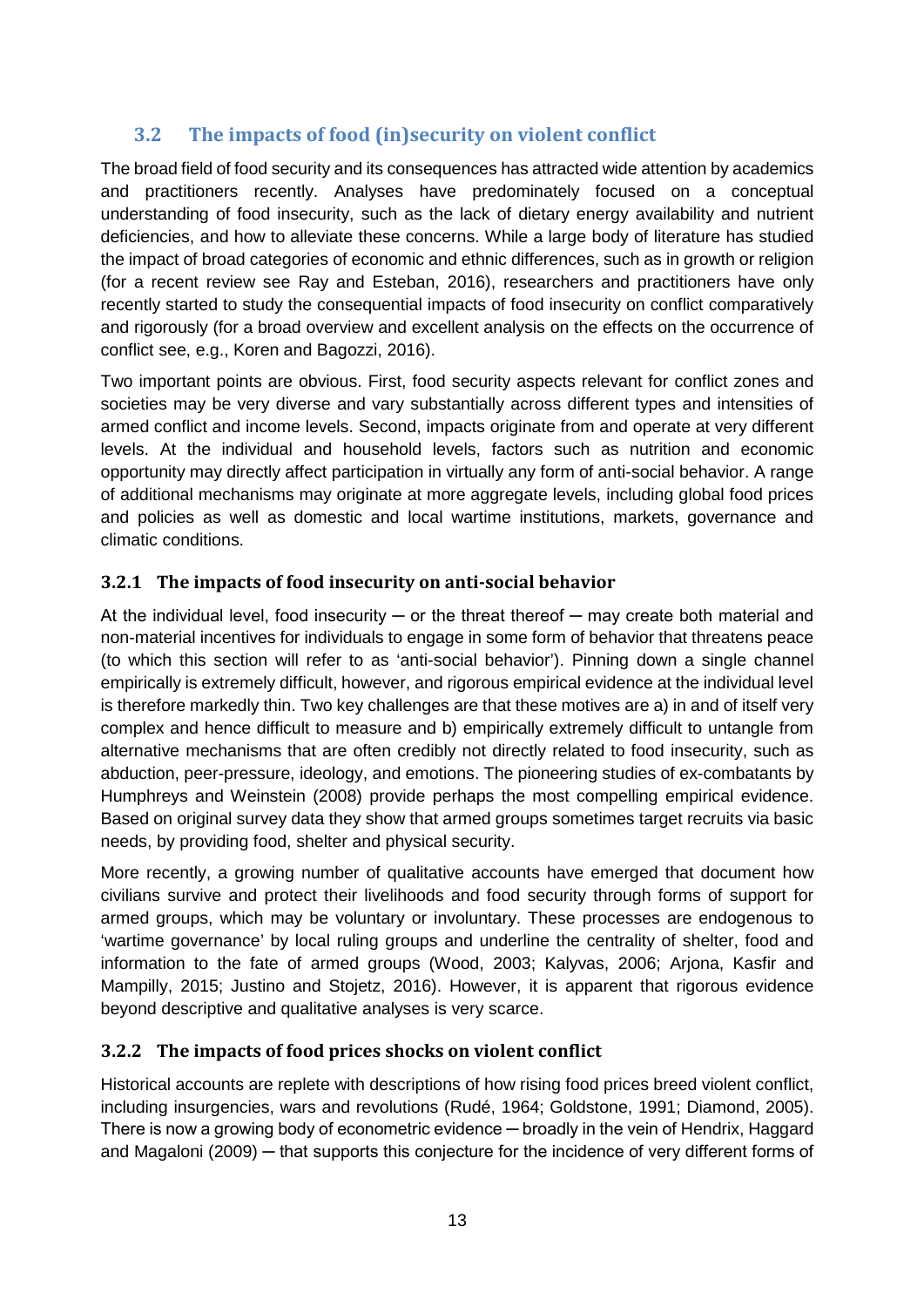social unrest, such as protests, riots, violence and war, with most studies relying on the FAO price index of food commodities.

Most evidence exists for urban social unrest in contemporary Africa (e.g. Berazneva and Lee, 2013; Smith, 2014), which includes studies linking the 'Arab Spring' uprisings to international food price shocks (e.g. Johnstone and Mazo, 2011; Maystadt, Trinh Tan and Breisinger, 2014). More recent findings suggest global relevance (Bellemare, 2015; Cadoret, Hubert, and Thelen, 2015). Studies of the intensive margin of violent conflict are more scarce, but point to broadly similar, positive relationships with increasing food prices (see e.g. Breisinger, Ecker and Trinh Tan, 2015; Maystadt and Ecker, 2014). By contrast, much less is known on how and how much food prices drive violent conflict. Among the most fundamental unsettled questions is whether and when it is the level versus the volatility of food prices that breeds conflict. In this regard, the most convincing evidence is provided by Bellemare (2015), who forcefully argues that increases in food price levels cause urban unrest, while those in food price volatility do not.

The dominant explanation for the food price-conflict link are consumer grievances; higher prices essentially create or increase economic constraints and/or sentiments of perceived relative deprivation, which activates grievances that in turn lead to conflict. This causal chain is very difficult to both measure and isolate empirically, for reasons already noted above, which is why it is usually assumed rather than tested directly. In addition, most contributions have looked at the impact of international food prices on conflict at the national level, which is reasonable in principle, as many fragile and conflict-affected countries are net importers of food. However, a few recent studies emphasize the need to use country-specific food price indexes to better understand the consumption patterns and constraints faced by vulnerable populations (e.g. Arezki and Brueckner, 2014; Cadoret, Hubertt and Thelen, 2015; Weinberg and Bakker, 2015). In an innovative study using such an approach based on a country's food import pattern, Van Weezel (2016) provides three statistically robust and important findings:

- The (previously documented) relationship between food prices and urban conflict is driven mainly by the prices of basic staples like wheat;
- It is also predominantly supported for high-intensity conflict;
- Interestingly, however, the magnitude of the effect as well as the predictive power of food prices are both notably moderate.

A second set of explanations for the food price-conflict link emphasizes breakdowns of state authority and legitimacy, when the state fails to provide food security, i.e. activating grievances against the state (e.g. Lagi, Bertrand and Bar-Yam, 2011). A few recent analyses have sought to document the related impact on state-level correlates of conflict. For instance, Arezki and Brueckner (2014) argue that the cohesiveness of political institutions in low-income countries deteriorates significantly when international food prices increase, while Berazneva and Lee (2013) show that rising food prices and riots in Africa are associated with more political repression.

#### **3.2.3 The impacts of food production on violent conflict**

While many developing countries — especially in Africa — increasingly rely on food imports for domestic consumption, agriculture often remains the largest economic sector, delivering labor opportunities and sustaining livelihoods. A third large strand of literature thus focuses on the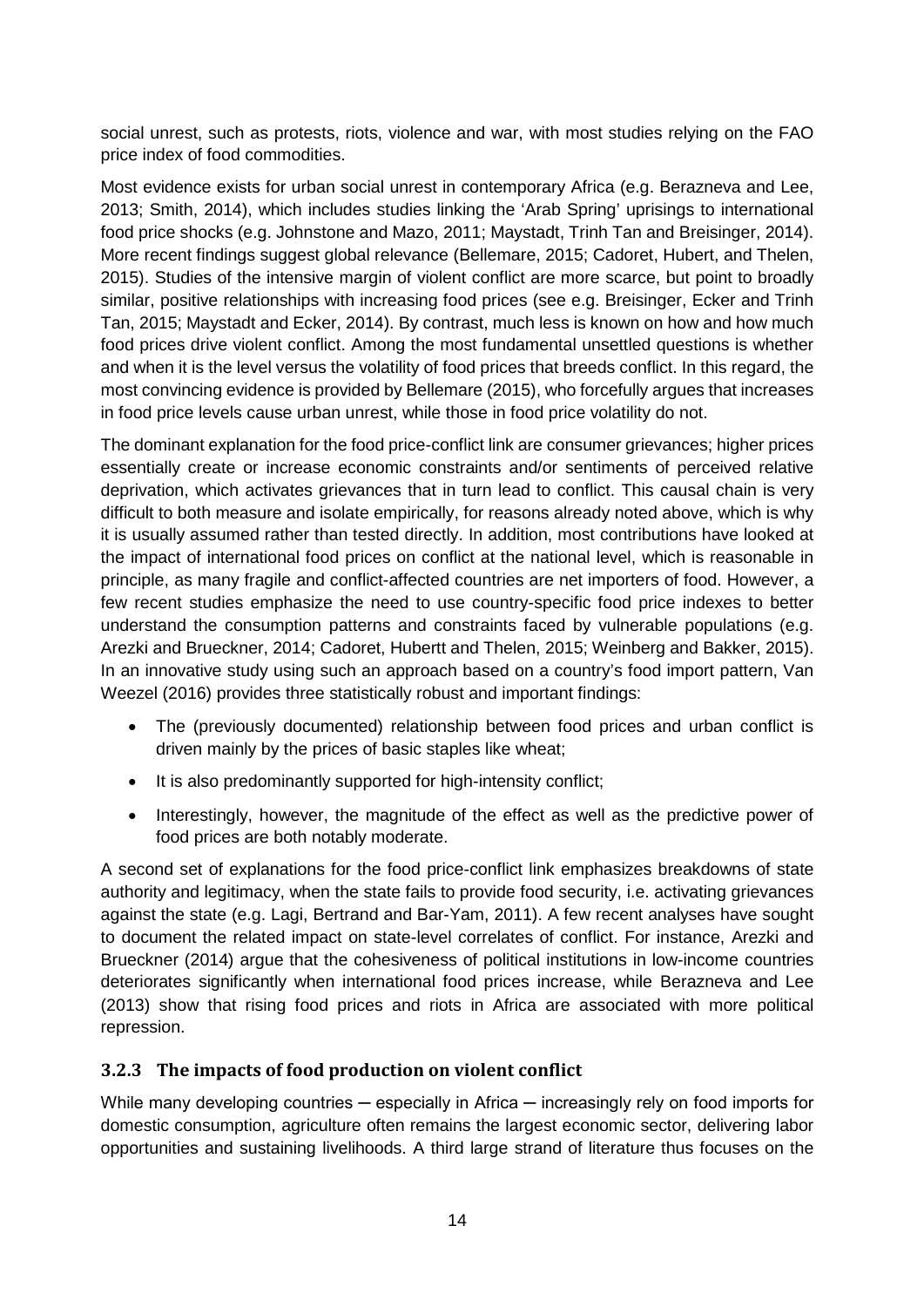role of variation in food production on violent conflict. As food production is strongly dependent on climatic conditions in many developing countries, new evidence is emerging on food production variation induced by climatic fluctuations, which is reviewed separately in the next section.<sup>[6](#page-22-0)</sup>

Decreases in labor demand due to shifts in agricultural production may directly lower the opportunity cost of engaging in anti-social behavior (Miguel, Satyanath and Sergenti, 2004). For instance, Guardado and Pennings (2016) show that conflict intensity in Iraq and Pakistan is higher outside the harvest season, when demand for labor in agriculture is lower. More generally, decreases in agricultural productivity may directly activate societal grievances due to increasing destitution, famine, distress, migration or aggravated social inequalities (Barnett and Adger, 2007; Raleigh and Kniveton, 2012; Kelley *et al*., 2015; Reuveny, 2007; Raleigh, 2010). A third source of violent conflict discussed in the literature are increased grievances against the state, when agricultural deficits at the state level result in losses of tax revenues and higher food prices, as discussed above (Homer-Dixon, 1999; Kim, 2016). In this case, associated forms of maldistribution, patronage, corruption and embezzlement of aid may then also activate or exacerbate existing grievances against the state (Benjaminsen, 2008; Hendrix and Brinkman, 2013; Nunn and Qian, 2014).

From a production point of view, increased international commodity prices  $-$  including agricultural commodities - could benefit domestic producers of the commodity and reduce conflict, for instance by an increase in opportunity costs (see e.g. Bazzi and Blattman, 2014). On the other hand, conflict could also become more likely, when, for instance, economic payoffs to violent capture of agricultural revenues rise (see e.g. Fjelde, 2015). These basic considerations suggest that fluctuations in commodity prices may affect subpopulations and sub-regions in conflict zones very differently. While of paramount importance, researchers have just begun to develop rigorous studies and frameworks to analyze these processes empirically. A few recent contributions provide initial but statistically very sound insights. McGuirk and Burke (2016), for instance, demonstrate empirically that increases in world commodity prices can reduce the incidence of large-scale conflict over land and the control of territory ('factor conflict') for African food-producing grid-cells. Conversely, higher prices can increase the incidence of (small-scale) conflict over the appropriation of surplus ('output conflict'). The innovative study by Crost and Felter (2016) combines global market prices with spatial variation in crop intensity in the Philippines to show that increases in major export crop can causally exacerbate violence. The effects are driven by insurgents gaining strength by extorting agricultural exporters. Related, Wright (2016) shows how Colombian rebel tactics respond to fluctuations in world coffee and coca prices. Drops in coffee prices allow and cause rebels to use more intense conventional fighting (as economic opportunities outside of rebellion are argued to be low), while dropping returns to coca production lead to irregular rebel attacks (as rebels are argued to be more resource constrained). Finally, concerns of securing local food access and smoothing food security of its members can also make armed groups more likely to perpetrate violence against civilians when intergroup conflict activity is high (Koren and Bagozzi, 2017).

<span id="page-22-0"></span> <sup>6</sup> In Africa, for instance, merely 6 percent of the all food production is irrigated (NEPAD 2013).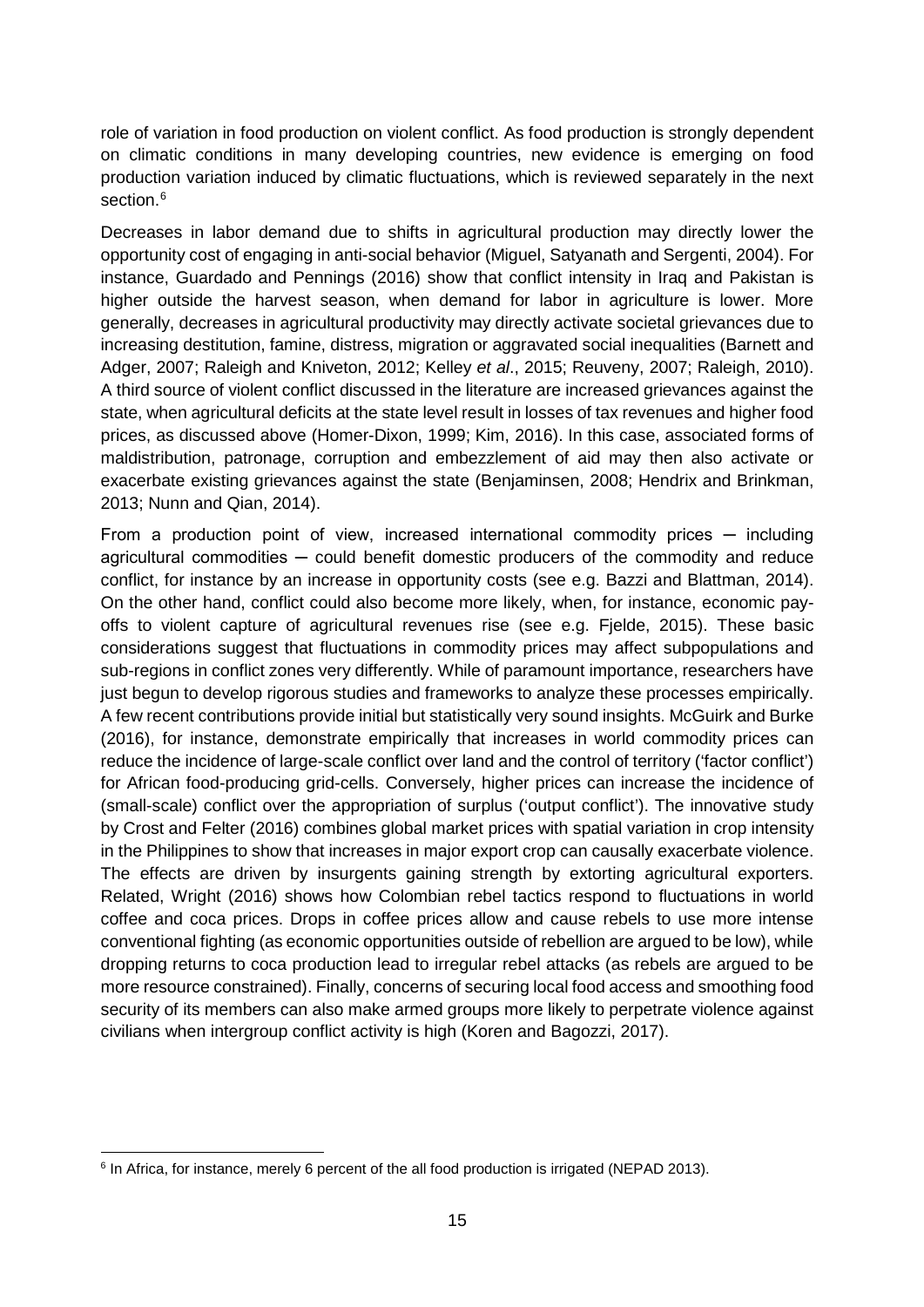#### **3.3 Climate change, food security, and conflict**

A related and burgeoning literature focuses on the quantitative links between variation in climatic conditions and conflict (see, e.g., the recent review by Burke, Hsiang and Miguel [2015]). The impact may be substantiated by multiple pathways, some of which are closely related to food security and include those operating via economic conditions and outcomes.

Most attention in the literature has focused on assessing whether empirical estimates of the purported 'reduced-form' link between climatic variation and conflict outcomes are spurious and have a causal interpretation. Studies from numerous settings find that both above-average temperatures and below-average precipitation levels are positively associated with conflict onset and duration, starting with an influential analysis on temperature and civil war incidence by Burke *et al.* (2009). Others have contested the existence of this relationship and highlight that such a conclusion may be flawed, due to measurement error, data set selectivity and methodological strategies (Buhaug, 2010a; Buhaug, 2010b; Sutton *et al*., 2010). Yet, the leading perspective nowadays is that the climate-conflict link is real (Burke, Dykema *et al*., 2010; Burke, Miguel *et al*., 2010a; Burke, Miguel *et al*., 2010b), which is backed up by recent meta-analyses of 50+ prior studies documenting substantial effects of temperature increases on the likelihood of interpersonal and intergroup conflict (Hsiang, Burke and Miguel, 2013; Burke, Hsiang and Miguel, 2015). This also includes increases in conflict violence against civilians (Vanden Eynde, 2015).

Beyond the basic debate on the existence of the climate-conflict link, two observations from this relatively recent literature are worth noting. First, existing studies have nearly exclusively focused on sub-Saharan and Sahelian regions in Africa. Second, there is a very active debate about whether and how the effect of climate on conflict operates through local economic conditions. The focus on this specific pathway is partly driven by the interest in understanding the effect of economic conditions on conflict, as noted above. The first step in the chain of causation via local economic conditions is that unusually high temperatures and low rainfall depress agricultural production and output, which is not disputed for Africa (e.g. Barrios, Ouattara and Strobl, 2008; Schlenker and Lobell, 2010).

While the intuitive link with an associated drop in food security is often essentially assumed, a number of studies have explicitly documented negative impacts of climatic variation on household food security (see, e.g., for Ethiopia see Dercon and Krishnan, 2000; Demeke, Keil and Zeller, 2011; Di Falco, Veronesi and Yesuf, 2011).

In a second step, diminished agricultural yield and incomes are theorized to drive conflict by affecting local employment opportunities, prices, and grievances. Subsequent studies have thus sought to predict the consequences of climate change on violence levels by extrapolating from historical temperature and rainfall trends in rural Africa (e.g. Gleditsch, 2012; Hendrix and Salehyan, 2012; Raleigh and Kniveton, 2012; Theisen, 2012). Yet, the mechanisms substantiating this second step remain largely untested empirically. Raleigh, Choi and Kniveton (2015) not only demonstrate the complexity of these relationships and the difficulty to untangle them empirically, but also provide rare convincing evidence of how the link from climatic variation to conflict can flow via food prices.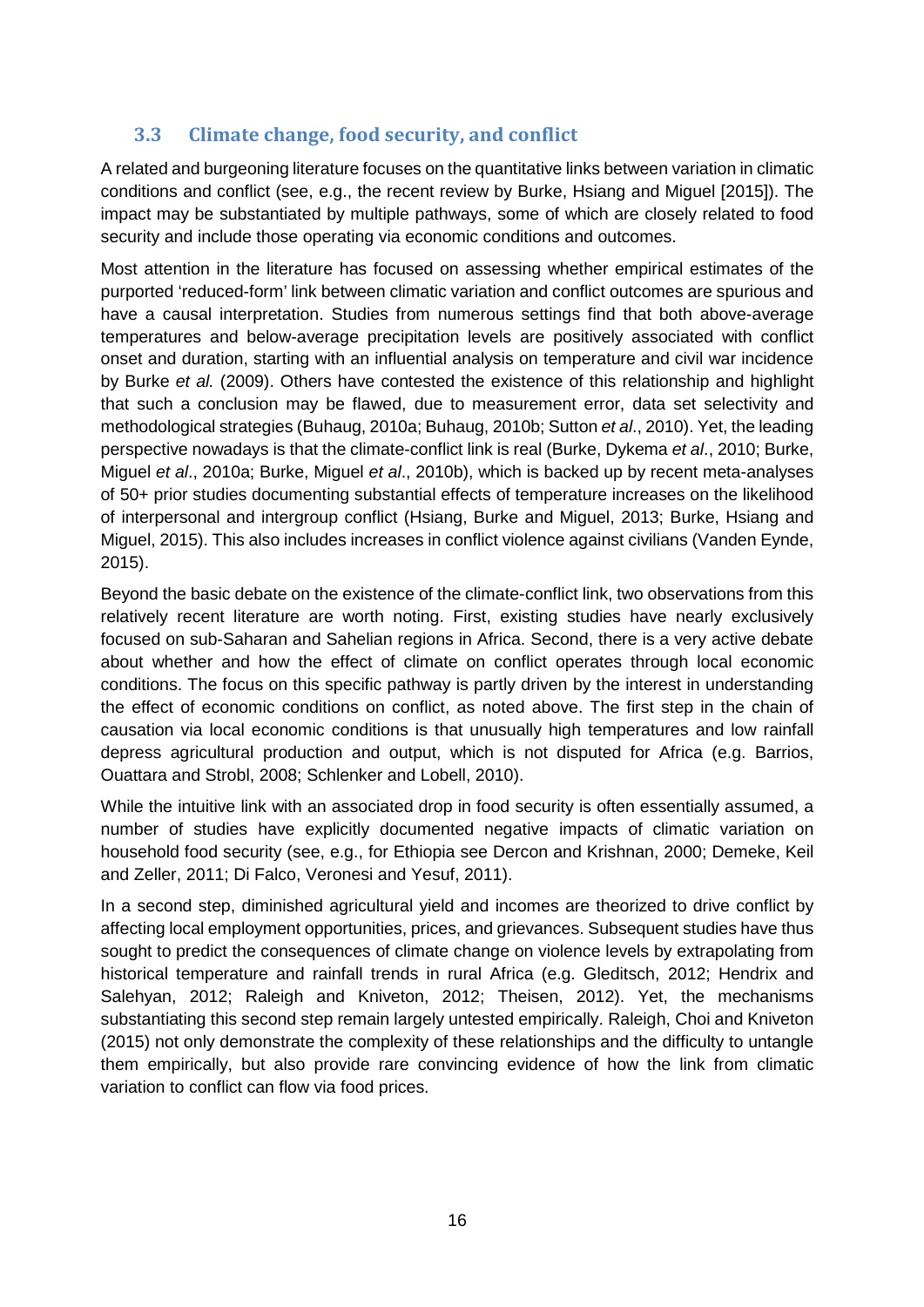Recent research points to alternative mechanisms of how temperature anomalies may be related to conflict. Temperature-induced variation in agricultural yield can alter migration patterns, with potential effects on sub-state violence and conflict (Salehyan and Gleditsch, 2006; Hsiang, Meng and Cane, 2011; Feng, Krueger and Oppenheimer, 2010; Feng, Oppenheimer and Schlenker, 2012; Bohra-Mishra, Oppenheimer and Hsiang, 2014). Excessive heat may also reduce the broader supply of crops, raising the price of food (see above). Temperature anomalies also have effects on economic activity beyond agricultural production. Several studies have documented that higher temperatures may depress economic output and growth, which may lead to conflict (Hsiang, 2010; Jones and Olken, 2010; Dell, Jones and Olken, 2014; Carleton and Hsiang, 2016). While these economic factors may well be linked to food security, empirical psychological research at the individual level has long established the tendency of individuals to behave more violently due to higher temperatures (Burke, Hsiang and Miguel, 2015). These mechanisms are likely to interact with conflict risks due to food security and it is also possible that food security-based mechanisms are weak or even absent. The recent study by Bollfrass and Shaver (2015) provides an interesting finding. Using new global data at the provincial level they document the universal existence of a temperature-conflict link, which it also obtains in regions without agricultural production.

The bulk of the (markedly inconclusive) empirical studies linking precipitation and violent conflict aggregates rainfall during calendar years and over the totality of a country's territory. The recent paper by Maertens (2016) focuses on agricultural cells and explicitly incorporates the economics of agricultural production, i.e. that there is a non-linear relationship between rainfall and agricultural output. The study demonstrates that the hump-shaped relationship of rainfall and output in agricultural cells translates into a u-shaped relationship between rainfall and civil conflict risk at the country level. A substantial increase at comparably low levels of rainfall reduces the risk of civil war onset, while the same shift occurring above a certain threshold in levels *increases* the risk of civil war onset.[7](#page-24-0)

#### **3.4 Food security policies and violent conflict**

With respect to policy interventions related to food security, arguably the most prominent literature is a broad body of empirical studies analyzing the impact of foreign aid and assistance on conflict outcomes. This literature is clearly very important, but it is also one of the most controversial ones in the fields of development and conflict. Theoretical models suggest that the welfare effects of material aid in fragile and conflict-affected settings is broadly ambiguous, depending on factors such as the 'cohesiveness' of political institutions and the level of government capacity, while technical assistance if effective should reduce conflict (Besley and Persson, 2011). The key empirical issue is that aid assistance is not randomly allocated. The existing evidence from both within as well as from across countries is markedly mixed. Depending on the measures used, the level of aggregation, the empirical strategy employed

<span id="page-24-0"></span> <sup>7</sup> For related recent contributions on the two-step effects of precipitation anomalies, including droughts and floods, see also Buhaug *et al.* (2015), Ghimire, Ferreira, and Dorfman (2015) and von Uexkull *et al.* (2016). Another example of a study of a wide range of rainfall levels is Hidalgo *et al.* (2010), which documents a strongly non-linear relationship between rainfall and land invasions in Brazil.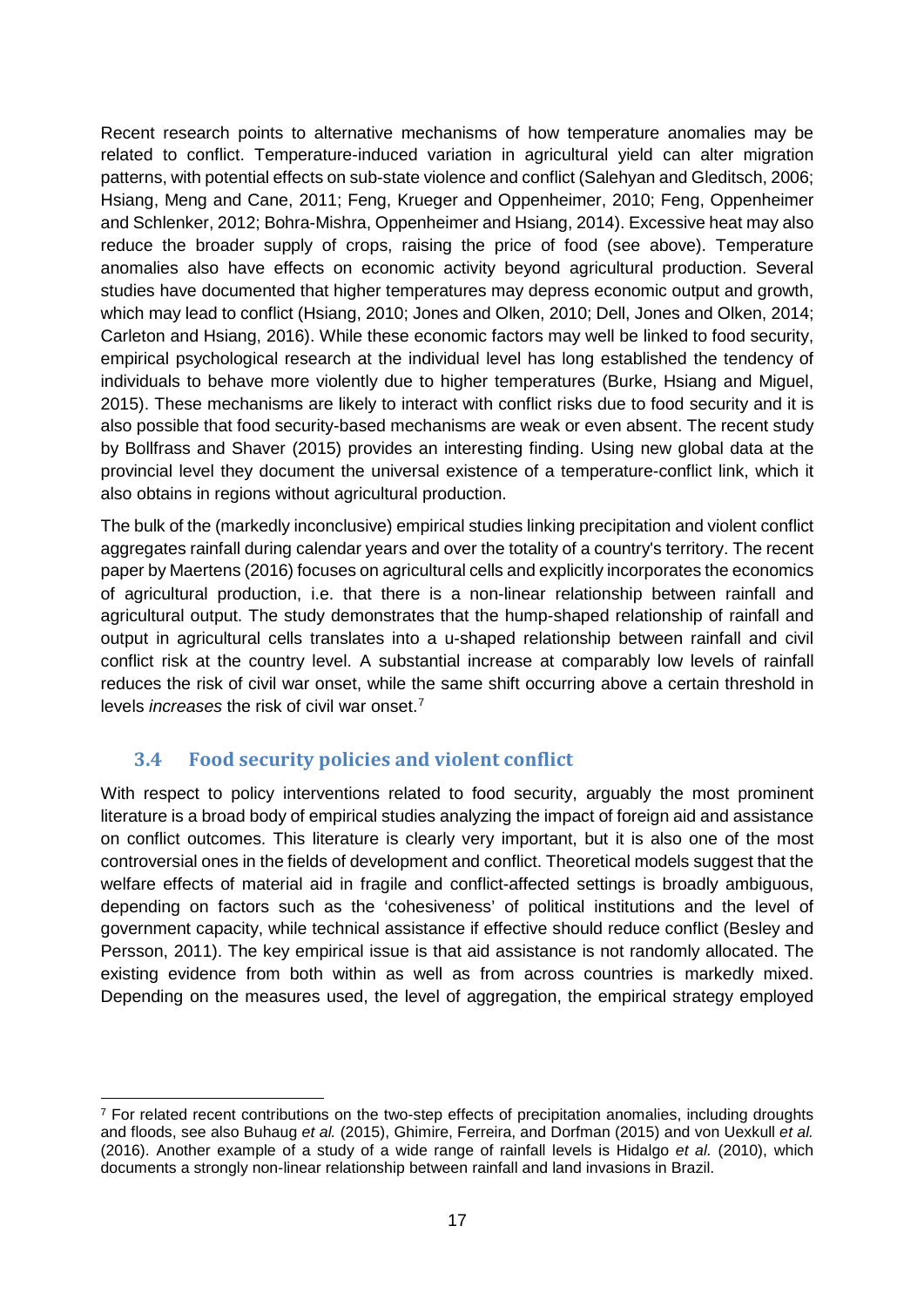and the context, results range widely from very negative to very positive impacts of aid on conflict (see e.g. Galiani *et al*., 2016).[8](#page-25-0)

The statistically most robust and most direct evidence on conflict outcomes stems from a few recent studies that use new high-quality data and exploit natural or randomized variation in certain types of foreign aid to identify its causal effects. Perhaps less intuitive findings include that conflict risks increased due to U.S. military aid in Colombia (Dube and Naidu, 2014), due to U.S. food aid to low-income countries (Nunn and Qian, 2014) and via community-driven development aid in the Philippines (Crost, Felter and Johnston, 2014).

Beyond aid, it obvious that many subnational interventions related to food security, including in conflict-affected settings, exist, and many have successfully relieved food security stresses. While surveying these is beyond the scope of this section and deserves an entire literature review, the actual impacts of improved food security status on reducing conflict risk appear to be highly context-specific and are often assumed rather than tested rigorously. This encompasses various forms of food security and also includes innovative policies that build resilience (e.g. Breisinger *et al.*, 2014).

#### **3.5 Identification strategies**

From a methodological perspective, various modern econometric approaches have been developed and employed to deal with concerns of statistical endogeneity affecting the relationships between food security and violent conflict. These strategies have contributed to establishing a diverse set of unidirectional effects that have a causal interpretation. In the wake of the so-called 'credibility revolution' in development economics (Angrist and Pischke, 2010), more reliable quantitative findings are concerned with micro-level processes and draw on new research designs built around plausibly exogenous variation in treatment, or factors related to treatment, from natural or controlled experiments.

Most existing empirical strategies dealing with endogeneity concerns fall into one of four categories. We briefly discuss the basic idea behind and examples of each category:

- **Selection on observables:** This approach seeks to make different populations 'nearly identical' to one another in all respects except their treatment status, usually after regression adjustment for observable economic, social and political variables. Examples include simple cross-sectional analysis, matching and synthetic control techniques.
- **Observation of same units over time:** This approach seeks to observe the same population over time, especially before and after treatment. Examples include simple panel data analysis, panel data analysis with lagged treatment and panel data analysis with lagged outcome variables.
- **Exogenous variation in treatment status:** This approach seeks to exploit plausibly randomized variation in the treatment of interest so that its causal impact can be evaluated. Examples include natural experiments (assignment by nature) and controlled experiments (assignment by experimenter).

<span id="page-25-0"></span><sup>&</sup>lt;sup>8</sup> For an example that demonstrates that food aid can alleviate food insecurity at the household level see, among others, Tusiime, Renard and Smets (2013).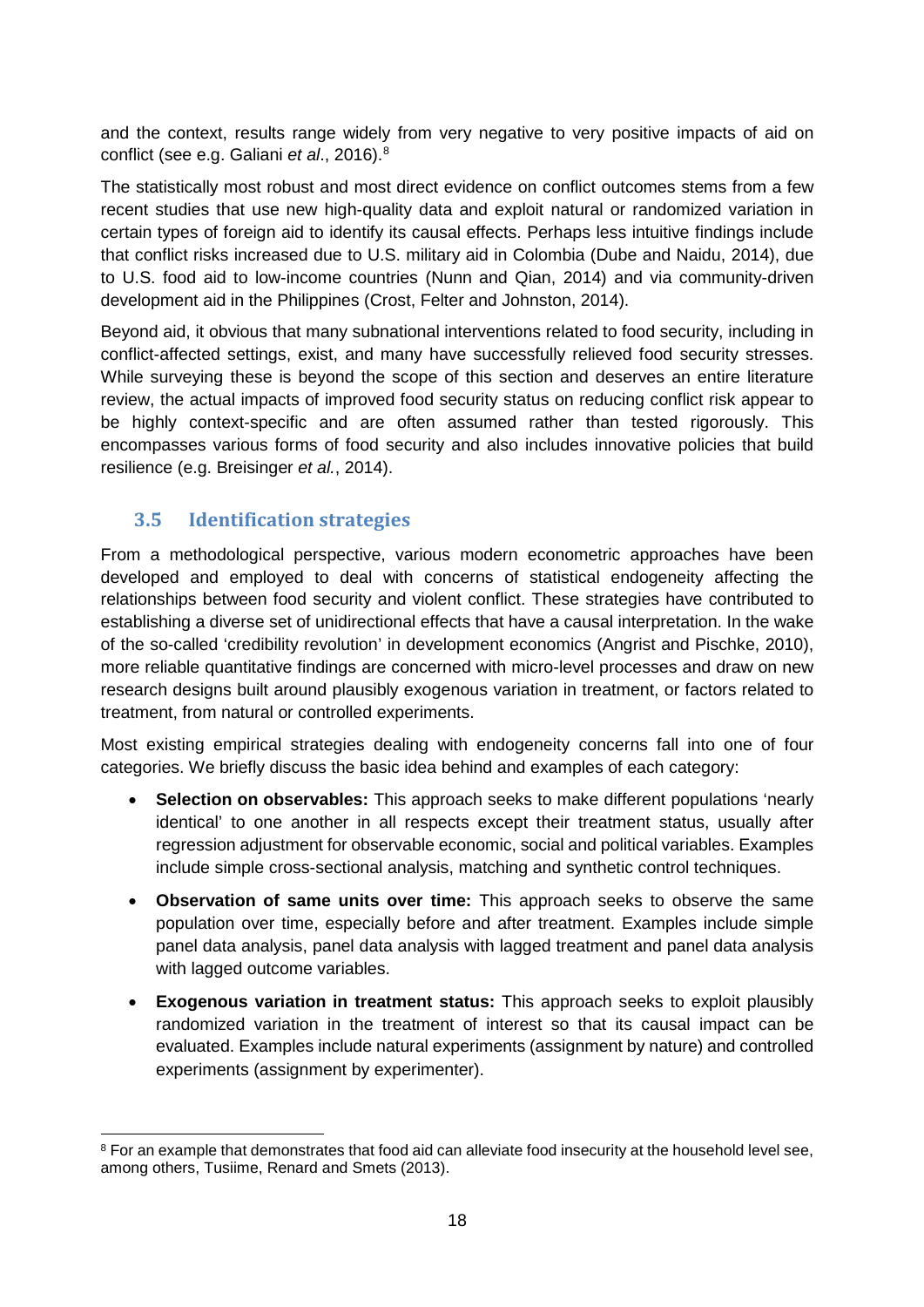• **Exogenous variation correlated with treatment status:** This approach seeks to exploit plausibly exogenous variation that is *correlated* with variation in the treatment. Examples include instrumental variables (IV) and regression discontinuity designs (RDD).

#### *Limitations*

Among others, three critical, methodological gaps are apparent. First, less progress in terms of identification has been made at the macro level compared to the micro level, which, at least to some degree, has contributed to the fact that existing macro-level results are often markedly mixed and inconclusive. At aggregate levels, randomized experiments are harder to implement and natural experiments slightly more difficult to come across. Yet, natural experiments are increasingly and convincingly employed in macroeconomic studies (Fuchs-Schündeln and Hassan, 2015), and should be leveraged more in the study of the link between food security and conflict.

Second, identifying the effects of violent conflict at any level remains a central challenge. One of the reasons is that experiments where the conflict treatment itself is manipulated manually are not available. While a few innovative and sometimes `fortunate` research designs have exploited panel data in combination with plausibly exogenous conflict shocks, the toolset remains limited.

Third, identifying the effects of climatic conditions remains another central challenge, despite the wealth of recent scholarship. Like conflict, climatic conditions can (basically) not be randomized. In contrast to conflict exposure, the main statistical concern with differential exposure is less that certain units are `selected` based on their pre-treatment characteristics, but rather that climatic conditions often affect a myriad of factors that could lead to conflict (Dell, Jones and Olken, 2014). As more and more of such pathways are explored, widely used techniques such as using local rainfall as an instrumental variable for local economic conditions in rural areas (Miguel, Satyanath and Sergenti, 2004; Sarsons, 2015) have become increasingly less credible. This therefore emphasizes the need to improve existing techniques to identify the effect of food security on conflict.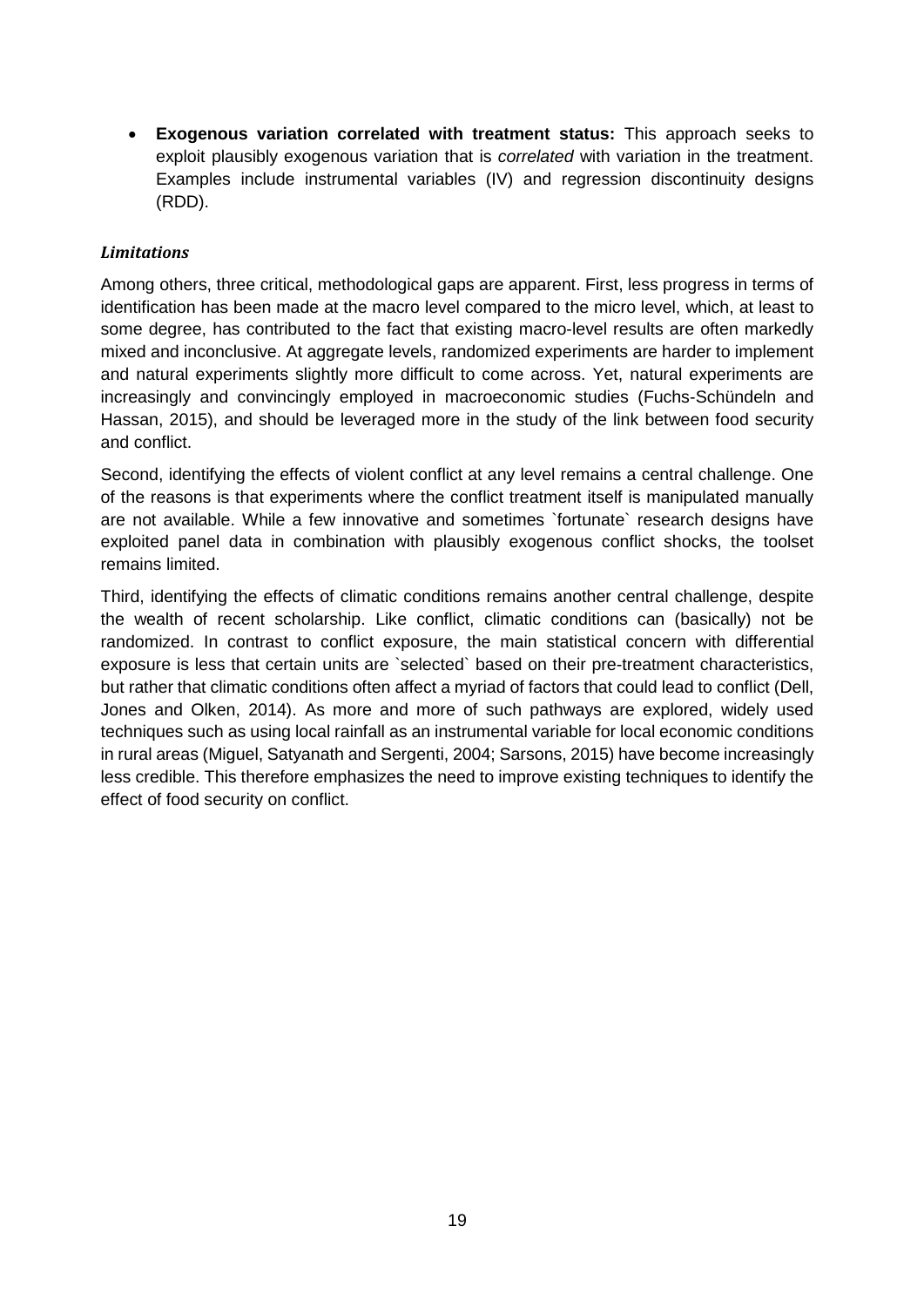#### <span id="page-27-0"></span>**4 Building evidence and policy: data issues and possible solutions**

As the literature review shows, there is robust research that shows different causal relationships between food security and conflict, as well as new avenues for understanding food security and conflict dynamics that are still emerging. To get the most value out of this scientific research though, it is important to assess the practical issues that emerge when translating scientific results into practice, especially in terms of gathering national-level data for policy makers. As increased policy focus turns toward the peacebuilding effects of food security, we highlight data issues as well as innovative ways by way of which policy organizations can work around them.

#### **4.1 Key data issues**

Studying how food security and (the absence of) conflict are related is difficult if the data is of poor quality or missing, especially for important cases of conflict-affected countries. We illustrate different aspects of missing data on the basis of three examples of FAO food security variables. The first variable is Prevalence of Undernourishment, which has broad year to year global coverage. The problem with this variable is that specific countries are missing in the data and coincidentally these are countries affected by conflict (Libya, Sudan, Somalia, South Sudan, the Democratic Republic of Congo, and Syria); their exclusion means that we have no timeline to measure food security relative to changes in the intensity of their conflicts.

The second two variables we look at in the FAO's food security data are Percentage of children under 5 years of age affected by wasting, and Percentage of children under 5 years of age who are stunted. These kinds of anthropometric measures have been used in micro-level studies effectively, showing how conflict leads to food insecurity at the household and community level (e.g. Bundervoet, Verwimp and Akresh, 2009). The problem is that at the cross-national level the coverage for these variables is under 50 percent, and there are almost no timelines in the data. For example, in the Democratic Republic of Congo from 2000–2016 there are only observations of Wasting in 2001, 2007, 2010 and 2013. This kind of sparsity exists throughout both of the datasets on wasting and stunting, for all countries, making cross national analysis of a class of variables that have proven robust at the micro level impossible. Without more consistent annual data on anthropometric food security outcomes, it will be difficult to address the still-opaque causal channels highlighted at the end of Section 3.1.

The main challenge that researchers and policy makers have to deal with in the FAO data, and any data reported to an international organization, is that the data is aggregated at the national level. The more robust scientific research uses sub-national samples, tailored surveys, and proxies for food security such as height and growth scores to understand the effect of conflict on food security and vice versa. For many policy makers, these types of data collection and analysis processes are not practical day-to-day. We can refer back to Section 2 for an example of missing data as it affects a practical issue. In Figure 3 we could only use data for 2014; the only year for which there was enough aggregation of intrastate conflict-affected countries that reported both WGI and FAO data. This is a challenge that is unlikely to fundamentally change; the FAO relies on member states to contribute data, and this data will inherently be aggregated at the national level.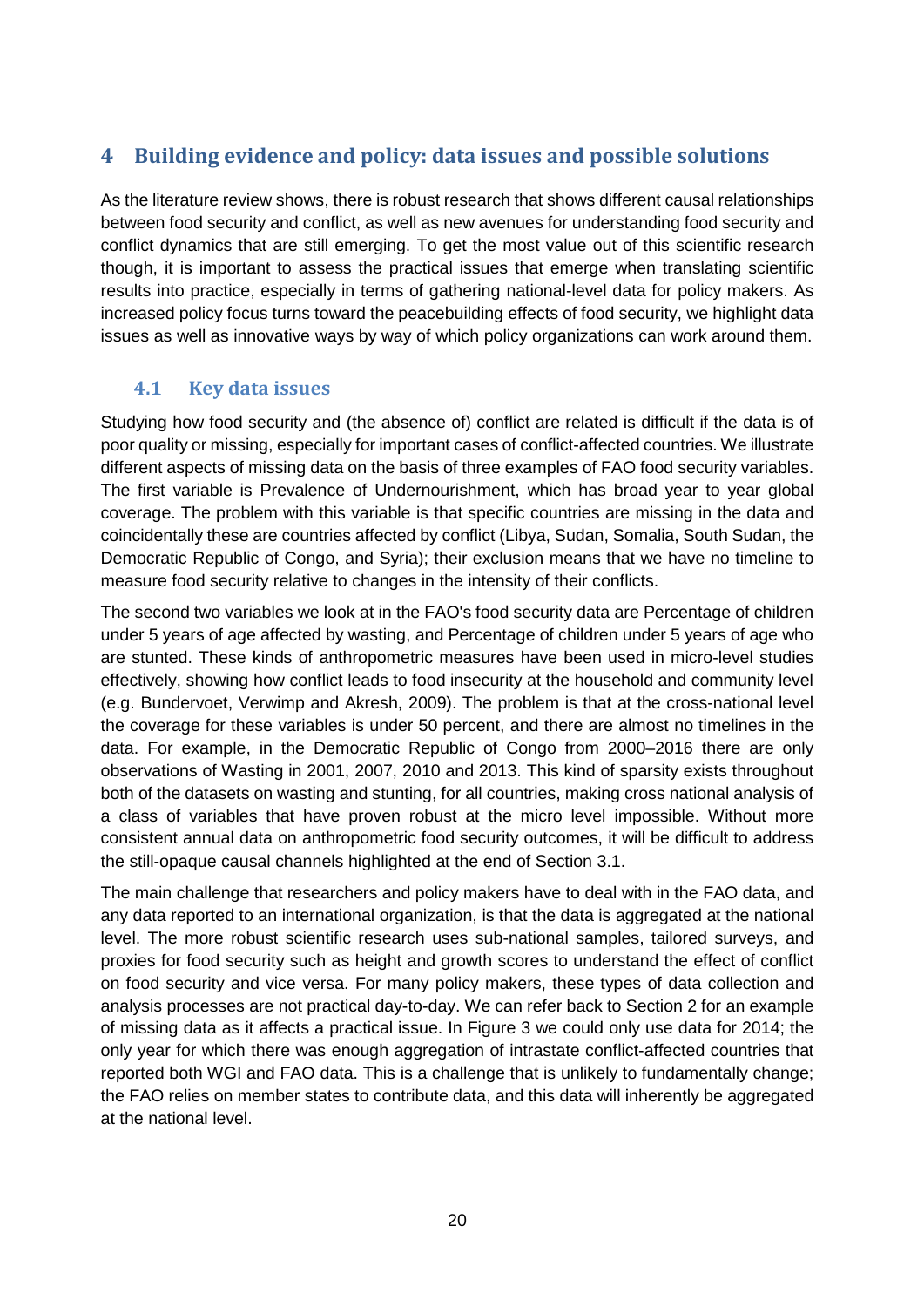This points to a political issue. Unless wealthier member states help with things like funding and capacity gaps in the statistics offices of conflict-affected states, the data that does reach the FAO is going to reflect a state's ability to gather, clean, and share it. This kind of administrative burden may be beyond the capacity of a conflict-affected state, which means that national level numbers may inherently have limited analytic value when looking at the relationship between food security and conflict.

#### **4.2 Innovation in data collection**

The political science and economics fields have recently made significant strides in understanding the relationship between food security and conflict, particularly using microdata and sub-national survey methods. To bridge many of the conceptual gaps that emerge in cross national analysis, though, the institutional and country-level data needs to more effectively reflect the theoretical pathways between food security and conflict. This could include matching levels of analysis between phenomena, or by collecting purpose-built data. As increases in data collection capacity and new tools for analyzing geographic or qualitative data take shape, we should expect to see better and more broadly available data available through both the FAO and large-scale university-based data programs.

There are exciting possibilities in data collection, especially with regard to digital technologies, that can help offset the costs and time required to gather fine grained or specialized data. Mobile phone-based surveys have been shown to return reliable data, though there are still challenges in reaching rural populations and a noted issue with getting responses from female respondents (Leo *et al*., 2015). Improvements in both voice and SMS text message-based sampling could be used in specific cases where researchers or policy organizations need to collect large volumes of data from specific countries.

The scientific usefulness of text message and voice surveys using mobile phones is still in early phases of testing but initial results have shown promise. Leo *et al*. (2015) showed that in poor countries, especially Afghanistan and Zimbabwe, mobile phone based surveys were useful in reaching the poorest communities; phone credit incentives were helpful in preventing sample attrition as well. Leo and Morello (2015) followed this up with specific surveys on development policy preferences among respondents in poor countries, and found that mobile phone-based approaches were useful in gathering snapshot data of citizens' policy priorities. There are also other ways beyond surveys to collect data from mobile phone systems when working on food security and conflict. The World Food Program (WFP) has been using mobile cash transfer systems in its internally displaced peoples' camps in Cameroon, so that people can buy food they want from local vendors in a secure way (WFP, 2016). This is not only good for individuals, but can provide information about what kind of food people are buying, and data on prices and spending. Mobile phones provide both a means to do formal survey work in hard to reach places, and the meta data they produce in programs like cash transfer arrangements can tell an empirical story as well.

Geospatial technology and data is also an area that could prove useful in analyzing the relationship between food security and conflict. Brück *et al.* (2016) use Geospatial Information Systems (GIS) methods to analyze the relationship between food security indicators and events of violence in Ethiopia and Somalia, and data programs including UCDP and the Armed Conflict Location and Event Dataset (ACLED) are increasingly able to locate the place and time of violent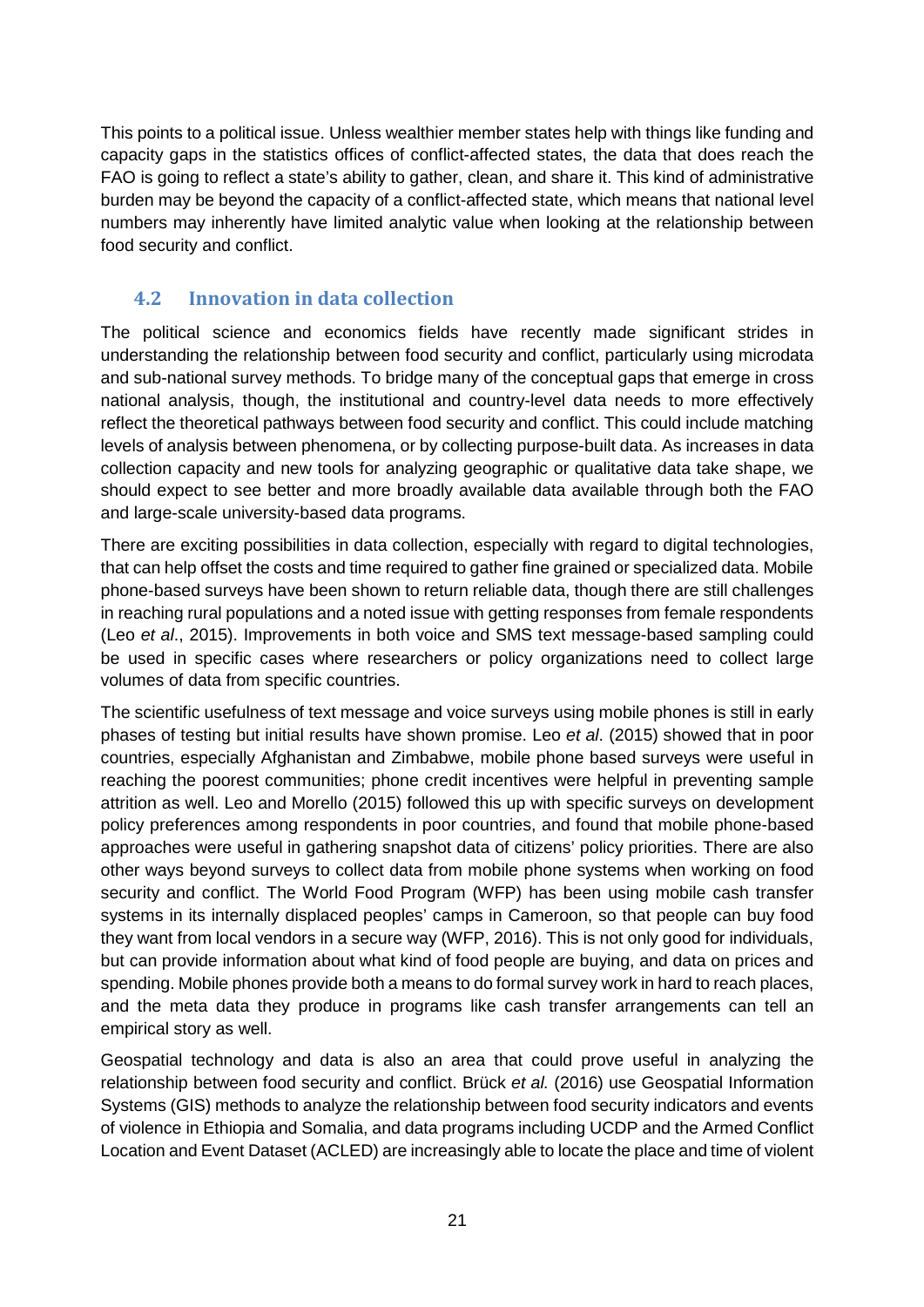events. Finding ways to geographically define food security indicators could open new opportunities for spatial analysis of conflict and food insecurity. In many cases, mobile phone data can be geotagged to the cellular tower it originated from, making SMS text message surveys potentially temporally and geographically easier to match to event data. Sensing and imaging can also be used to understand macro trends in access to resources and conflict and may uncover new and sometimes counter-intuitive insights. For instance, remote sensing data allowed researchers to estimate ISIS revenues from crop production (Jaafar and Woertz, 2016) and revealed that in years prior to conflict outbreak in Darfur vegetation growth had actually been higher than normal (Brown, 2017), challenging arguments that fighting is due to resource shortages. These kinds of results can help shape a more comprehensive understanding of how different types of vegetation and environmental factors influence conflict.

By leveraging new technologies for data collection, and focusing on specific cases, researchers and development agencies could control the costs of specialized data collection while gathering the information they need to perform robust empirical research that can inform policy design. These tools also provide avenues for policy makers and researchers to fill the data gaps that exist in household level and anthropometric data, addressing key missing data issues at the country level.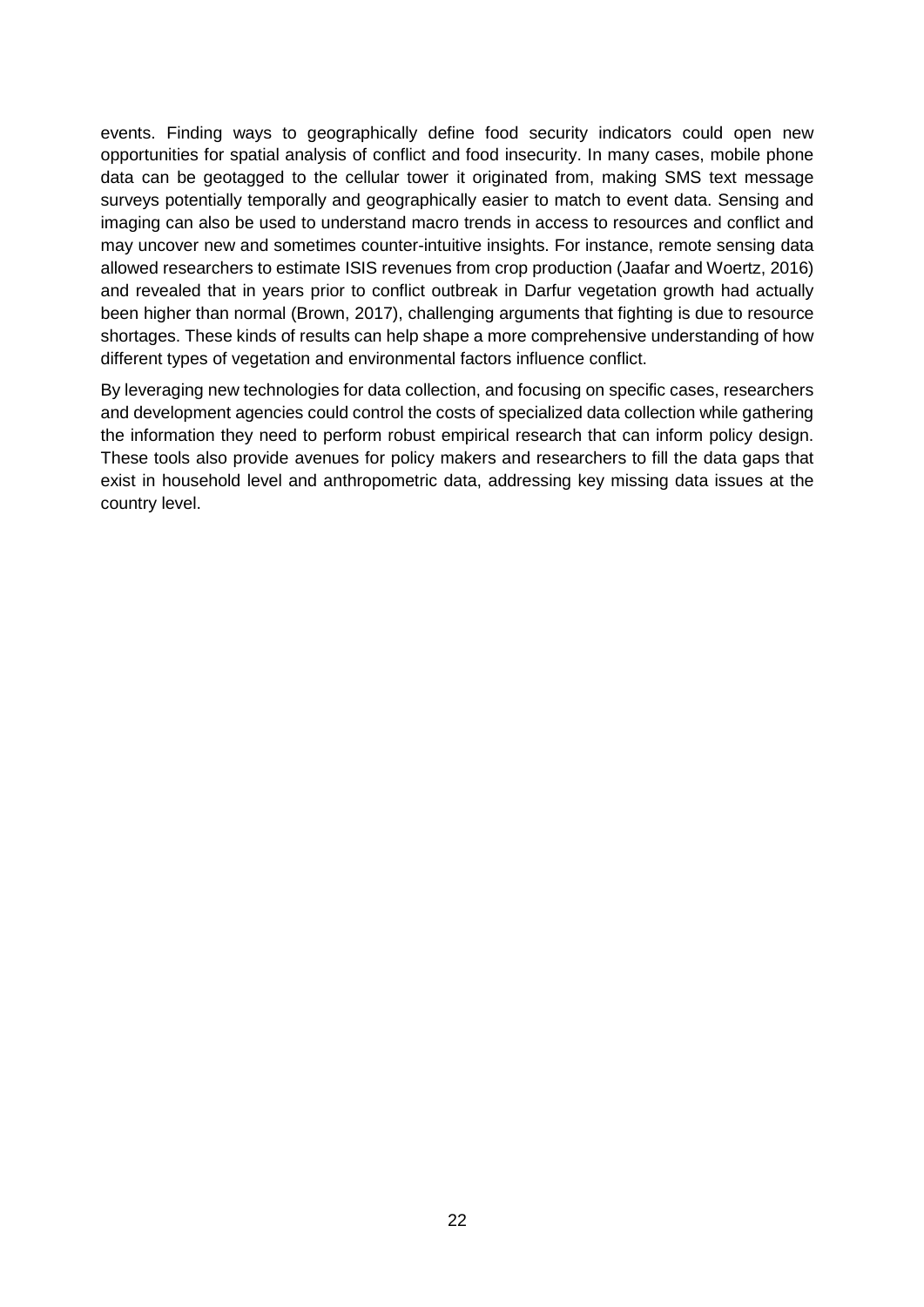#### <span id="page-30-0"></span>**5 Conclusions**

The question of the linkage between food security and conflict has been widely, but still inconclusively, debated across disciplines for many years, mainly using qualitative or descriptive methods. In the past few years, the increasing availability of more fine-grained and high-quality data, combined with modern econometric analytic approaches, has produced a remarkable wealth of solid quantitative findings. These findings validate, complement and extend descriptive results that causal and substantive linkages exist between food security and violent conflict, spanning the individual, local, regional, country and global levels. Despite the impressive progress that has been made, our paper identifies three fundamental limitations.

First, more and better data on and from conflict zones is required for understanding and monitoring the full diversity, nature and interrelations of food security and violent conflict. At the national level, more reliable and informative data on social, political, economic and institutional variables is required. At the subnational level, the local nature marking many food systems and conflicts needs to be much better accounted for and measured. This particularly includes non-violent aspects of conflict and the political economy of food systems. At the micro level, better information is required on how individuals and groups affect, are affected by and cope with conflict and fragility, including strategies related to food security.

Second, the most robust evidence to date exists on the `reduced-form` links between food security and violent conflict. Achieving a better understanding of the causal transmission mechanisms – including both economic and non-economic channels – that underpin these links is arguably the most important next step for future work. Existing knowledge strongly suggests that food security and violent conflict are coupled through multiple pathways which may a) strongly differ across contexts and b) interact with each other and other factors.

Third, there is a relative dearth of reliable evidence from the analysis of policies and interventions. While designing, implementing and evaluating policies in conflict zones present serious practical and ethical challenges, many subnational interventions related to food security and resilience have been successfully completed. Yet, impacts of improved food security status, and welfare outcome more broadly, on conflict and peace outcomes are often assumed rather than tested rigorously, and systematic learning is rare.

From a policy perspective, results from such approaches are required to produce informed, effective and equitable policies. Preventing the outbreak of violence, supporting individuals and groups' food security during conflict, stimulating post-conflict recovery, reacting to fluctuations in global food prices or injecting food aid, to name a few, are tall tasks in the absence of robust and context-sensitive evidence on the food-security conflict nexus at the national, subnational and micro levels. To illustrate, shifting agriculture to export crops has recently been promoted as "one of the most promising areas of activity in many fragile states" (WEF, 2014). Export crops may create employment, which could reduce conflict by decreasing the incentives of joining an armed group or increasing the state's capacity to provide order and security via increased tax revenues. Yet, export crops also compete with the production of food crops which may affect food security in fragile post-war settings (Bozzoli and Brück 2009) and a rise in global crop prices actually strengthen insurgents and cause an increase in violence in the Philippines (Crost and Felter, 2016). Where, when and how a shift to export crops can reduce conflict thus requires high-quality data and impact analysis, based on institutional insights at the global, national and local levels.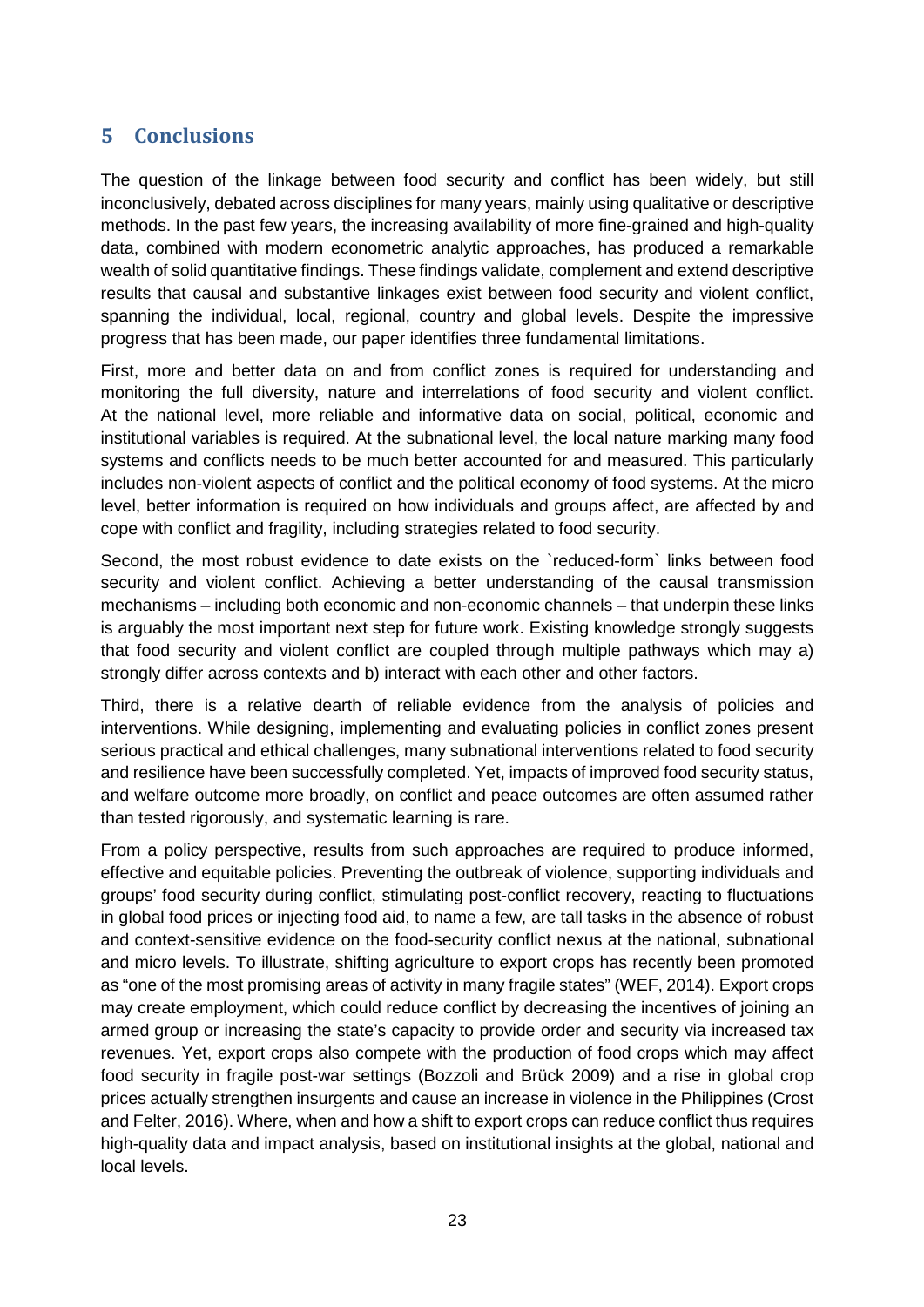There remains a major push to make food security part of peacebuilding, even though the precise impacts of improved food security on conflict and peace outcomes remain difficult to pin down in the empirical data. The goal of this article is to lend an overarching narrative to the multiple strands of literature dealing with this topic, and tie these to a current challenge facing the policy community. The economics and social science fields have a great deal to offer policy makers working in the food security and conflict nexus, and it is our hope that greater communication between scientists and policy makers can lead to better lives and improved safety for those facing food insecurity and the risk of violence.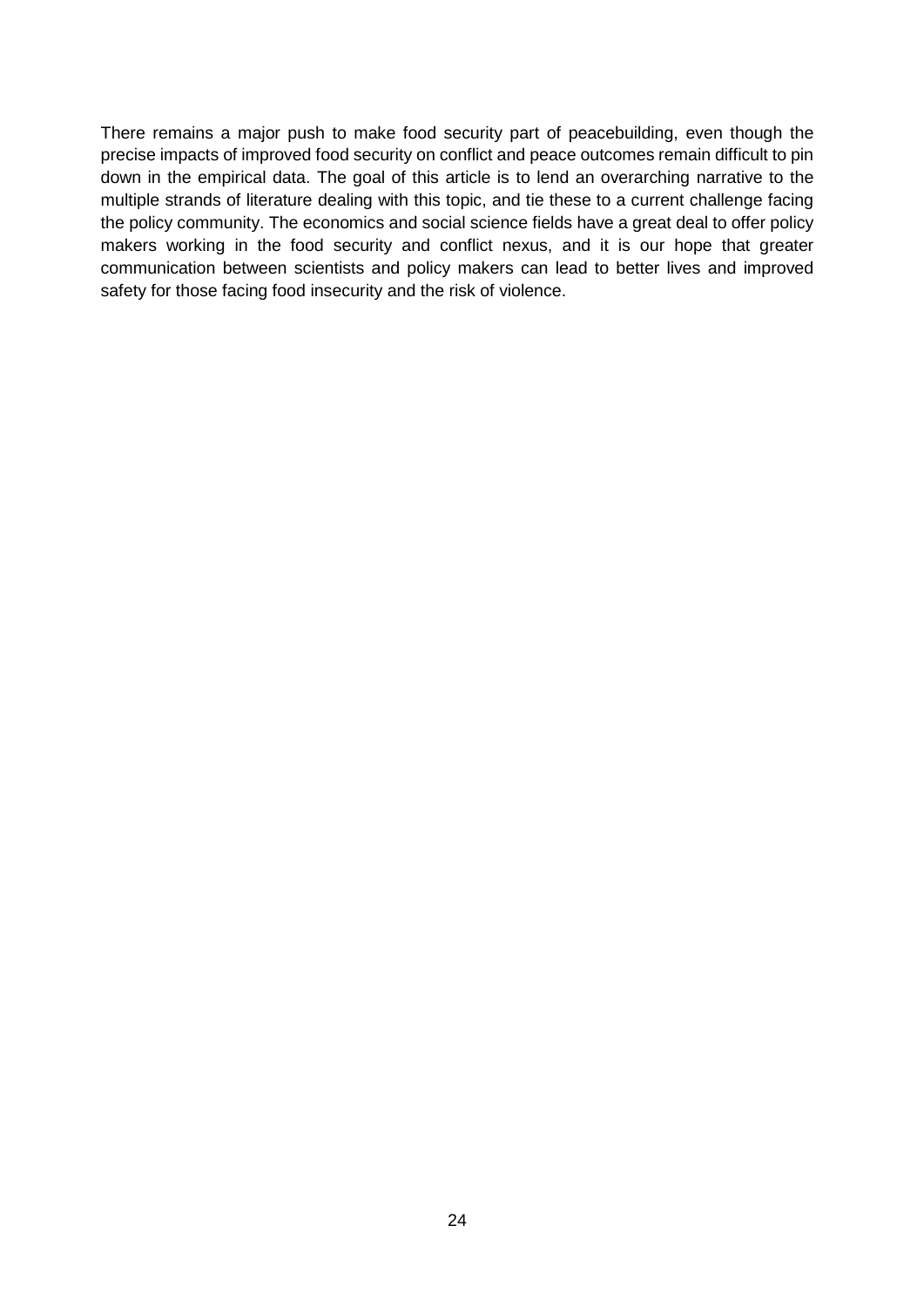#### <span id="page-32-0"></span>**References**

**Adhvaryu, A., Fenske, J. & Nyshadham, A.** 2016. *Early Life Circumstance and Mental Health in Ghana*. Working Paper.

**Adhvaryu, A., Kala, N. & Nyshadham, A.** 2015. *Booms, Busts, and Household Enterprise: Evidence from Coffee Farmers in Tanzania.* Working Paper.

**Akbulut-Yuksel, M.** 2014. Children of War. *Journal of Human Resources,* 49(3): 634–62. doi:10.3368/jhr.49.3.634.

**Akresh, R.** 2016. Climate Change, Conflict, and Children. *The Future of Children*, 26: 51–71.

**Akresh, R., Bhalotra, S., Leone, M. & Okonkwo Osili, U.** 2012. War and Stature: Growing Up during the Nigerian Civil War. *American Economic Review,* 102(3): 273–77.

**Akresh, R., Caruso, G.D. & Thirumurthy, H.** 2016. *Detailed Geographic Information, Conflict Exposure, and Health Impacts*. HiCN Working Paper 238.

**Akresh, R., Lucchetti, L. & Thirumurthy, H.** 2012. Wars and Child Health: Evidence from the Eritrean–Ethiopian Conflict. *Journal of Development Economics,* 99(2): 330–40. doi:10.1016/j.jdeveco.2012.04.001.

**Akresh, R., Verwimp, P. & Bundervoet, T.** 2011. Civil War, Crop Failure, and Child Stunting in Rwanda. *Economic Development and Cultural Change,* 59(4): 777–810. doi:10.1086/660003.

**Alderman, H., Hoddinott, J. & Kinsey, B.** 2006. Long Term Consequences of Early Childhood Malnutrition."*Oxford Economic Papers,* 58(3): 450–74. doi:10.1093/oep/gpl008.

**Almond, D. & Currie, J.** 2011. Killing Me Softly: The Fetal Origins Hypothesis. *Journal of Economic Perspectives*, 25(3): 153–72. doi:10.1016/j.surg.2006.10.010.

**Angrist, J.D. & Pischke, J-S.** 2010. The Credibility Revolution in Empirical Economics: How Better Research Design Is Taking the Con out of Econometrics. *Journal of Economic Perspectives*, 24(2): 3–30. doi:10.1257/jep.24.2.3.

**Arcand, J-L., Rodella, A-S & Rieger, M.** 2015. The Impact of Land Mines on Child Health: Evidence from Angola. *Economic Development and Cultural Change*, 63(2): 249–79. doi:10.1086/679069.

**Arezki, R. & Brueckner, M.** 2014. Effects of International Food Price Shocks on Political Institutions in Low-Income Countries: Evidence from an International Food Net-Export Price Index. *World Development*, 61: 142–53. doi:10.1016/j.worlddev.2014.04.009.

**Arias, M.A., Ibañez, A.M. & Zambrano, A.** 2012. Agricultural Production Amid Conflict: The Effects of Shocks, Uncertainty, and Governance of Non-State Armed Actors. *Centro de Estudios Sobre Desarrollo Económico Paper*. doi:10.1017/CBO9781107415324.004.

**Arjona, A., Kasfir, N. & Mampilly, Z.** 2015. *Rebel Governance in Civil War*. Cambridge University Press.

**Barnett, J. & Adger, W.N.** 2007. Climate Change, Human Security and Violent Conflict. *Political Geography*, 26(6): 639–55. doi:10.1016/j.polgeo.2007.03.003.

**Barrios, S., Ouattara, B. & Strobl, E.** 2008. The Impact of Climatic Change on Agricultural Production: Is It Different for Africa? *Food Policy*, 33(4): 287–98. doi:10.1016/j. foodpol.2008.01.003.

**Bazzi, S. & Blattman, C.** 2014. Economic Shocks and Conflict: Evidence from Commodity Prices. *American Economic Journal: Macroeconomics*, 6(4): 1–38. doi:10.1257/mac.6.4.1.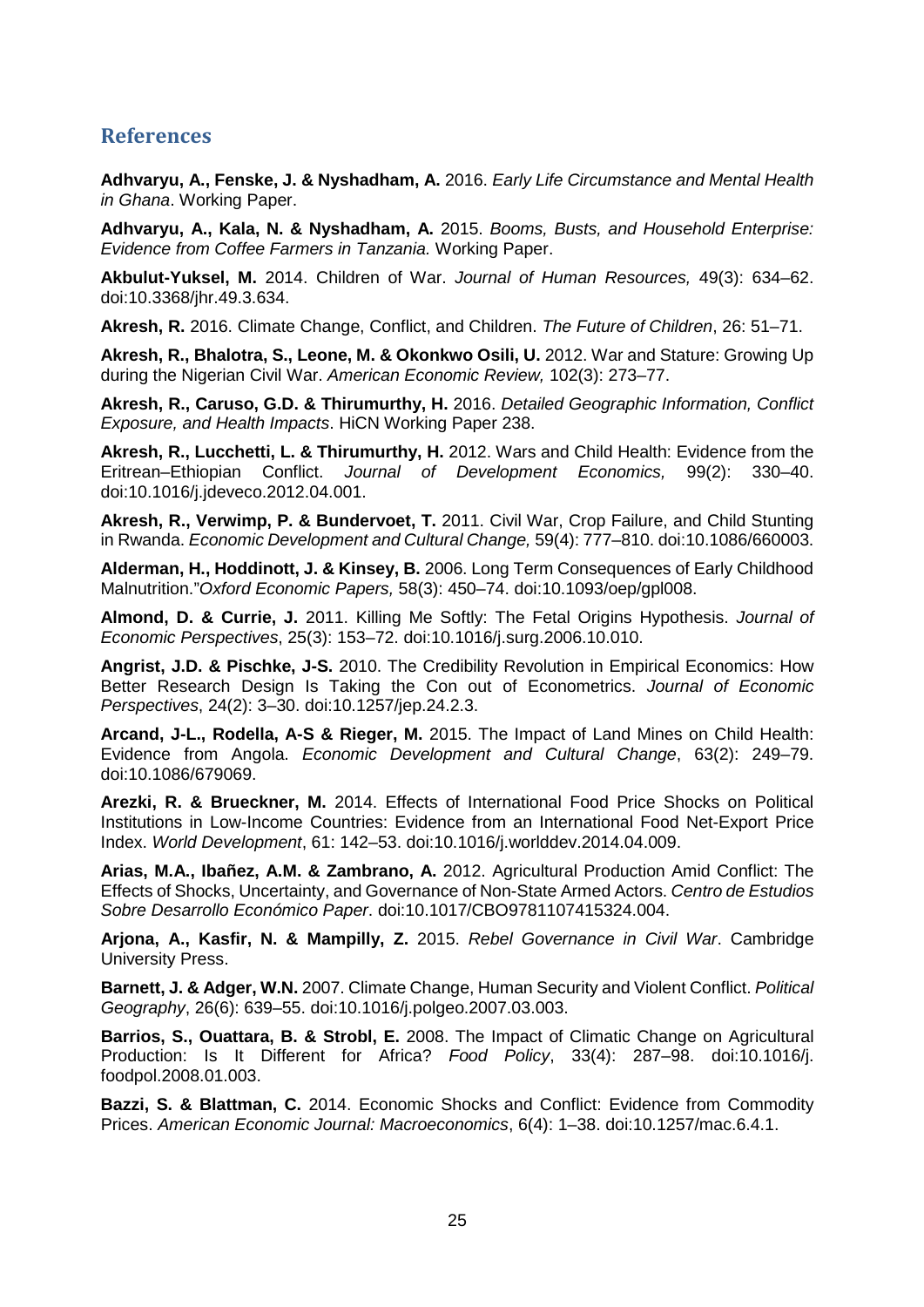**Bellemare, M.F.** 2015. Rising Food Prices, Food Price Volatility, and Social Unrest. *American Journal of Agricultural Economics*, 97(1): 1–21. doi:10.1093/ajae/aau038.

**Benjaminsen, T.A.** 2008. Does Supply-Induced Scarcity Drive Violent Conflicts in the African Sahel? The Case of the Tuareg Rebellion in Northern Mali. *Journal of Peace Research*, 45(6): 819–36. doi:10.1177/0022343308096158.

**Berazneva, J. & Lee, D.R.** 2013. Explaining the African Food Riots of 2007-2008: An Empirical Analysis. *Food Policy*, 39: 28–39. doi:10.1016/j.foodpol.2012.12.007.

**Blattman, C. & Miguel, E.** 2010. Civil War. *Journal of Economic Literature*, 48(1): 3–57.

**Bohra-Mishra, P., Oppenheimer, M. & Hsiang, S.M.** 2014. Nonlinear Permanent Migration Response to Climatic Variations but Minimal Response to Disasters. *Proceedings of the National Academy of Sciences of the United States of America (PNAS)*, 111(27): 9780–85. doi:10.1073/pnas.1317166111.

**Bollfrass, A. & Shaver, A.** 2015. The Effects of Temperature on Political Violence: Global Evidence at the Subnational Level. *PLoS ONE,* 10(5): e0123505. doi:10.1371/journal. pone.0123505.

**Bozzoli, C. & Brück, T.** 2009. Agriculture, Poverty, and Postwar Reconstruction: Micro-Level Evidence from Northern Mozambique. *Journal of Peace Research*, 46(3): 377–97. doi:10.1177/0022343309102658.

**Bozzoli, C., Brück, T. & Muhumuza, T.** 2016. Activity Choices of Internally Displaced Persons and Returnees: Quantitative Survey Evidence from Post-War Northern Uganda. *Bulletin of Economic Research*, 68(4): 329–47.

**Breisinger, C., Ecker, O., Maystadt, J-F., Trinh Tan, J-F., Al-Riffai, P., Bouzar, K., Sma, A. & Abdelgadir, M.** 2014. *Building Resilience To Conflict Through Food-Security Policies and Programs.* 2020 Conference Paper 3.

**Breisinger, C., Ecker, O. & Trinh Tan, J-F.** 2015. Conflict and Food Security: How Do We Break the Links? In *2014–2015 Global Food Policy Report*.

**Brown, I.A.** 2017. Assessing Eco-Scarcity as a Cause of the Outbreak of Conflict in Darfur: A Remote Sensing Approach. *International Journal of Remote Sensing*, 31(10). doi:10.1080/01431161003674592.

**Brown, R.** 2015. *The Mexican Drug War and Early-Life Health: The Impact of Violent Crime on Birth Outcomes.* Working Paper.

**Brück, T.** 2003. *Investment in Land, Tenure Security and Area Farmed in Northern Mozambique*. HiCN Working Paper 1.

**Brück, T., Habibi, N., Martin-Shields, C., Sneyers, A., Stojetz, W. & Van Weezel, S.** 2016. *The relationship between food security and violent conflict.*

**Brück, T. & Schindler, K.** 2009. The Impact of Violent Conflicts on Households: What Do We Know and What Should We Know about War Widows? *Oxford Development Studies*, 37(3): 289–309. doi:10.1080/13600810903108321.

**Buhaug, H.** 2010a. Climate Not to Blame for African Civil Wars. *PNAS*, 107(38): 16477–82. doi:10.1073/pnas.1005739107.

**Buhaug, H.** 2010b. Reply to Burke et al.: Bias and climate war research. *PNAS*, 107(51): E186–87. doi:10.1073/pnas.1015796108.

**Buhaug, H., Benjaminsen, T.A., Sjaastad, E. & Theisen, O.M.** 2015. Climate Variability, Food Production Shocks, and Violent Conflict in sub-Saharan Africa. *Environmental Research Letters*, 10(12): 125015. IOP Publishing. doi:10.1088/1748-9326/10/12/125015.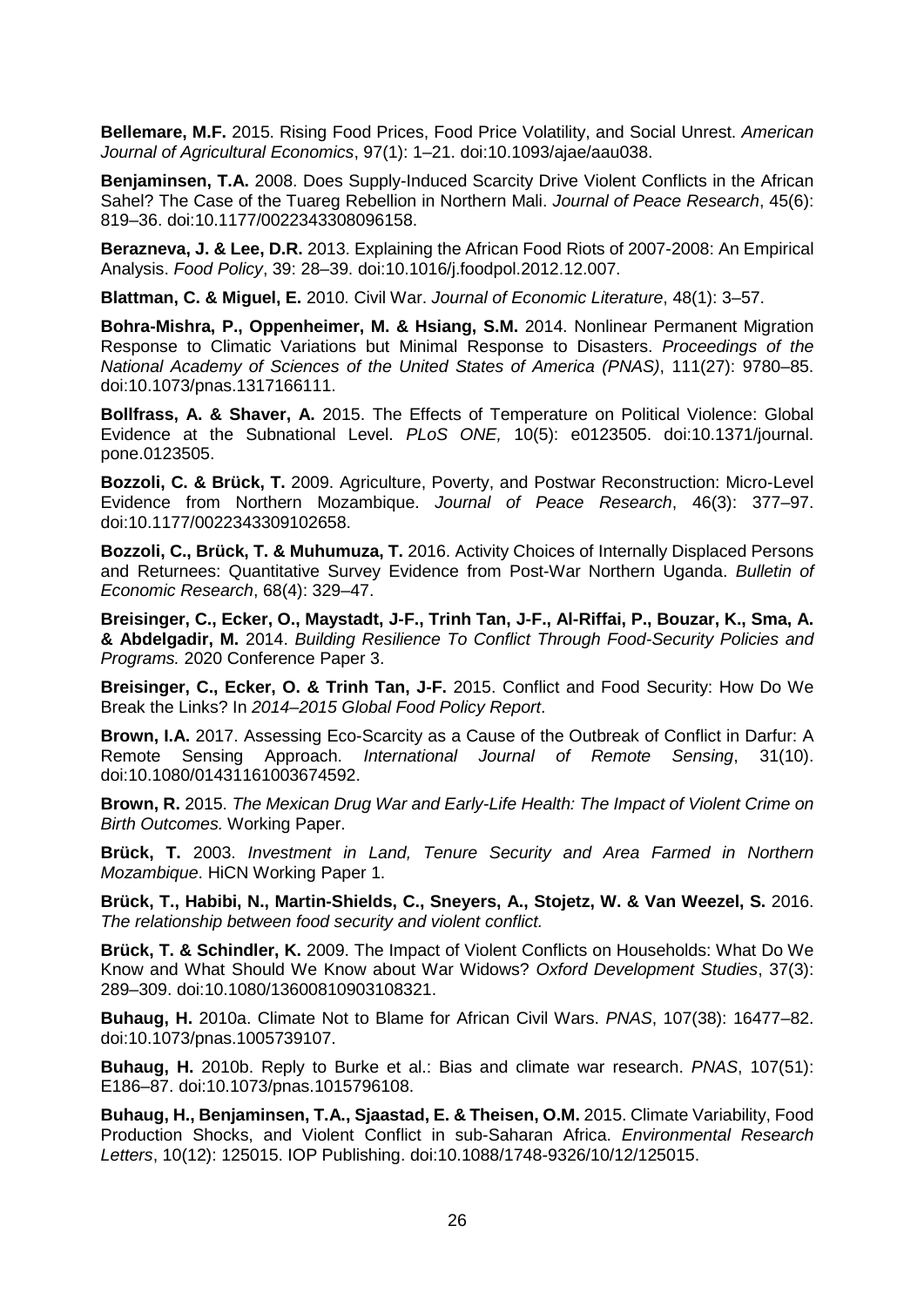**Bundervoet, T., Verwimp, P. & Akresh, R.** 2009. Health and Civil War in Rural Burundi. *Journal of Human Resources*, 44(2): 536–63. doi:10.1353/jhr.2009.0000.

**Burke, M.B., Dykema, J., Lobell, D., Miguel, E. & Satyanath, S.** 2010. *Climate and Civil War: Is the Relationship Robust?* NBER Working Paper 16440.

**Burke, M.B., Hsiang, S.M. & Miguel, E.** 2015. Climate and Conflict. *Annual Review of Economics*, 7: 577–617. doi:10.1080/03071849008445480.

**Burke, M.B., Miguel, E., Satyanath, S., Dykema, J.A. & Lobell, D.B.** 2009. Warming Increases the Risk of Civil War in Africa. *PNAS*, 106(49): 20670–74. doi:10.1073/pnas. 0907998106.

**Burke, M.B., Miguel, E., Satyanath, S., Dykema, J.A. & Lobell, D.B.** 2010a. Climate Robustly Linked to African Civil War. *PNAS*, 107(51): E185. doi:10.1073/pnas.1014879107.

**Burke, M.B., Miguel, E., Satyanath, S., Dykema, J.A. & Lobell, D.B.** 2010b. Reply to Sutton et al.: Relationship between temperature and conflict is robust. *PNAS*, 107(25): E103–E103.

**Cadoret, I., Hubert, M.H. & Thelen, V.** 2015. *Civil Conflicts and Food Price Spikes.* Working Paper.

**Camacho, A.** 2008. Stress and Birth Weight: Evidence from Terrorist Attacks. *American Economic Review*, 98(2): 511–15. doi:10.1257/aer.98.2.511.

**Carleton, T.A. & Hsiang, S.M.** 2016. Social and Economic Impacts of Climate. *Science*, 353(6304): aad9837-1-aad9837-12. doi:10.1126/science.aad9837.

**Croicu, M. & Sundberg, R.** 2017. *UCDP GED Codebook Version 17.1.* Department of Peace and Conflict Research, Uppsala University.

**Crost, B. & Felter, J.** 2016. *Export Crops and Civil Conflict.* HiCN Working Paper 228.

**Crost, B., Felter, J. & Johnston, P.B.** 2014. Aid Under Fire: Development Projects and Civil Conflict. *American Economic Review*, 104(6): 1833–56. doi:10.1257/aer.104.6.1833.

**Currie, J. & Vogl, T.** 2013. Early-Life Health and Adult Circumstance in Developing Countries. *Annual Review of Economics*, 5: 1–36. doi:10.1146/annurev-economics-081412-103704.

**D'Souza, A. & Jolliffe, D.** 2013. Conflict, Food Price Shocks, and Food Insecurity: The Experience of Afghan Households. *Food Policy*, 42: 32–47. doi:10.1016/j.foodpol.2013.06.007.

**Dabalen, A.L. & Paul, S.** 2014. Effect of Conflict on Dietary Diversity: Evidence from Côte d'Ivoire. *World Development*, 58: 143–58. doi:10.1016/j.worlddev.2014.01.010.

**de Groot, O.J., Bozzoli, C. & Brück, T.** 2015. *The Global Economic Burden of Violent Conflict.*  HiCN Working Paper 199.

**Deaton, A.** 1999. Commodity Prices and Growth in Africa. *Journal of Economic Perspectives*, 13(3): 23–40. doi:10.1257/jep.13.3.23.

**de Walque, D.** 2006. The Socio-Demographic Legacy of the Khmer Rouge Period in Cambodia. *Population Studies*, 60(2): 223–31. doi:10.1080/00324720600684767.

**Dell, M., Jones, B.F. & Olken, B.A.** 2014. What Do We Learn from the Weather? The New Climate-Economy Literature. *Journal of Economic Literature*, 52(3): 740–98. doi:10.1257/jel.52.3.740.

**Demeke, A.B., Keil, A. & Zeller, M.** 2011. Using Panel Data to Estimate the Effect of Rainfall Shocks on Smallholders Food Security and Vulnerability in Rural Ethiopia. *Climatic Change*, 108(1–2): 185–206. Springer Netherlands. doi:10.1007/s10584-010-9994-3.

**Dercon, S. & Krishnan, P.** 2000. Vulnerability, Seasonality and Poverty in Ethiopia. *Journal of Development Studies*, 36(6): 25–53. doi:10.1080/00220380008422653.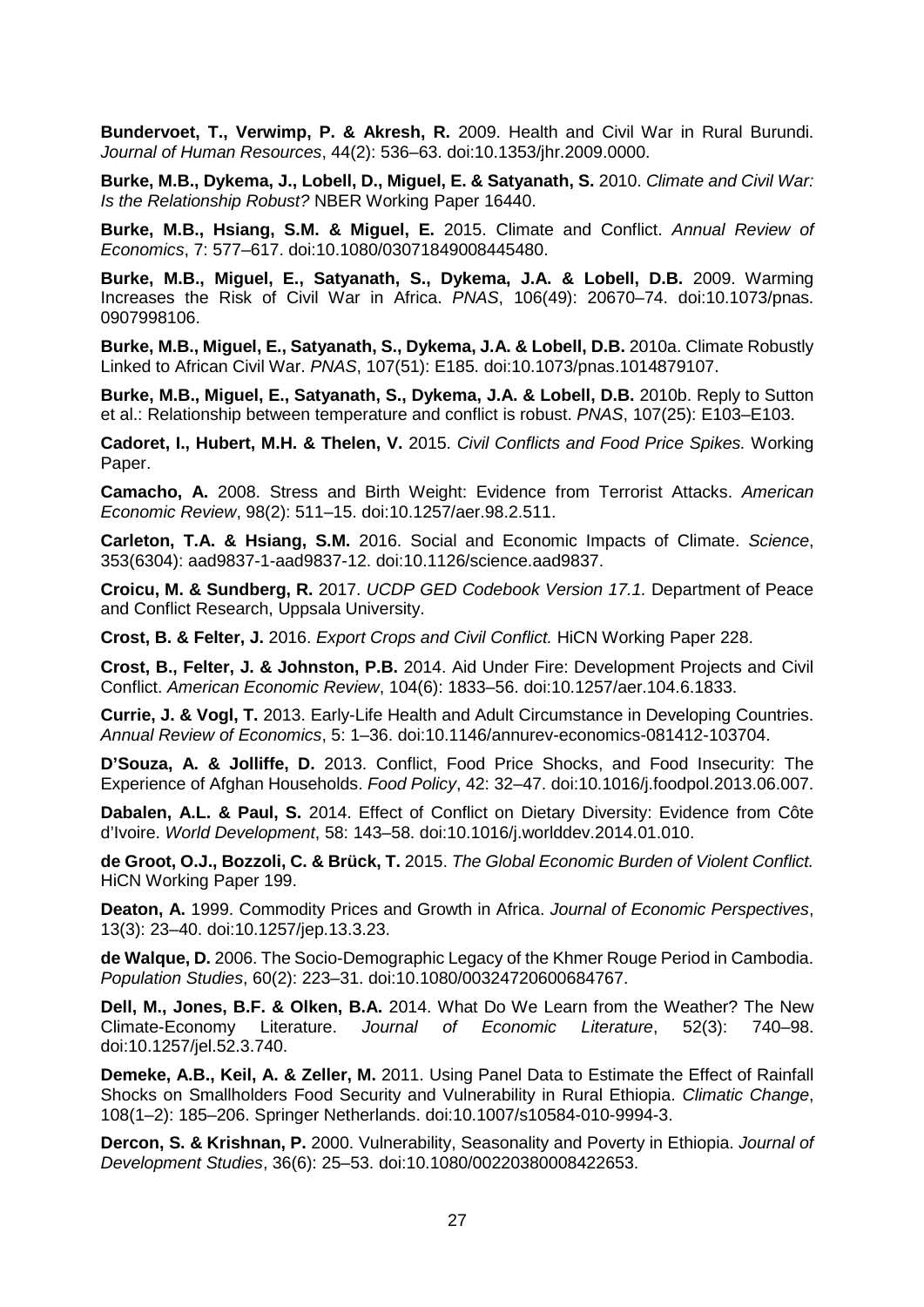**Di Falco, S., Veronesi, M. & Yesuf, M.** 2011. Does Adaptation to Climate Change Provide Food Security? A Micro-Perspective from Ethiopia. *American Journal of Agricultural Economics*, 93(3): 825–42. doi:10.1093/ajae/aar006.

**Diamond, J.** 2005. Collapse: How Societies Choose to Fail or Succeed. Penguin Books.

**Domingues, P. & Barre, T.** 2013. The Health Consequences of the Mozambican Civil War: An Anthropometric Approach. *Economic Development and Cultural Change*, 61(4): 755–88. doi:10.1086/670377.

**Dube, O. & Naidu, S.** 2014. *Bases, Bullets and Ballots: The Effect of U.S. Military Aid on Political Conflict in Colombia.* NBER Working Paper 20213. doi:10.3386/w20213.

**Duque, V.** 2016. *Early-Life Conditions, Parental Investments, and Child Development : Evidence from a Violent Conflict.* Working Paper. doi:10.1016/j.ssmph.2016.09.012.

**Eck, K. & Hultman, L.** 2007. One-Sided Violence Against Civilians in War: Insights from New Fatality Data. *Journal of Peace Research*, 44(2): 233–46.

**FAO, International Fund for Agricultural Development (IFAD), United Nations Children's Fund (UNICEF), World Health Organization (WHO) & World Food Programme (WFP).** 2017. *The State of Food Security and Nutrition in the World 2017. Building Resilience for Peace and Food Security*. Rome, FAO.

**Feng, S., Krueger, A.B. & Oppenheimer, M.** 2010. Linkages among Climate Change, Crop Yields and Mexico-US Cross-Border Migration. *PNAS*, 107(32): 14257–62. doi:10.1073/pnas. 1002632107.

**Feng, S., Oppenheimer, M. & Schlenker, W.** 2012. *Climate Change, Crop Yields, and Internal Migration in the United States*. NBER Working Paper 17734, 1–43. doi:10.3386/w17734.

**Fernández, M., Ibañez, A.M. & Peña, X.** 2014. Adjusting the Labor Supply to Mitigate Violent Shocks: Evidence from Rural Colombia. *Journal of Development Studies*, 50(8): 1135–55. doi:10.1080/00220388.2014.919384.

**Fjelde, H.** 2015. Farming or Fighting? Agricultural Price Shocks and Civil War in Africa. *World Development*, 67: 525–34. doi:10.1016/j.worlddev.2014.10.032.

**Koppensteiner, M.F. & Manacorda, M.** 2016. Violence and Birth Outcomes: Evidence from Homicides in Brazil. *Journal of Development Economics*, 119(3): 16–33. doi:10.1016/j.jdeveco. 2015.11.003.

**Fuchs-Schündeln, N. & Hassan, T.A.** 2015. *Natural Experiments in Macroeconomics.* NBER Working Paper 21228. doi:10.1017/CBO9781107415324.004.

**Gáfaro, M., Ibáñez, A.M. & Justino, P.** 2014. *Local Institutions and Armed Group Presence in Coolombia*. HiCN Working Paper 178.

**Gates, S., Hegre, H., Mokleiv Nygård, H. & Strand, H.** 2012. Development Consequences of Armed Conflict. *World Development*, 40(9): 1713–22. doi:10.1016/j.worlddev.2012.04.031.

**Ghimire, R., Ferreira, S. & Dorfman, J.H.** 2015. Flood-Induced Displacement and Civil Conflict. *World Development*, 66: 614–28. doi:10.1016/j.worlddev.2014.09.021.

**Gleditsch, N.P.** 2012. Whither the Weather? Climate Change and Conflict. *Journal of Peace Research*, 49(1): 3–9. doi:10.1177/0022343311431288.

**Goldstone, J.A.** 1991. *Revolution and Rebellion in the Early Modern World.* Los Angeles, USA, University of California Press.

**Guardado, J. & Pennings, S.** 2016. *The Seasonality of Conflict.* Working Paper.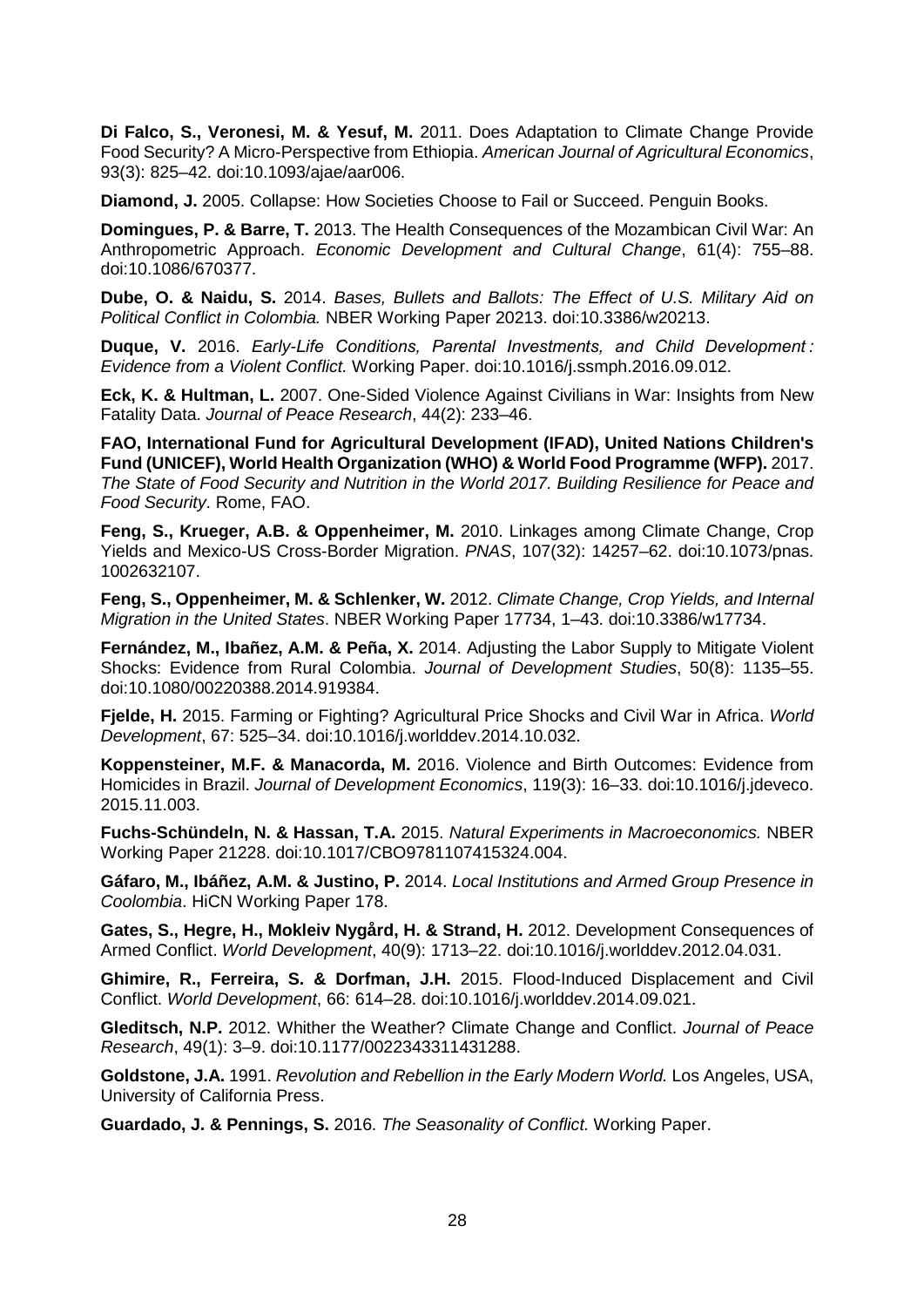**Guerrero-Serdan, G.** 2009. *The Effects of the War in Iraq on Nutrition and Health: An Analysis Using Anthropometric Outcomes of Children.* HiCN Working Paper 55.

**Hendrix, C. & Brinkman, H-J.** 2013. Food Insecurity and Conflict Dynamics: Causal Linkages and Complex Feedbacks. *Stability: International Journal of Security & Development*, 2(2): 26. doi:10.5334/sta.bm.

**Hendrix, C.S., Haggard, S. & Magaloni, B.** 2009. Grievance and Opportunity: Food Prices, Political Regime, and Protest. Conference Paper at the International Studies Association Convention 2009. doi:10.1177/0022343311426165.

**Hendrix, C.S. & Salehyan, I.** 2012. Climate Change, Rainfall, and Social Conflict in Africa. *Journal of Peace Research*, 49(1): 35–50.

**Hidalgo, F.D., Naidu, S., Nichter, S. & Richardson, N.** 2010. Economic Determinants of Land Invasions. *Review of Economics and Statistics*, 92(3): 505–23. doi:10.1162/REST\_a\_00007.

**Holleman, C., Jackson, J., Sánchez, M.V. and Vos, R.** 2017. *Sowing the seeds of peace for food security – Disentangling the nexus between conflict, food security and peace.* FAO Agricultural Development Economics Technical Study 2. Rome, FAO.

**Homer-Dixon, T.F.** 1999. *Environment, Scarcity, and Violence*. Princeton, USA, Princeton University Press.

**Hsiang, S.M.** 2010. Temperatures and Cyclones Strongly Associated with Economic Production in the Caribbean and Central America. *PNAS*, 107(35): 15367–72. doi:10.1073/pnas. 1009510107.

**Hsiang, S.M., Burke, M.B. & Miguel, E.** 2013. Quantifying the Influence of Climate on Human Conflict. *Science*, 341(6151): 1235367. doi:10.1126/science.1235367.

**Hsiang, S.M., Meng, K.C. & Cane, M.A.** 2011. Civil Conflicts Are Associated with the Global Climate. *Nature*, 476(7361): 438–41. doi:10.1038/nature10311

**Humphreys, M. & Weinstein, J.M.** 2008. Who Fights? The Determinants of Participation in Civil War. *American Journal of Political Science*, 52(2): 436–55. doi:10.1111/j.1540- 5907.2008.00322.x.

**Jaafar, H.H. & Woertz, E.** 2016. Agriculture as a Funding Source of ISIS : A GIS and Remote Sensing Analysis. *Food Policy*, 64: 14–25. doi:10.1016/j.foodpol.2016.09.002.

**Jeanty, P.W. & Hitzhusen, F.** 2006. *Analyzing the Effects of Conflicts on Food Security in Developing Countries: An Instrumental Variable Panel Data Approach.* Conference Paper at the American Agricultural Economics Association Annual Meeting 2006.

**Johnstone, S. & Mazo, J.** 2011. Global Warming and the Arab Spring. *Global Politics and Strategy*, 53(2): 11–17. doi:10.1080/00396338.2011.571006.

**Jones, B.F & Olken, B.A.** 2010. Climate Shocks and Exports. *American Economic Review*, 100(2): 454–59.

**Justino, P.** 2009. *The Impact of Armed Civil Conflict on Household Welfare and Policy Responses.* HiCN Working Paper 61.

**Justino, P.** 2012. *Nutrition, Governance and Violence: A Framework for the Analysis of Resilience and Vulnerability to Food Insecurity in Contexts of Violent Conflict.* HiCN Working Paper 132.

**Justino, P. & Stojetz, W.** 2016. *On the Legacies of Wartime Governance.* Working Paper.

**Kalyvas, S.N.** 2006. *The Logic of Violence in Civil War*. Cambridge, UK, Cambridge University Press.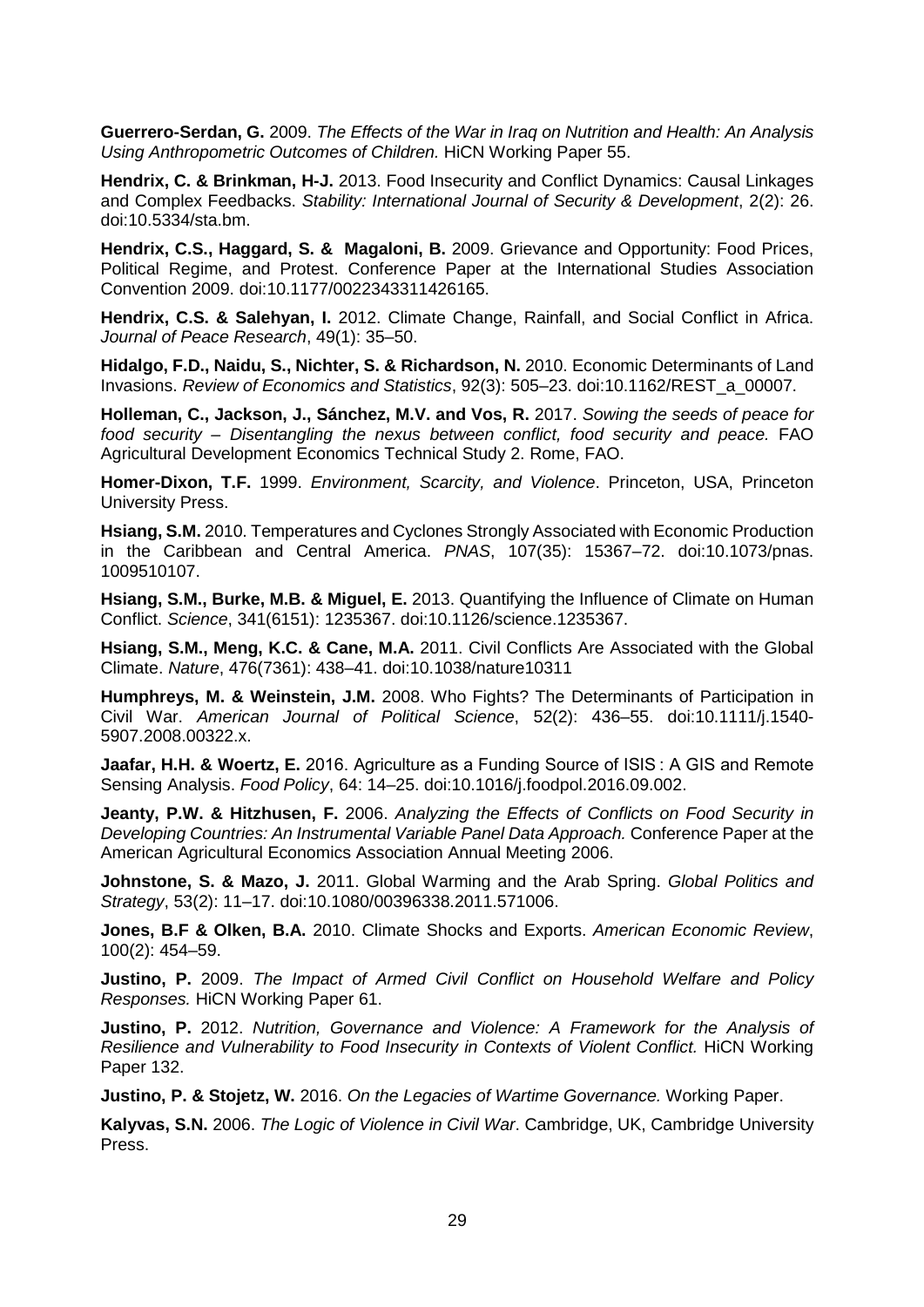**Kelley, C.P., Mohtadi, S., Cane, M.A., Seager, R. & Kushnir, Y.** 2015. Climate Change in the Fertile Crescent and Implications of the Recent Syrian Drought. *PNAS*, 112(11): 3241–46. doi:10.1073/pnas.1421533112.

**Kim, N.K.** 2016. Revisiting Economic Shocks and Coups. *Journal of Conflict Resolution*, 60(1): 3–31. doi:10.1177/0022002713520531.

**Kondylis, F.** 2010. Conflict Displacement and Labor Market Outcomes in Post-War Bosnia and Herzegovina. *Journal of Development Economics*, 93(2): 235–48. doi:10.1016/ j.jdeveco.2009.10.004.

**Koren, O. & Bagozzi, B.E.** 2016. From Global to Local, Food Insecurity Is Associated with Contemporary Armed Conflicts. *Food Security*. doi:10.1007/s12571-016-0610-x.

**Koren, O. & Bagozzi, B.E.** 2017. Living off the Land : The Connection between Cropland, Food Security , and Violence against Civilians. *Journal of Peace Research*, 54(3): 351–64. doi:10.1177/0022343316684543.

**Kruger, D.I.** 2007. Coffee Production Effects on Child Labor and Schooling in Rural Brazil. *Journal of Development Economics*, 82(2): 448–63. doi:10.1016/j.jdeveco.2006.04.003.

**Lagi, M., Bertrand, K.Z. & Bar-Yam, Y.** 2011. *The Food Crises and Political Instability in North Africa and the Middle East.* SSRN Working Paper. doi:10.2139/ssrn.1910031.

**Leo, B., Marello, R., Mellon, J., Peixoto, T. & Davenport, S.** 2015. Do Mobile Phone Surveys Work in Poor Countries? 398.

**Leo, B. & Morello, R.** 2015. A*sking What the People Want: Using Mobile Phone Surveys to Identify Citizen Priorities.* Working Paper 418. 418.

**Maccini, S. & Yang, D.** 2009. Under the Weather: Health, Schooling, and Economic Consequences of Early-Life Rainfall. *American Economic Review*, 99(3): 1006–26. doi:10.1257/aer.99.3.1006.

**Maertens, R.** 2016. *Adverse Rainfall Shocks and Civil War: Myth or Reality?* HiCN Working Paper 212.

**Mansour, H. & Rees, D.I.** 2012. Armed Conflict and Birth Weight: Evidence from the Al-Aqsa Intifada. *Journal of Development Economics*, 99(1): 190–99. doi:10.1016/j.jdeveco.2011.12.005.

**Maystadt, J-F. & Ecker, O.** 2014. Extreme Weather and Civil War: Does Drought Fuel Conflict in Somalia through Livestock Price Shocks? *American Journal of Agricultural Economics*, 96(4): 1157–82. doi:10.1093/ajae/aau010.

**Maystadt, J-F., Trinh Tan, J-F. & Breisinger, C.** 2014. Does Food Security Matter for Transition in Arab Countries? *Food Policy*, 46: 106–15. doi:10.1016/j.foodpol.2014.01.005.

**McGuirk, E. & Burke, M.B.** 2016. *Economic Shocks and Varieties of Conflict: Global Prices, Real Income and Local Violence in Africa.* Working Paper.

**Melander, E., Möller, F. & Öberg, M.** 2009. Managing Intrastate Low-Intensity Armed Conflict International Interactions, 35(1): doi:10.1080/03050620902743887.

**Menon, N. & van der Meulen Rodgers, Y.** 2015. War and Women's Work: Evidence from the Conflict in Nepal. *Journal of Conflict Resolution*, 59(1): 51–73. doi:10.1177/0022002713498699.

**Messer, E. & Cohen, M.J.** 2015. Breaking the Links between Conflict and Hunger Redux. *World Medical and Health Policy*, 7(3): 211–33. doi:10.1002/wmh3.147.

**Miguel, E., Satyanath, S. & Sergenti, E.** 2004. Economic Shocks and Civil Conflict: An Instrumental Variables Approach. *Journal of Political Economy*, 112(4): 725–53.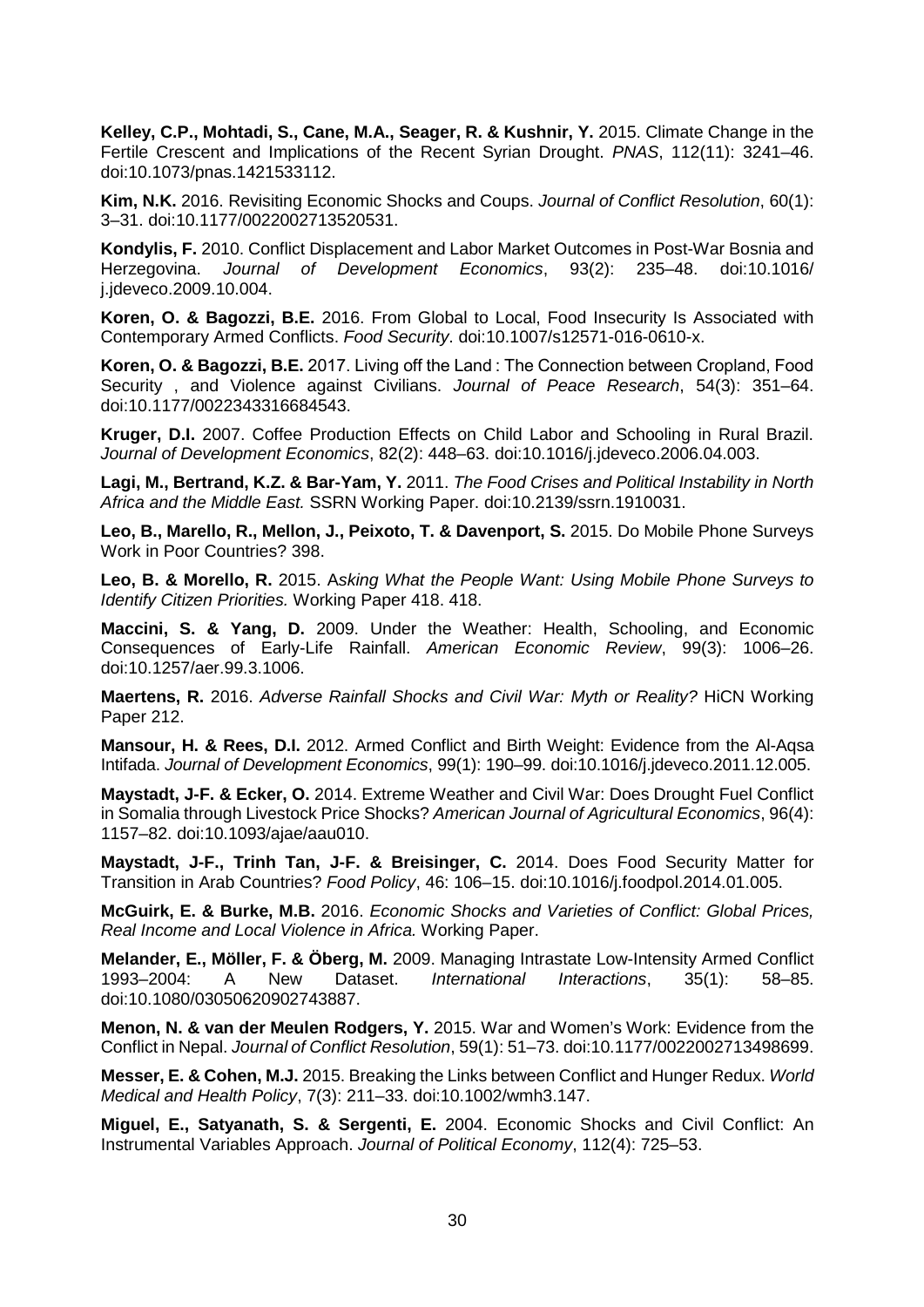**Miller, G. & Piedad Urdinola, B.** 2010. Cyclicality, Mortality, and the Value of Time: The Case of Coffee Price Fluctuations and Child Survival in Colombia. *Journal of Political Economy*, 118(1): 113–55.

**Minoiu, C. & Shemyakina, O.N.** 2014. Armed Conflict, Household Victimization, and Child Health in Côte d'Ivoire. Journal of Development Economics, 108: 237–55. Journal of Development Economics, doi:10.1016/j.jdeveco.2014.03.003.

**Munoz-Mora, J.C.** 2016. *Fighting While 'Talking': Assessing the Impact of Civil War on Agriculture.* Working Paper.

**Nasir, M.** 2016. *Violence and Child Health Outcomes: Evidence from the Mexican Drug War.*  HiCN Working Paper 208.

**New Partnership for Africa's Development (NEPAD)**. 2013. *Agriculture in Africa: Transformation and Outlook.* 

**Nillesen, E.** 2007. Empty Cups ? Assessing the Impact of Civil War Violence on Coffee Farming in Burundi. *African Journal of Agricultural and Resource Economics*, 11(1): 69–83.

**Nillesen, E. & Verwimp, P.** 2010. *A Phoenix in Flames? Portfolio Choice and Violence in Civil War in Rural Burundi*. HiCN Working Paper 75. doi:10.2139/ssrn.1650246.

**Nunn, N. & Qian, N.** 2014. US Food Aid and Civil Conflict. *American Economic Review*, 104(6): 1630–66.

**Ogbozor, E.** 2016. *Resilience to Violent Extremism: The Rural Livelihood Coping Strategies in the Lake Chad Basin.* HiCN Working Paper 237.

**Parlow, A.** 2012. *Armed Conflict and Children's Health – Exploring New Directions: The Case of Kashmir.* HiCN Working Paper 119.

**Paul, S., Shonchoy, A.S. & Dabalen, A.** 2015. *Food Crop Diversification as a Risk Mitigating*  Strategy during Conflict: Evidence from Cote d'Ivoire. Insitute of Developing Economies Discussion Paper 496.

**Pettersson, T. & Wallensteen, P.** 2015. Armed Conflicts, 1946–2014. *Journal of Peace Research*, 52(4): 536–50. doi:10.1177/0022343315595927.

**Raleigh, C.** 2010. Political Marginalization, Climate Change, and Conflict in African Sahel States. *International Studies Review*, 12(1): 69–86. doi:10.1111/j.1468-2486.2009.00913.x.

**Raleigh, C, Jin Choi, H. & Kniveton, D.** 2015. The Devil Is in the Details: An Investigation of the Relationships between Conflict, Food Price and Climate across Africa. *Global Environmental Change*, 32: 187–99. doi:10.1016/j.gloenvcha.2015.03.005.

**Raleigh, C. & Kniveton, D.** 2012. Come Rain or Shine: An Analysis of Conflict and Climate Variability in East Africa. *Journal of Peace Research*, 49(1): 51–64. doi:10.1177/ 0022343311427754.

**Ray, D. & Esteban, J.** 2016. *Conflict and Development.* Annual Review of Economics.

**Reuveny, R.** 2007. Climate Change-Induced Migration and Violent Conflict. *Political Geography*, 26(6): 656–73. doi:10.1016/j.polgeo.2007.05.001.

**Rockmore, M.** 2011. *The Cost of Fear: The Welfare Effects of the Risk of Violence in Northern Uganda.* HiCN Working Paper 109.

**Rockmore, M.** 2015. *Conflict and Agricultural Portfolios: Evidence from Northern Uganda.*  Working Paper.

**Rudé, G.** 1964. *The Crowd in History: A Study of Popular Disturbances in France and England, 1730-1848.* New York, USA, Wiley.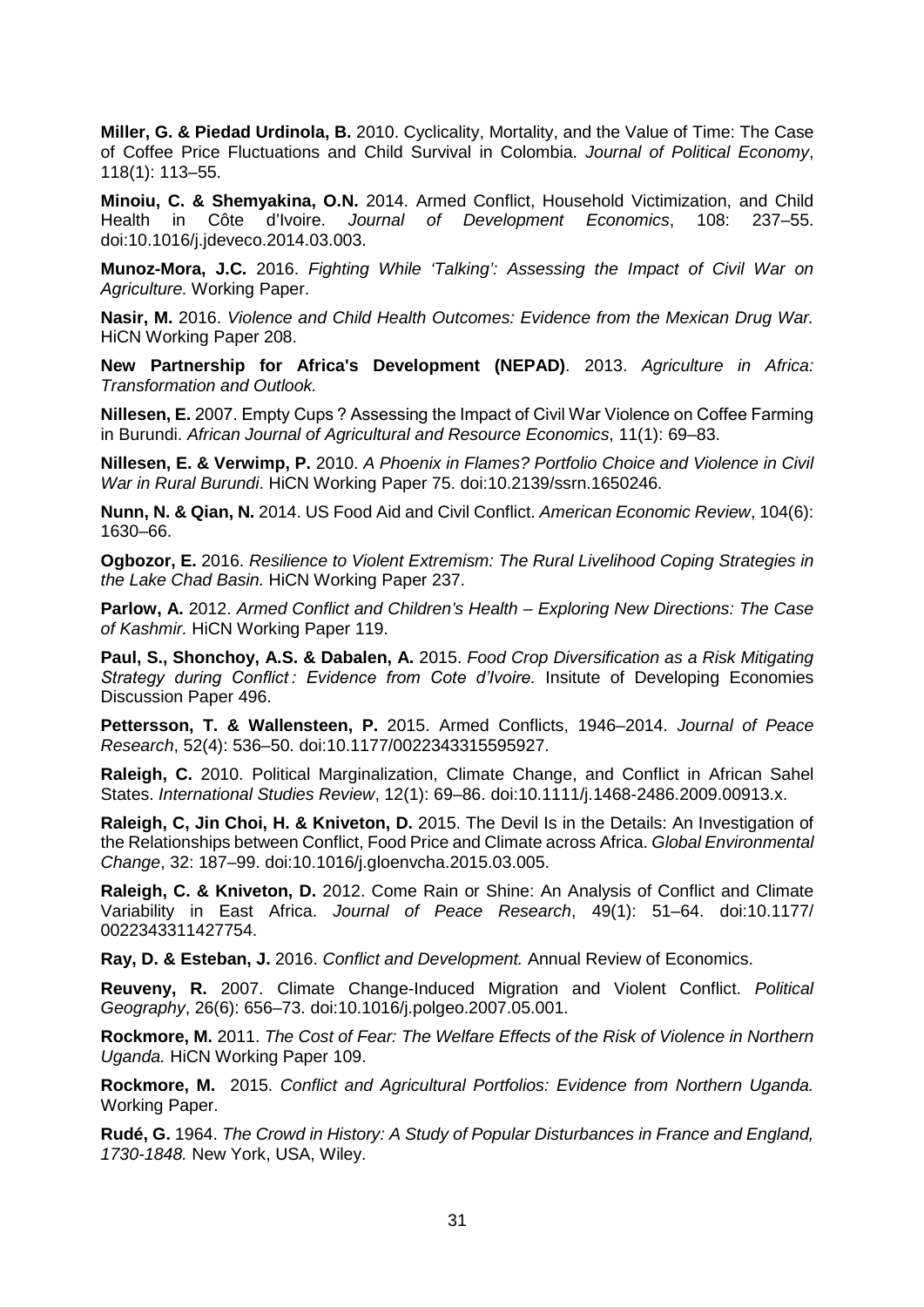**Ruiz, I. & Vargas-Silva, C.** 2013. The Economics of Forced Migration. *Journal of Development Studies*, 49(6): 772–84. doi:10.1080/00220388.2013.777707.

**Salehyan, I. & Skrede Gleditsch, K.** 2006. Refugees and the Spread of Civil War. *International Organization*, 60(2): 335–66. doi:10.1017/S0020818306060103.

**Sanchez de la Sierra, R.** 2016. *On the Origin of States: Stationary Bandits and Taxation in Eastern Congo.* SSRN Working Paper. doi:10.2139/ssrn.2358701.

**Sarsons, H.** 2015. Rainfall and Conflict : A Cautionary Tale. *Journal of Development Economics*, 115: 62–72. doi:10.1016/j.jdeveco.2014.12.007.

**Schlenker, W. & Lobell, D.B.** 2010. Robust Negative Impacts of Climate Change on African Agriculture. *Environmental Research Letters*, 5(1): 14010. IOP Publishing. doi:10.1088/1748- 9326/5/1/014010.

**Serneels, P. & Verpoorten, M.** 2015. The Impact of Armed Conflict on Economic Performance:<br>Evidence from Rwanda. Journal of Conflict Resolution, 59(4): 555–92. Resolution, 59(4): doi:10.1177/0022002713515409.

**Smith, T.G.** 2014. Feeding Unrest: Disentangling the Causal Relationship between Food Price Shocks and Sociopolitical Conflict in Urban Africa. *Journal of Peace Research*, 51(6): 679–95. doi:10.1177/0022343314543722.

**Sutton, A.E, Dohn, J., Loyd, K., Tredennick, A., Bucini, G., Solórzano, A., Prihodko, L. & Hanan, N.P.** 2010. Does Warming Increase the Risk of Civil War in Africa? *PNAS*, 107(25): E102; author reply E103. doi:10.1073/pnas.1005278107.

**Teodosijević, S.B.** 2003. Armed Conflicts and Food Security. ESA Working Paper No. 03-11. Rome, FAO.

**Theisen, O.M.** 2012. Climate Clashes? Weather Variability, Land Pressure, and Organized Violence in Kenya, 1989-2004. *Journal of Peace Research*, 49(1): 81–96. doi:10.1177/0022343311425842.

**Townsend, R.M.** 1994. Risk and Insurance in Village India. *Econometrica*, 62(3): 539. doi:10.2307/2951659.

**Tranchant, J-P., Justino, P. & Müller, C.** 2014. *Political Violence, Drought and Child Malnutrition: Empirical Evidence from Andhra Pradesh, India.* HiCN Working Paper 173.

**Tusiime, H.A., Renard, R. & Smets, L.** 2013. Food Aid and Household Food Security in a Conflict Situation: Empirical Evidence from Northern Uganda. *Food Policy*, 43: 14–22. doi:10.1016/j.foodpol.2013.07.005.

**Valente, C.** 2011. *Children of the Revolution: Fetal and Child Health amidst Violent Civil Conflict.*  Working Paper.

**Van Weezel, Stijn.** 2016. Food Imports, International Prices, and Violence in Africa. *Oxford Economic Papers*, 68(3): 758–81. doi:10.1093/oep/gpw015.

**Vanden Eynde, O.** 2015. Targets of Violence: Evidence from India's Naxalite Conflict. *The Economic Journal*, 128(609): 887–916. doi:10.1111/ecoj.12.

**Verpoorten, M.** 2009. Household Coping in War- and Peacetime: Cattle Sales in Rwanda, 1991–2001. *Journal of Development Economics*, 88(1): 67–86. doi:10.1016/j.jdeveco. 2008.01.003.

**Verwimp, P. & Munoz-Mora, J.C.** 2013. *Returning Home after Civil War: Food Security, Nutrition and Poverty among Burundian Households.* HiCN Working Paper 123.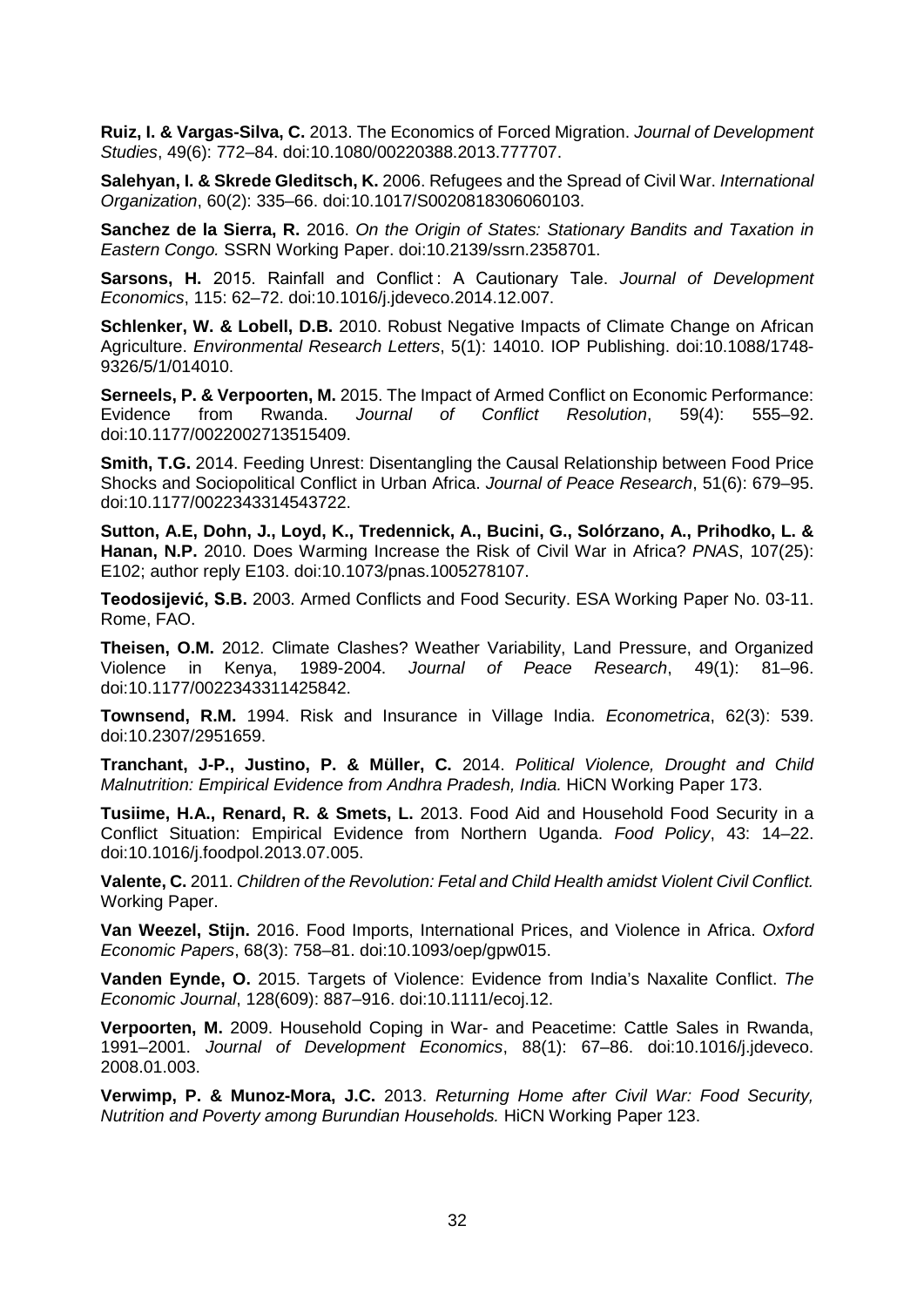**Vlassenroot, K.** 2008. Land Tenure, Conflict and Household Strategies in the Eastern Democratic Republic of the Congo. In *Beyond Relief: Food Security in Protracted Crises. FAO and Practical Action Publishing,* Rugby, UK, 197–221. doi:10.3362/9781780440057.

**von Uexkull, N., Croicu, M., Fjelde, H. & Buhaug, H.** 2016. Civil Conflict Sensitivity to Growing-Season Drought. *PNAS*, 113(134): 201607542. doi:10.1073/pnas.1607542113.

**World Economic Forum (WEF).** 2014. *The Role of the Private Sector in Fragile States: Catalyzing Investment for Security and Development.* Global Agenda Council on Fragile States and Conflict Prevention 2013–2014 Discussion Paper.

**Weinberg, J. & Bakker, R.** 2015. Let Them Eat Cake: Food Prices, Domestic Policy and Social Unrest. *Conflict Management and Peace Science*, 32(3): 309–26. doi:10.1177/ 0738894214532411.

**WFP.** 2016. *WFP's Mobile Money Transfers Bring Relief to Displaced Women in Cameroon*. Rome.

**Wood, E.J.** 2003. *Insurgent Collective Action and Civil War in El Salvador*. Cambridge Studies in Comparative Politics. New York, USA, Cambridge University Press.

**Wright, A.L.** 2016. *Economic Shocks and Rebel Tactics.* HiCN Working Paper 232.